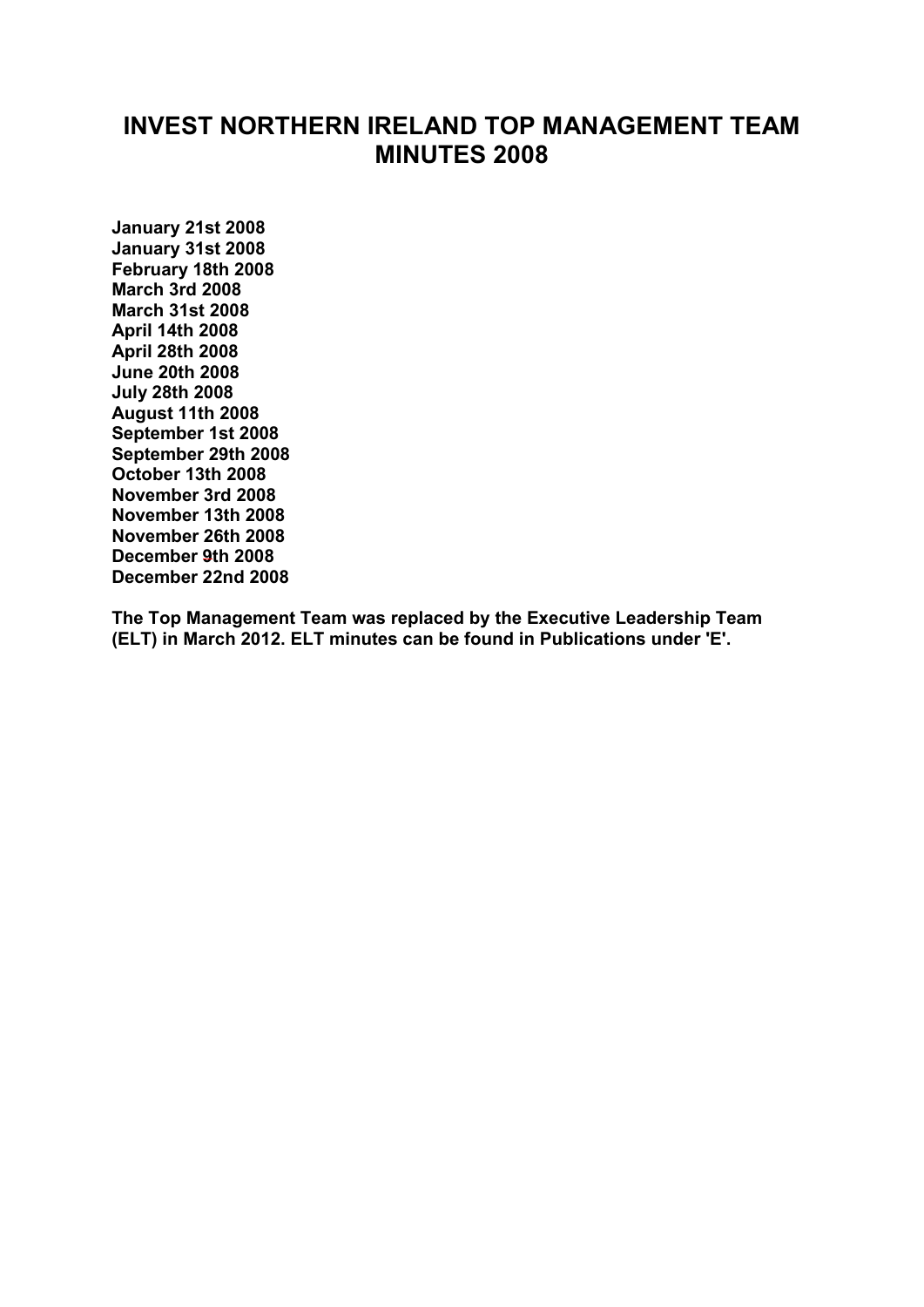Cc Chairman Damian McAuley Greg Kane Gerard McNally

## <span id="page-1-0"></span>**MINUTES OF TMT MEETING HELD ON 21st JANUARY 2008**

Attendees: Leslie Morrison Tracy Meharg Colin Lewis Jeremy Fitch Ian Murphy

Minutes: Jill Young

## **1. Minutes of meeting held on 10 December 2007**

The minutes of this meeting were cleared with no amendments.

## **2. Matters Arising**

## Balanced Scorecard (BIS – Referral Conversion)

Tracy confirmed that IRTD figures will change the results substantially, and at the moment they are misleading. Tracy and Victor are looking at changing the targets at the team level's BSC i.e. using different targets; splitting them between low level referrals and high level referrals. This will eventually be

transferred to the Corporate BSC.

#### Rose Energy

There has been a delay on the project, as the company have not been able to provide all the information requested by PWC. An update will be given to DETI today in the Oversight and Liaison meeting.

## **3. OPMR**

Damian McAuley, Greg Kane and Gerard McNally joined the meeting.

The team discussed the difference between investment levered and salary target in EBS and RON. Ian confirmed that the RON target was set quite high and therefore hard to achieve.

**ACTION: Ian to discuss RON salary targets with relevant managers.**

## **ACTION: Ian/Jeremy to review the systems for recording salaries.**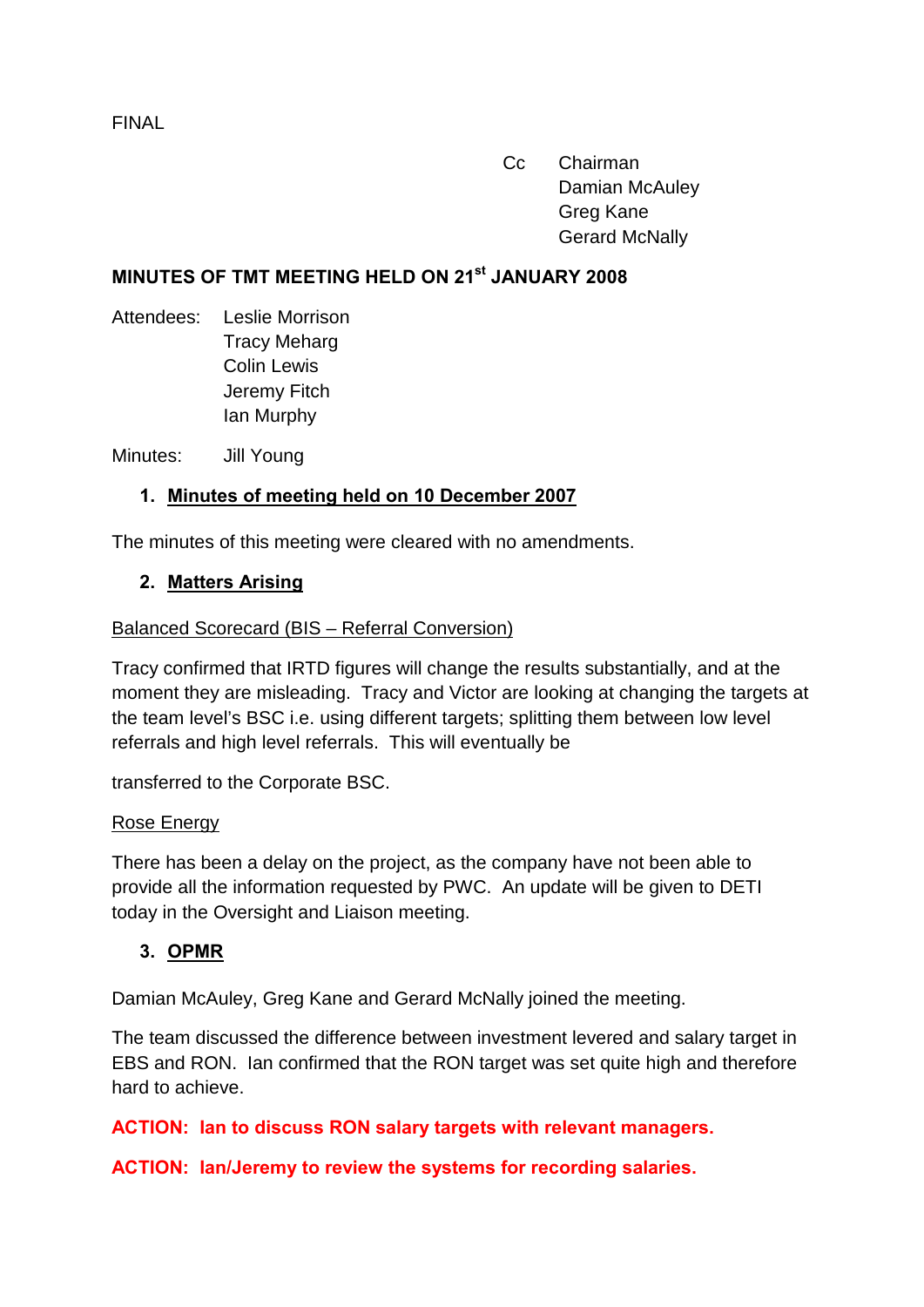It was agreed that only the out-turn should be coloured red/blue, and that the Board should just receive the top two tables on a bi-annual basis. A number of programmes on the OPMR which are below target are out of Invest NI's hands i.e. KTP (UK based) and tourism projects (waiting for planning permission).

## **ACTION: Jeremy to review tourism targets.**

It was agreed that the BHC table should also show BHCs that are underway.

## **ACTION: Ian to investigate the likely outturn in Investment target (follow-on overseas), this is related to one large Food project.**

## **4. Draft Operating Plan**

Damian and Greg remained.

The team agreed that this plan should be formatted differently, that is, the activities should be listed first, then the area they relate to. The ETI committee will be given a copy of the draft Operating Plan.

## **ACTION: MD's should forward any comments to Greg by COP Wednesday.**

The draft plan will be forwarded to Directors by the end of the week.

Jeremy confirmed that sectoral targets for FDI should be removed.

## **5. SMT Away Day**

Damian and Greg remained.

The main discussion topics should be around behavioural change within the organisation i.e. BHC, IIP, Innovation spend, R & D spend, new client targets, economic outcomes targets and reporting format. The team also felt that SMT should discuss what the Corporate plan means to them. It was agreed that the away-day should just be a full day and an overnight stay was not necessary. This should also be held in-house at HQ.

## **6. Invest NI Quarterly Chart-book**

Damian and Greg remained.

The team agreed this was an excellent document. Damian confirmed it was for internal use only.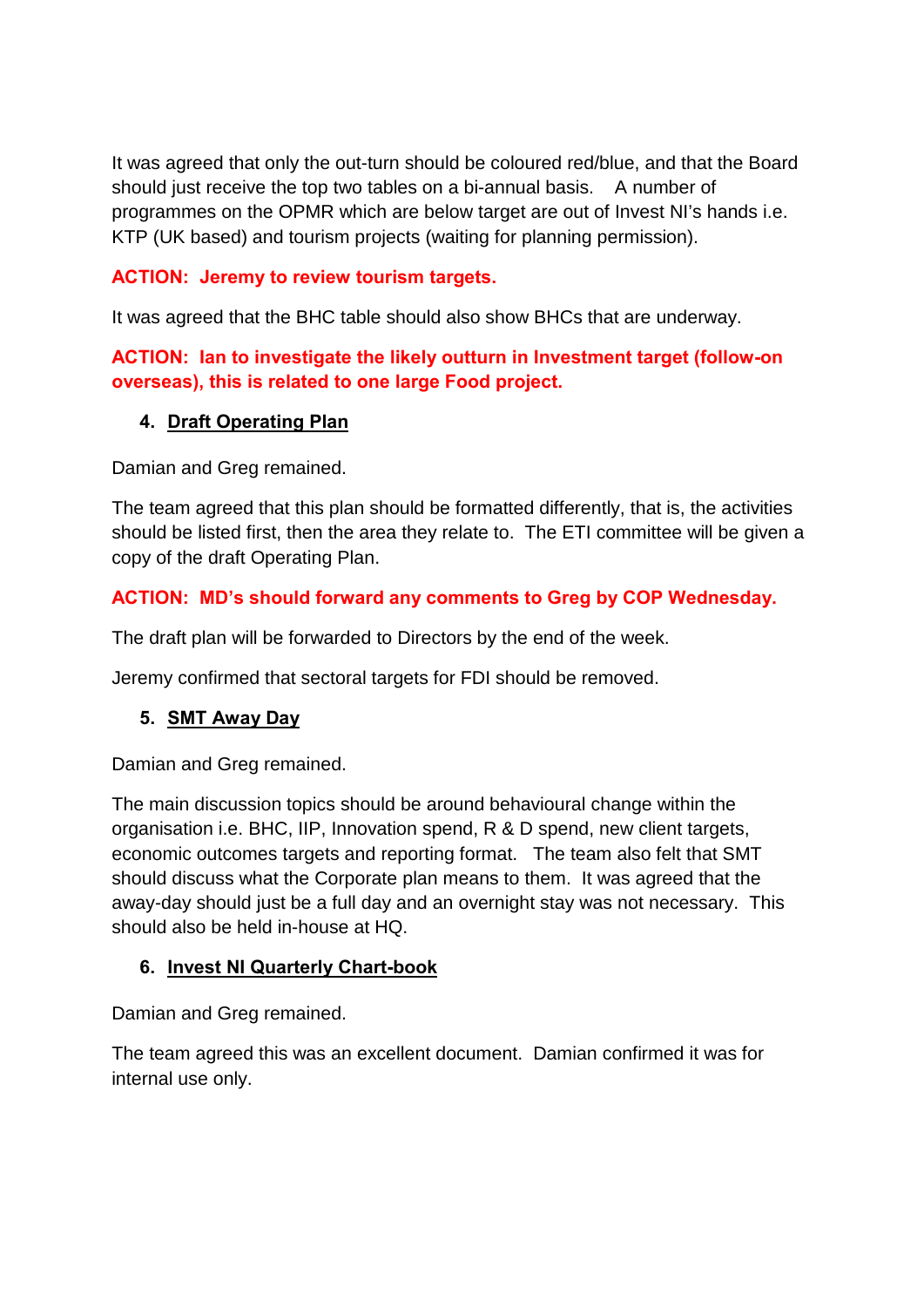## **7. AOB**

#### SFA Evaluation

Colin confirmed that DETI were pressing Invest NI for a written response.

## **ACTION: Colin to forward SFA papers to Leslie so to review.**

## **ACTION: MD's should forward any comments to Colin ASAP.**

#### Proposed policy document on dress code

Colin confirmed that this document will be brought forward at the next TMT.

#### CBI comments on Corporate Plan

CBI commented that 2 targets in our Corporate plan should be given more thought i.e. new exporter targets and export growth for services. The team agreed that these comments should be included as part of the full consultation process.

## **ACTION: Damian to draft letter to CBI thanking them for last Friday's involvement in the consultation process.**

Cycle to work scheme

**ACTION: Colin and Liam to action this scheme.**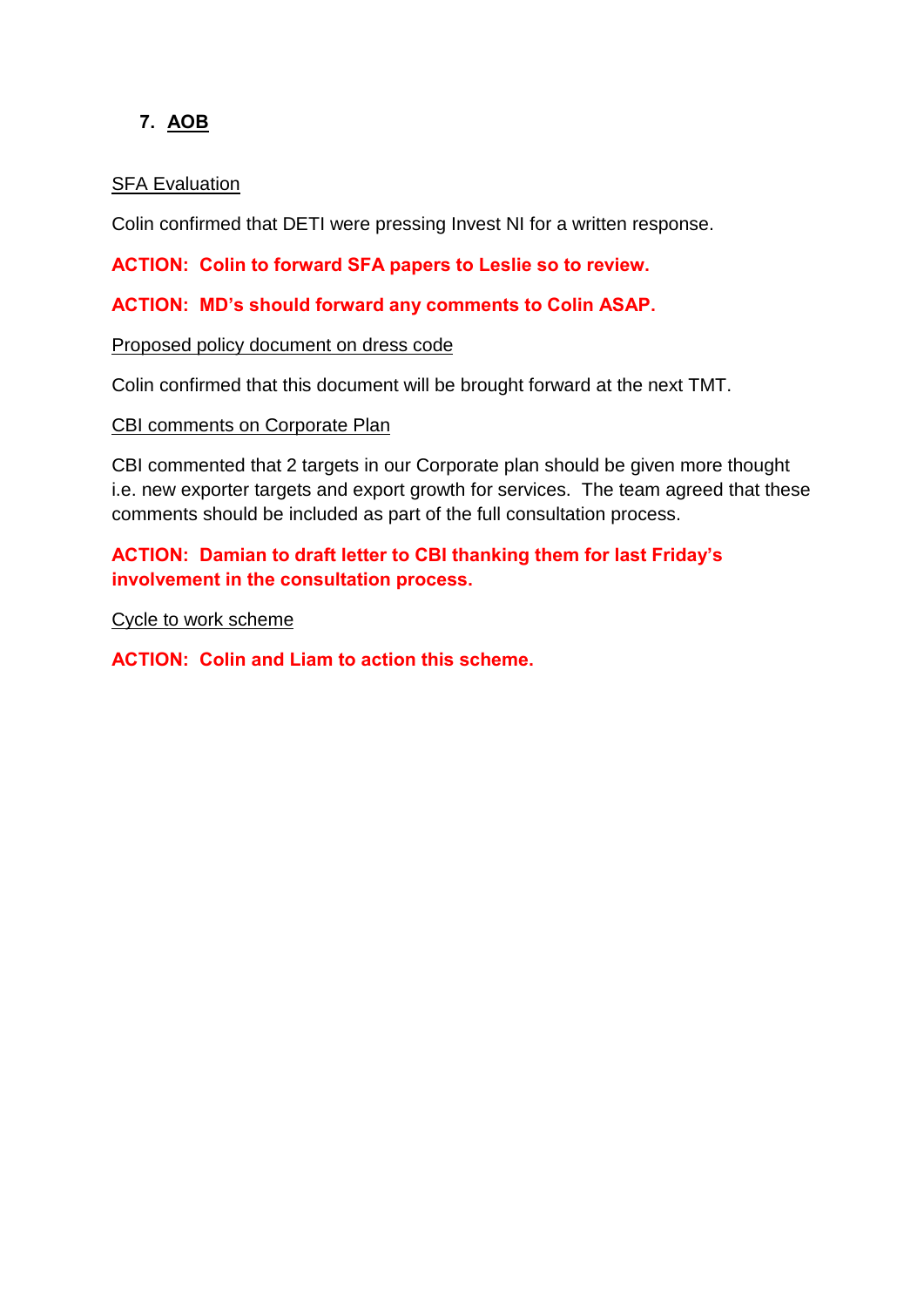Cc Chairman Damian McAuley Liam Hagan Carolyn McKenna

### <span id="page-4-0"></span>**MINUTES OF TMT MEETING HELD ON 31st JANUARY 2008**

Attendees: Leslie Morrison Tracy Meharg Colin Lewis Jeremy Fitch Ian Murphy

Minutes: Jill Young

#### **1. Minutes of meeting held on 21 January 2008**

The minutes of this meeting were cleared with no amendments.

#### **2. Matters Arising**

#### OPMR

Ian confirmed that he had spoke to the RON team regarding salary targets, it is currently being reviewed.

#### **(Deferred from last TMT) ACTION: Jeremy to review tourism targets.**

#### Welcome

Ian confirmed that it is unlikely that the above project will occur, due to environmental and jurisdictional issues.

#### Draft Operating Plan

MD's have forwarded their comments to Greg Kane via their Directors.

#### **SFA**

The team discussed the current SFA response due to DETI.

#### **ACTION: Colin/Damian to draft response and bring back to next TMT.**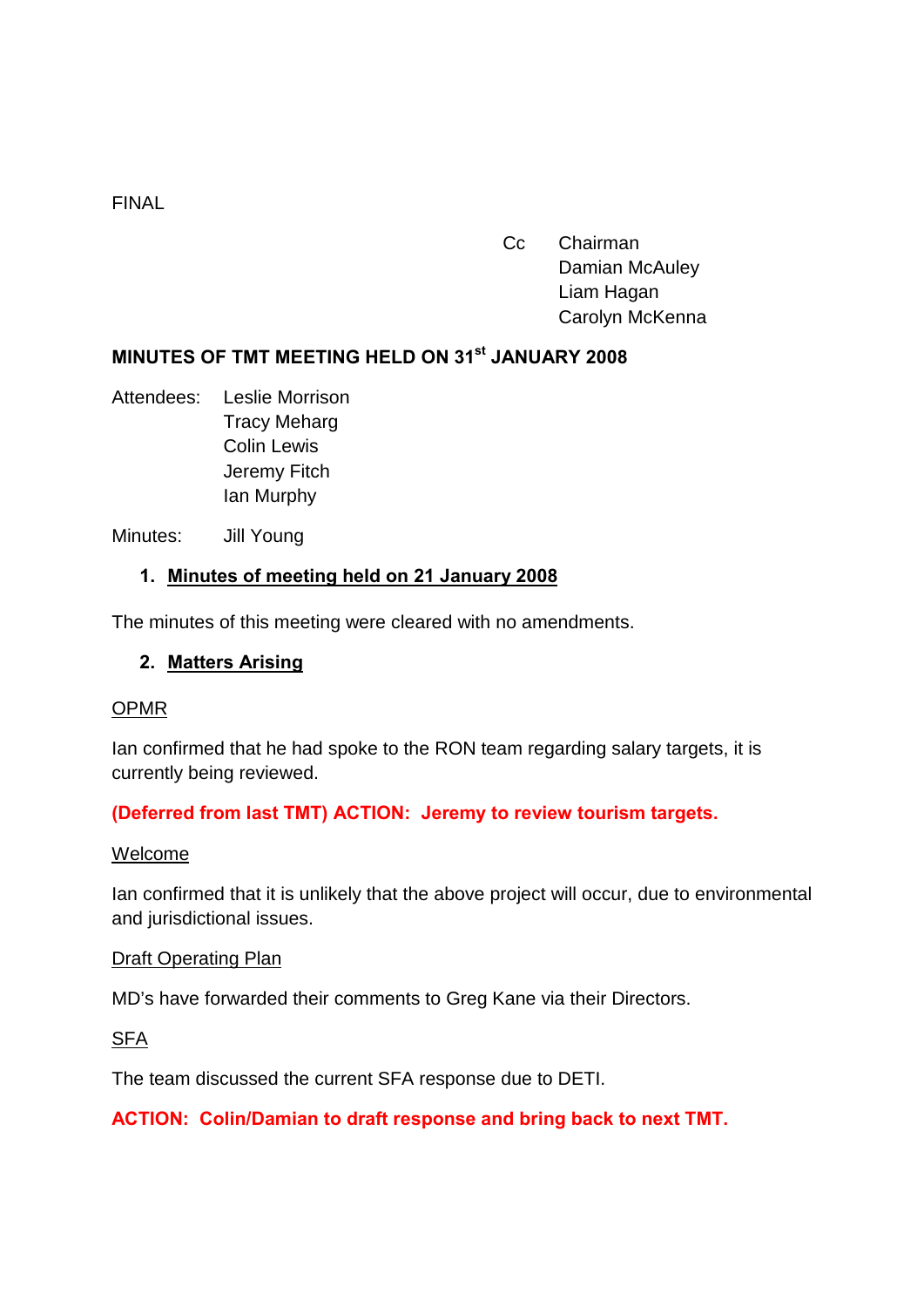## **3. Dress Code**

Liam Hagan and Carolyn McKenna joined the meeting.

The team agreed on the general approach of the draft guidelines. However, a number of specific issues were discussed. The team agreed that "hair colour" should not be specifically stated, and that it should read "tidy and appropriate" when referring to hair. It was confirmed that Invest NI does not have a policy on "dress down" days, and that the dress code is relevant to 5 days of the week. TMT agreed that it should be in the guidelines that no sport shoes are worn. The team were undecided on the issue of denim.

## **ACTION: MD's to speak to their Director's regarding their views on staff wearing denim.**

**ACTION: Liam to investigate other professional organisations 'dress code'.**

## **4. Economist Resource**

Damian McAuley joined the meeting.

The team agreed on Option 4 and were content to approve the way forward. TMT/SMP are very aware of current Economist issues within Invest NI/DETI.

## **ACTION: Jeremy and Ian to meet Noel Lavery to discuss.**

**ACTION: Damian to bring the draft protocol to TMT when complete.**

## **5. EU Data requirements**

## Damian remained

Again, TMT agreed with the recommendations in the paper. Damian confirmed that there may be a substantial cost involved, if this occurs Damian will bring it back to TMT.

## **6. AOB**

## NWDA

Damian explained that it has been organised for himself/Leslie and Stephen to visit the North West Development Agency in April. TMT felt that one area should be focused on to discuss. Damian will look into this and defer once again to TMT, TMT will then decide who should attend outside the above 3.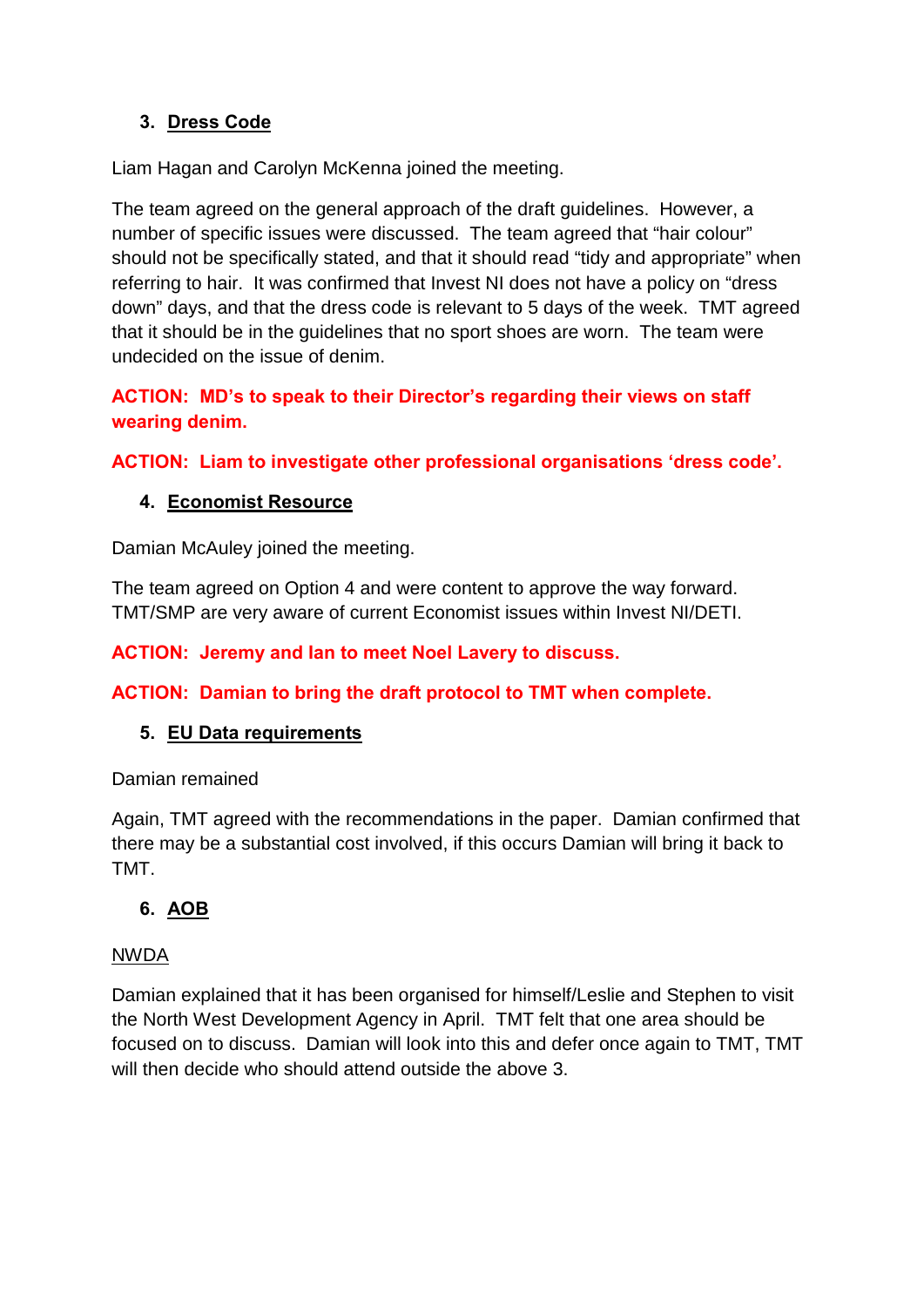Cc Chairman Damian McAuley Eugene Treacy Victor Jordan Vicky Kell Richard Molyneaux

# <span id="page-6-0"></span>**MINUTES OF TMT MEETING HELD ON 18th FEBRUARY 2008**

Attendees: Leslie Morrison Tracy Meharg Colin Lewis Ian Murphy Jeremy Fitch

Minutes: Jill Young

## **1. Minutes of meeting held on 31 January 2008**

The minutes of this meeting were cleared with no amendments.

## **2. Matters Arising**

#### OPMR

Jeremy confirmed that the performance against the targets is low in the Tourism Team, due to planning permission decisions, these are out of Invest NI hands. In the future more conservative targets will be given for the Tourism team.

#### Draft Operating Plan

The Operating Plan requests are still being measured under the 3 titles Frontier Technologies etc. A previous TMT meeting decided that this would not be the case.

## **ACTION: Jill to check with Co-ordination team why these headings are still being used when asking for Operating Plan response.**

## **3. Corporate Risk Register**

The team agreed with all of Colin's suggestions in his memo.

## **ACTION: TMT to discuss each individual risk at the beginning of the next financial year, and then on an annual basis thereafter.**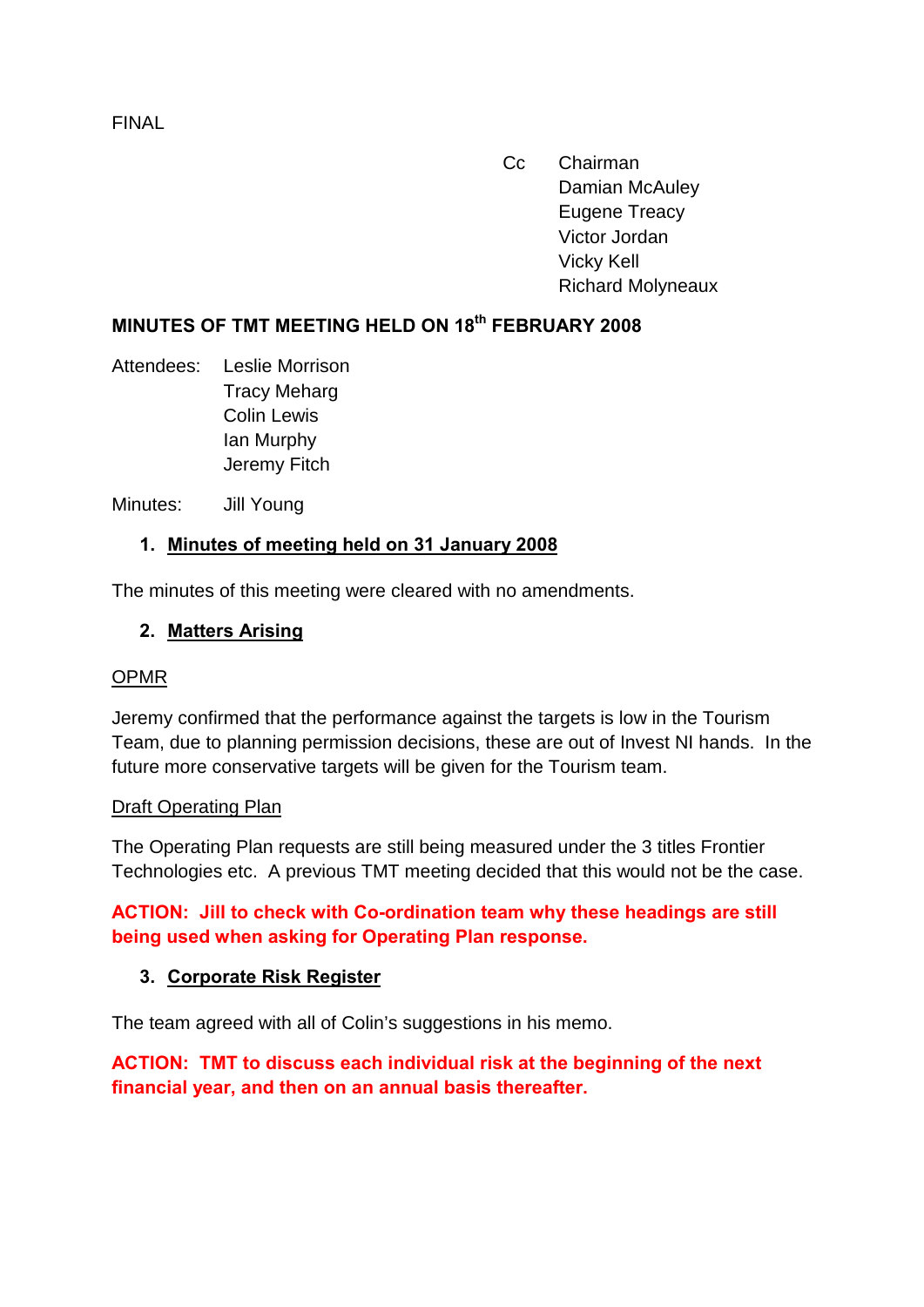## **4. Options to Purchase Industrial Land**

## Eugene Treacy joined the meeting

Eugene explained the concept of Options. He gave a current example of Invest NI attempting to purchase land in Armagh. Options would allow the exclusive rights to negotiate on the land. This amount would be deductable from the sale price. TMT agreed with the recommendation in the paper, PSU can attempt to get approval.

## **5. BHC Evaluation**

Damian McAuley, Richard Molyneaux, Victor Jordan and Vicky Kell joined the meeting.

TMT were happy with all actions on the Action Plan. The team agreed that Tracy, Jeremy and Ian should sit on the steering group alongside Vicky, they will draft a Terms of Reference, appropriate task list and probable members (this will be a six month project). It was confirmed that independent quality assurance should be part of this. A paper will go to February's Board meeting.

**ACTION: The Steering group to report back to TMT when the above decisions made.**

## **6. SMT Away Day draft agenda**

Damian remained.

Leslie's presentation should be moved to the outset of the day, Colin's presentation should be removed (a hard copy of the presentation being sent out prior to the workshop). TMT felt that the Director's should be more involved in presenting. The chosen directors should be forwarded the presentations prior to the day, they will then present on how this can be operational in their team. The focus of the day should be on scaling (Carol Keery and Annesley Harrison should be involved), productivity and performance measurement. Business Health Checks should be also included.

**ACTION: Damian to look into the possibility of using the training tool "Wind tunnel", TMT to forward their 4 most pertinent questions on the operation of Invest NI to Damian.** 

**ACTION: Damian to redraft agenda and bring back to TMT.**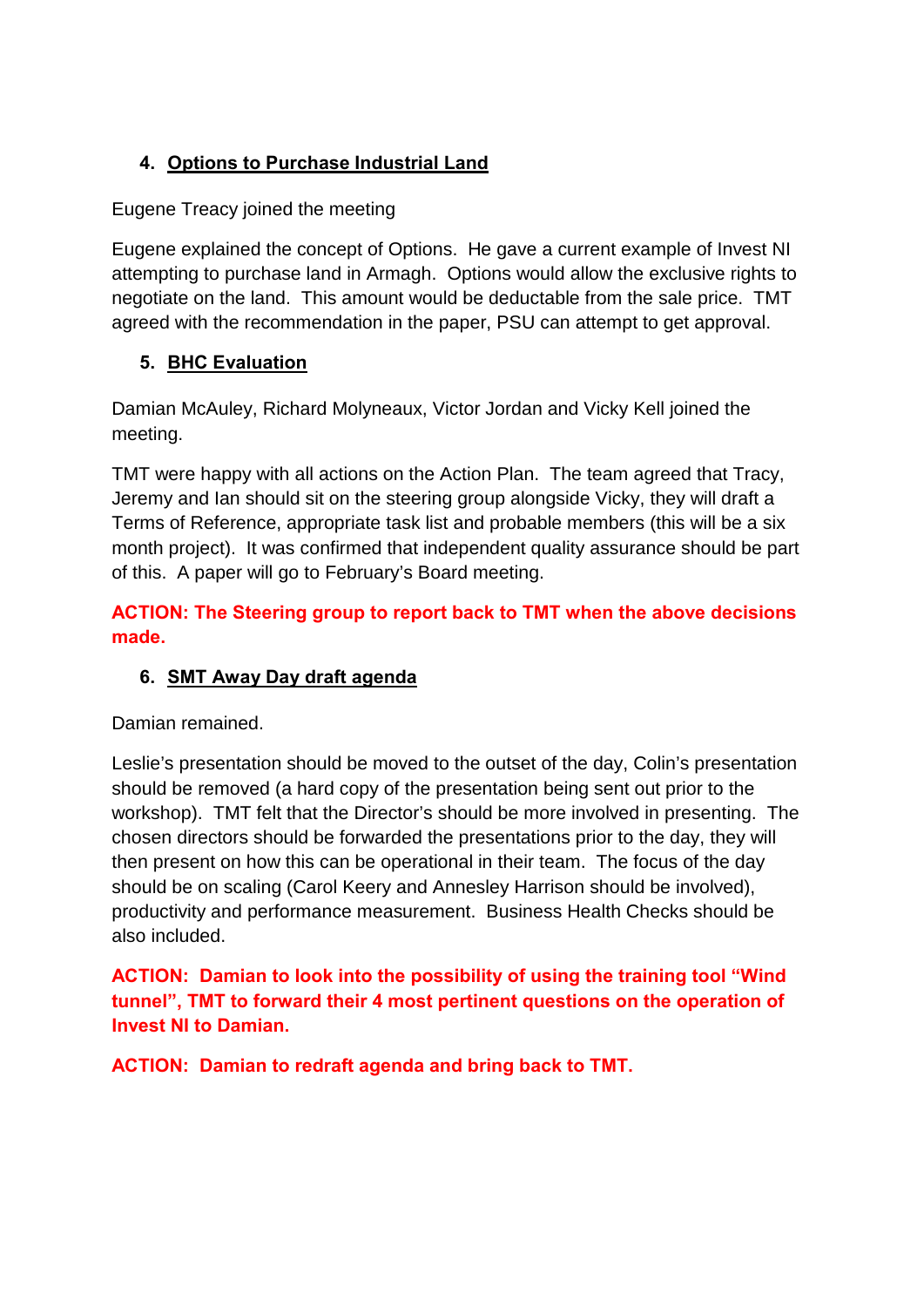## **7. SFA Evaluation Policy response**

Damian remained.

The team agreed that Option 4 from the paper was the best way forward. Leslie gave all his suggested changes on the document to Damian.

The team felt that if we genuinely implemented the SFA paper from DETI, Invest NI would have to walk away from big projects.

## **ACTION: Colin and Damian to draft a response to DETI.**

## **ACTION: Leslie to speak to Stephen Quinn.**

## **8. AOB**

#### Martin McAleese meeting

Leslie updated the team on his and Stephen Kingon's annual meeting with Chairman/CEO's of Enterprise Ireland/IDA. The discussion centred on North/South projects.

#### Laptop Security

Tracy/Colin confirmed that all lap tops would have 100% encryption.

## **ACTION: J ill t o f orward m emo to a ll s taff, to g ain MD 's a pproval, be fore general distribution.**

#### Leadership Programme

The team were content with the recommendations in the paper, that the leadership programme should be mandatory, unless in exceptional circumstances, where MD's/Director's discretion will be used on the individual case.

#### Press articles

Colin brought to the other members attention recent articles which have been in local press, he is taking legal advice on these.

#### Staff event

Colin confirmed that the 2008 staff event will be similar to 2007s. The only difference being that the motivational speaker will be replaced by a "it's a knock-out event". A proposal will come to TMT in due course. It is likely to take place at the end of May/beginning of June.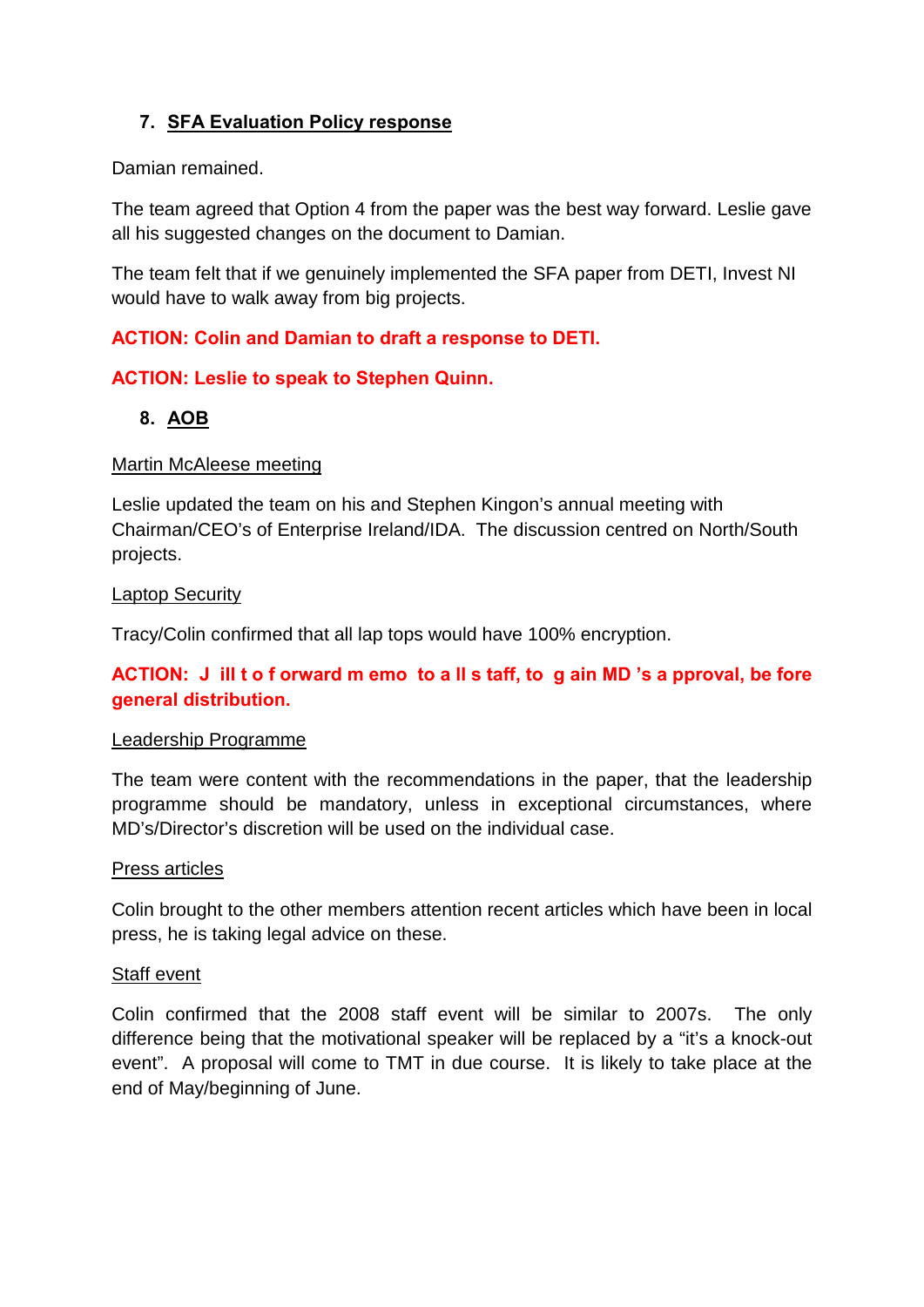Cc Chairman Graham Davis Damian McAuley Oonagh Hinds Richard Molyneaux

# <span id="page-9-0"></span>**MINUTES OF TMT MEETING HELD ON 3rd MARCH 2008**

Attendees: Leslie Morrison Tracy Meharg Colin Lewis Ian Murphy Jeremy Fitch

Minutes: Michelle McBride

## **1. Minutes of meeting held on 18 February 2008**

The minutes of this meeting were cleared with no amendments.

#### **2. Matters Arising**

#### SFA Evaluation Policy response

Colin agreed to follow up on this with Damian McAuley after the meeting.

#### **ACTION: Colin to circulate this response to all of TMT.**

#### **3. Companies at Risk**

The team discussed the current template for the Companies at Risk report. TMT agreed that they would review this report quarterly and that it will be copied to the Directors in I &CD and to the Press Office for information. The team discussed the issue of materiality of the companies on this report (including their financial situation and the number employed). Ian Murphy and Jeremy Fitch agreed to report back at the next meeting. It was confirmed that a clear guidance on monitoring must be documented and a separate mechanism should be developed at Casework.

Leslie requested that a small number of companies are taken from the list annually and the issues surrounding the companies are presented by their Client Executives to TMT.

**ACTION: Jeremy Fitch and Ian Murphy will review the issues regarding the Companies at Risk report.**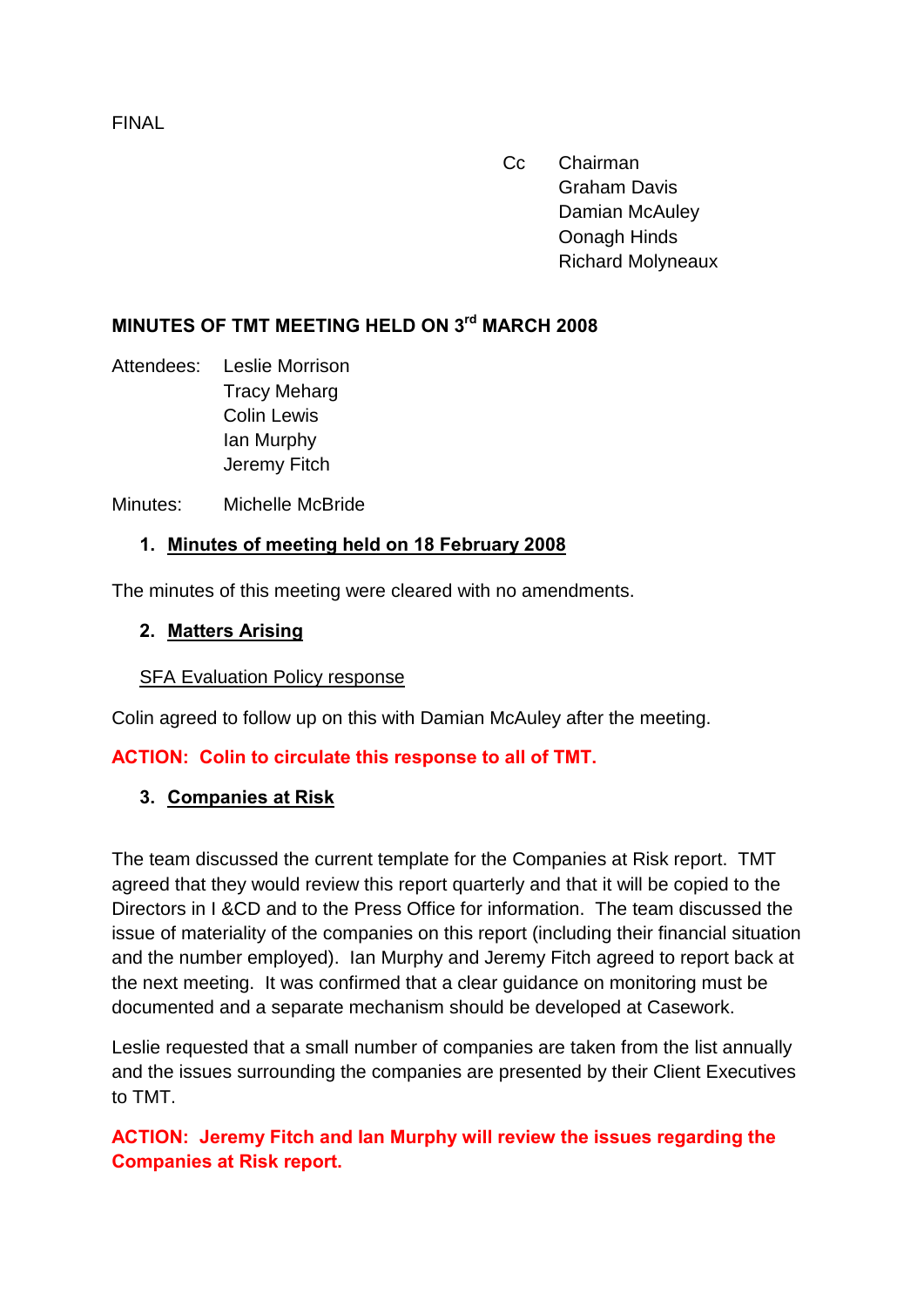**ACTION: Jill to ensure the Companies Risk Report is an agenda item on a quarterly basis.**

**ACTION: Jeremy Fitch to copy this report to the Directors in I &CD and to the Press Office.**

**ACTION: Jeremy Fitch and Ian Murphy to ensure that Client Executives come to TMT on an annual basis to report on a small number of companies taken from the list**

## **4. SMT Away Day draft agenda**

Damian McAuley joined the meeting.

The team agreed that the Key Future Challenges Item on the agenda will be amalgamated with the Wind Tunnel Exercise. Damian agreed to seek input from the Directors and develop questions for this Exercise and then forward to TMT. It was agreed that the Corporate Plan session will now take place before lunch.

**ACTION: Damian to redraft the agenda and to seek input from the Directors and develop questions for this Exercise and then forward to TMT for approval. He will inform the team of the venue of the Away Day asap.** 

**ACTION: Tracy Meharg agreed to forward the outputs from her Divisional Wind Tunnelling Exercise to all of TMT**

## **5. YENI Evaluation report**

Damian remained and Graham Davis, Oonagh Hinds and Richard Molyneux joined the meeting.

Graham Davis introduced the Young Enterprise Northern Ireland (YENI) Evaluation. Oonagh Hinds confirmed that that the ERDF funding could not be transferred when this programme moves to the Department of Education. TMT endorsed the evaluation as presented.

**ACTION: This evaluation will be presented to the Board in March.**

**6. AOB**

## Laptop Security

Tracy confirmed that Colin had signed the single tender for encryption of laptops.

#### Blackberry resource

Tracy agreed to review the implications in terms of the cost of introducing the resource of a Blackberry to some members of the organisation.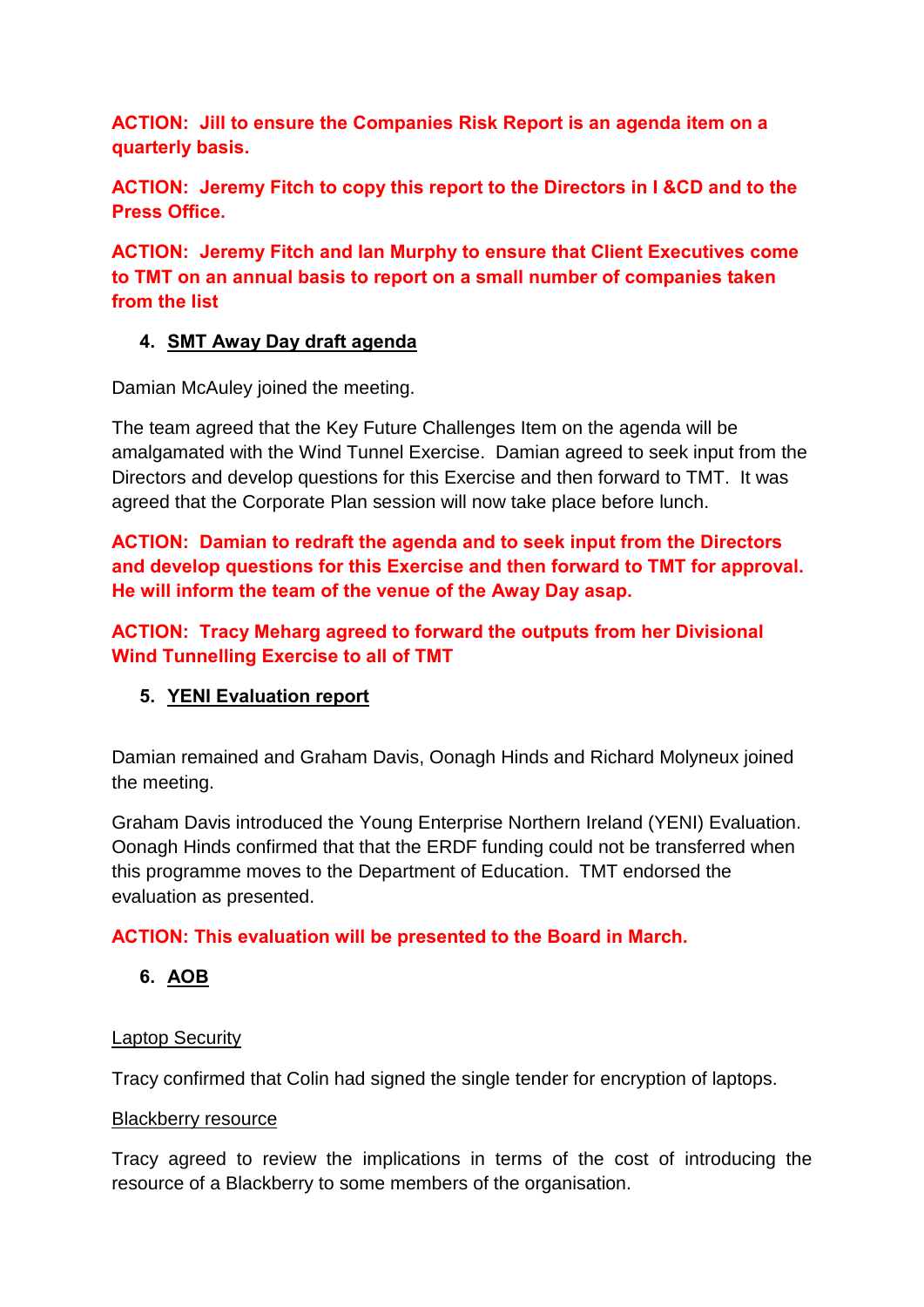**ACTION: Ian and Jeremy confirmed that they would report back on the number of users who will require this resource. The team agreed that this exercise will take place after the IT team have completed the encryption of all laptops.**

ACTION: Tracy to review the need for the resource of a B lackberry (to take **place after two weeks)**

Organisational Structure

**ACTION: Colin a nd Tr acy a greed t o discuss t he ne ed t o r eview t he organisational set-up, in particular looking at issues with workload.**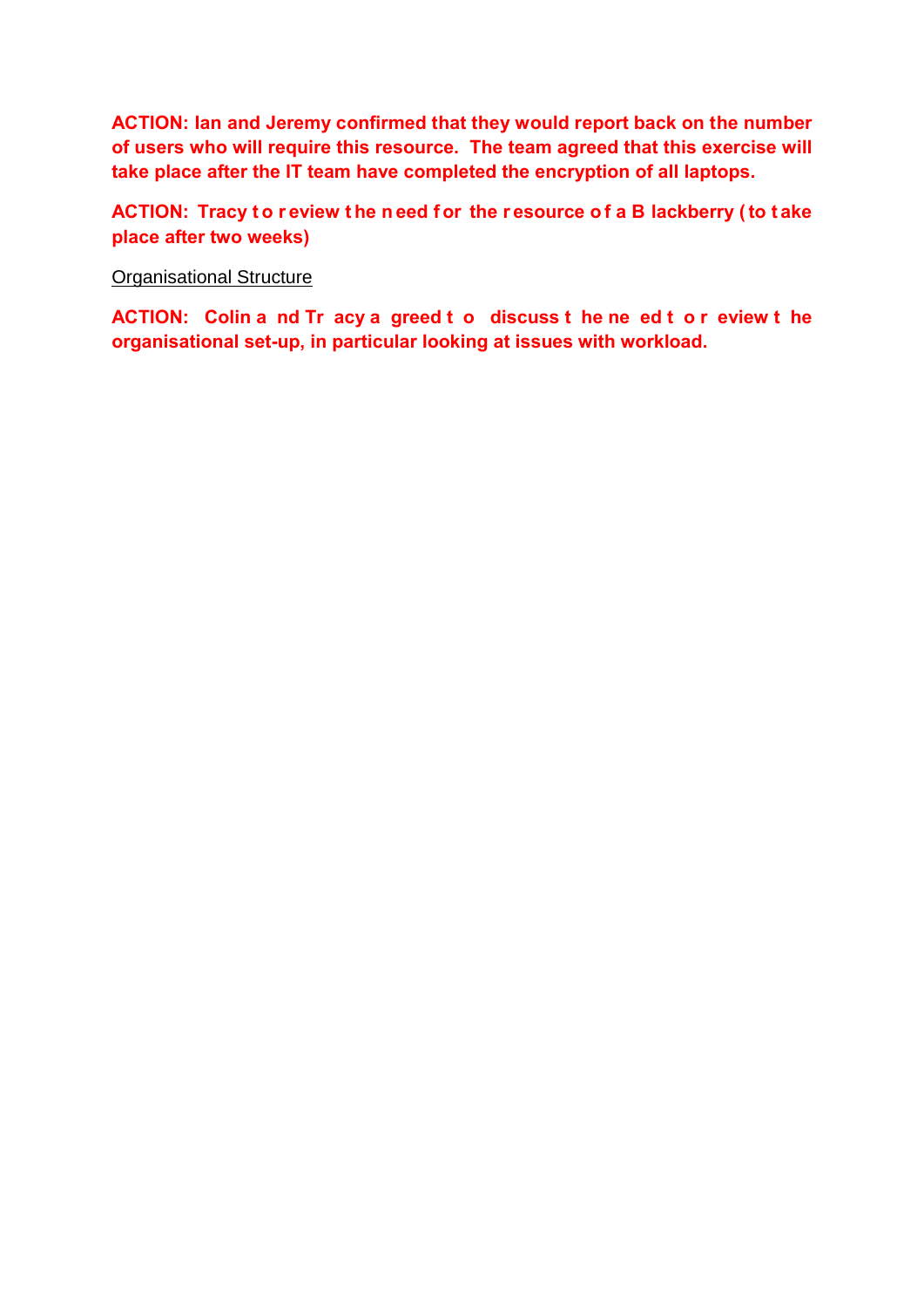Cc Chairman Damian McAuley

## <span id="page-12-0"></span>**MINUTES OF MEETING HELD ON 31ST MARCH 2008**

Attendees: Leslie Morrison Tracy Meharg Colin Lewis Jeremy Fitch Ian Murphy

Minute-taker: Jill Young

## **1. Minutes of meeting held on 3rd March 2008**

The minutes of the meeting were cleared with no amendments.

## **2. Matters Arising**

#### Companies at Risk

Tracy confirmed she spoke with Victor Jordan with regard to a proposed workshop with clients on cash management. Tracy will share the Terms of Reference with TMT once completed.

## **ACTION: Companies at risk to be an agenda item at TMT at the end of every quarter.**

#### Laptop Security

Any laptops taken off the premises must be encrypted and have MD approval.

#### Blackberry Resource

Jeremy and Ian to pilot the Blackberry device.

## **3. Social Economy**

Ian explained that the Social Economy Fund IDF project may require Invest NI to fund any budget shortfall (maximum of £435k), should end of year flexibility not be provided for. TMT were content, that in principle, baseline could be used.

## **4. Reflections on SMT Away Day**

Leslie felt that 3 main topics had emerged from discussions on the away day.

• BHC needs to be re-sold both internally and externally, with more aggressive use of client segmentation and scaling companies.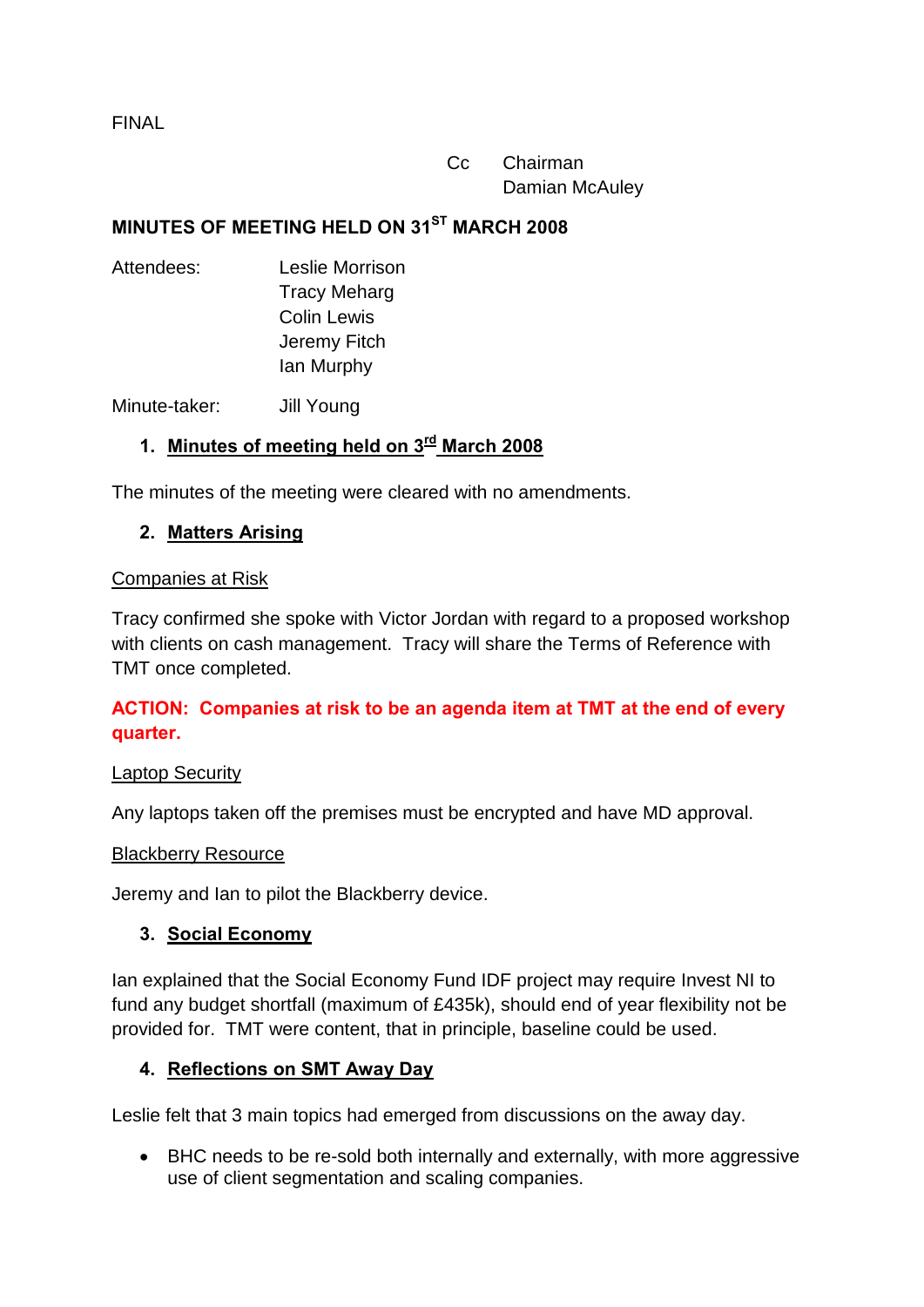## **ACTION: Tracy, Jeremy and Ian to bring forward recommendations to TMT on driving the use of and education for BHC.**

• Training and development needs increased for client facing staff. In particular an emphasis on growing client portfolio's as well as managing them.

## **ACTION: A working group to be set up to consider the competencies, learning and development needs of client-facing staff. The particular competencies highlighted by SMT were selling and influencing and the benefits of R, D & I.**

• SMT felt that the current appraisal system was not fit for purpose, and it was not easy to measure any increase in performance.

## **ACTION: A working group to be set up to assess the appraisal system.**

TMT agreed that the reallocation of people throughout the organisation should be a decision that TMT make, a separate team is not required to consider.

The team felt that the 4 main themes should be picked from the outcomes of the wind tunnel and discussed in greater detail in sub-groups.

## **5. Discussion on Internationalisation of R&D**

Tracy explained the intent to employ approximately 6 people to promote innovation (possibly 3 in market and 3 floaters). Innovation funding of £1½ million has been approved. Members of Jeremy's group are currently looking at their client portfolio; any existing companies would stay with their existing Invest NI person, however any new leads will be managed by the new Innovation Advisors. The team felt that these Innovation Advisors would be in response to the Corporate Plan, the remainder of TMT were very much in favour of this way forward.

## **ACTION: Tracy, with Liam, to draw up job specifications for these people.**

## **6. AOB**

## US/NI Conference – local invitees

Jeremy distributed a hand-out on possible local invitees to the US/NI Conference. Jeremy explained the different events and the different categories of invitees. TMT discussed the invitees and agreed on whether they should be invited or not.

## **ACTION: TMT to go direct to Jeremy with any further thoughts.**

## Dress Code

The team discussed the outstanding issue of jeans within the new dress code. It was decided that jeans would be allowed, however they must be smart, with no rips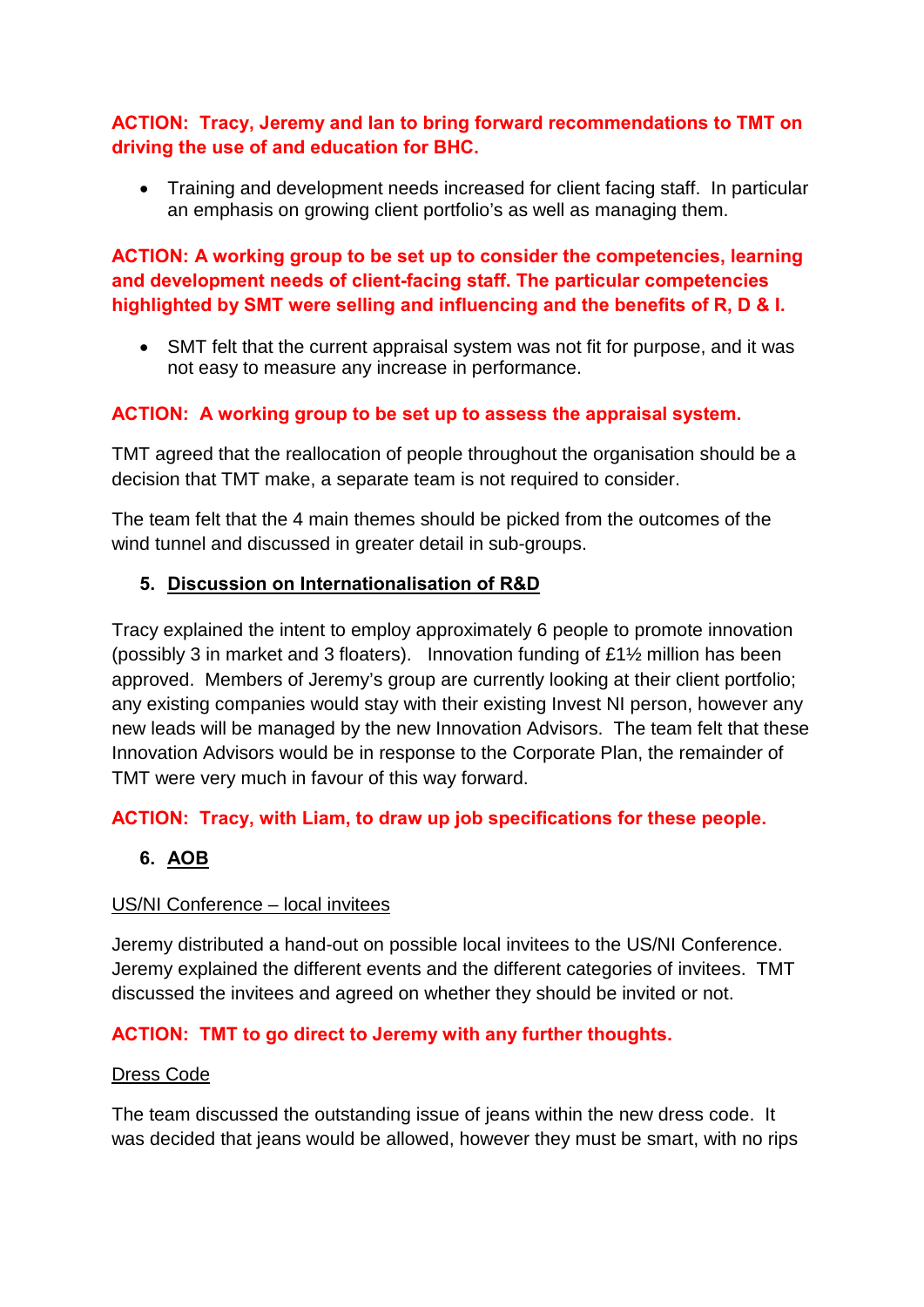and not faded. Jeans would NOT be allowed for client-facing staff. When men are in smart casual wear, a collar is necessary.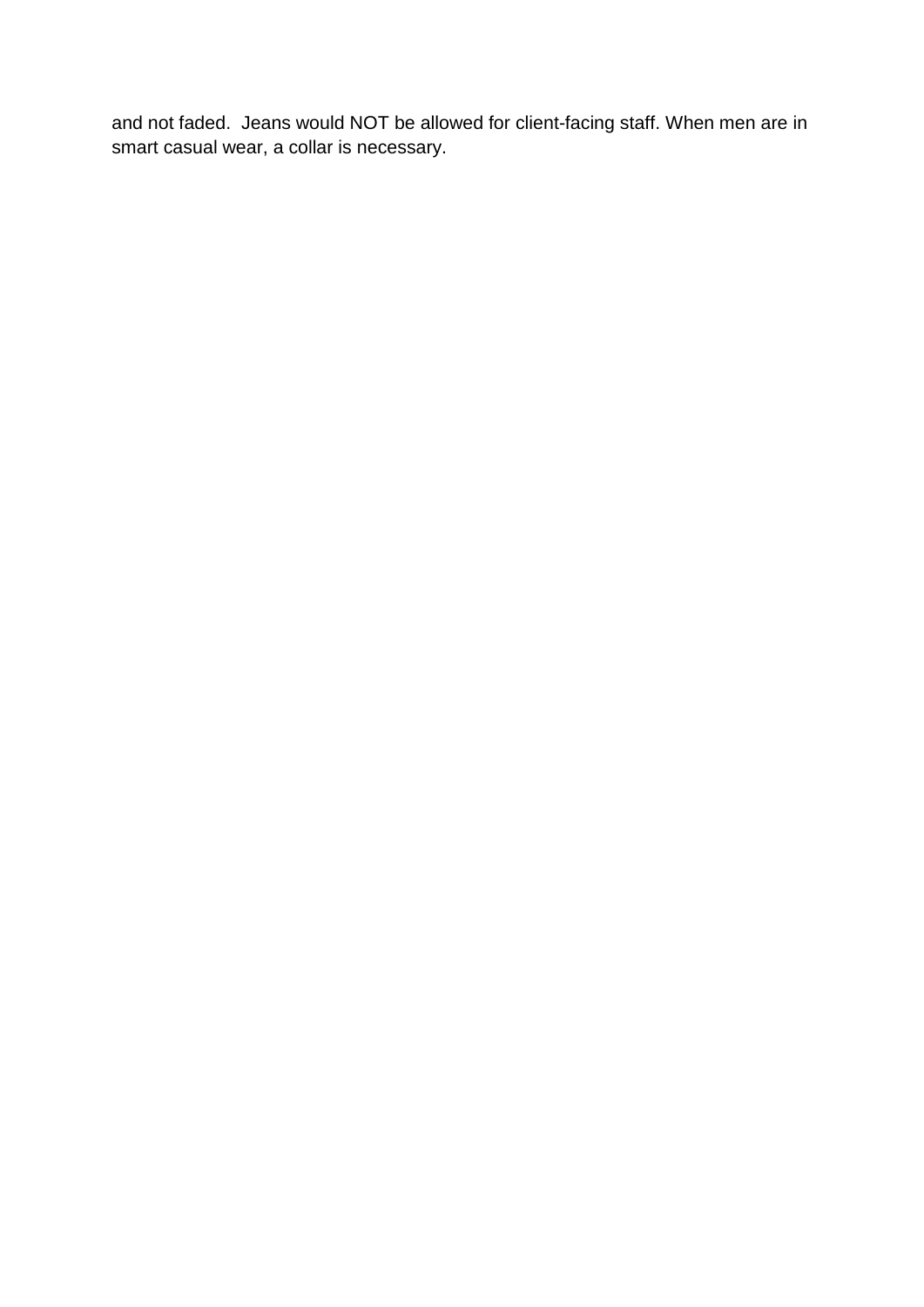Cc Chairman Damian McAuley Greg Kane (extract)

## <span id="page-15-0"></span>**MINUTES OF MEETING HELD ON 14th April 2008**

Attendees: Leslie Morrison Tracy Meharg Colin Lewis Jeremy Fitch Ian Murphy

Minute-taker: Jill Young

## **2. Minutes of meeting held on 31st March 2008**

The minutes of the meeting were cleared with no amendments.

#### **7. Matters Arising**

#### Companies at Risk

Colin confirmed that this would be included as part of the Corporate Risk Register, if this was not possible for the present quarter it would be deferred to the end of June.

#### SMT Away Day

**ACTION: MD's to set deadline dates for working groups by the next TMT.**

## **ACTION: SMT to be asked what themes they want to concentrate on from the wind tunnel exercise – then discuss in sub groups.**

#### Internationalisation of R&D

Tracy confirmed that she would produce a paper to go to the department on this issue.

#### US/NI Conference

Jeremy confirmed that the invitations would be sent out in tranches, to measure demand. At the moment the design/invite list of the conference is frozen.

#### Dress Code

**Action: Jill to forward decisions made to Liam, so to include in the memo re dress code to staff.**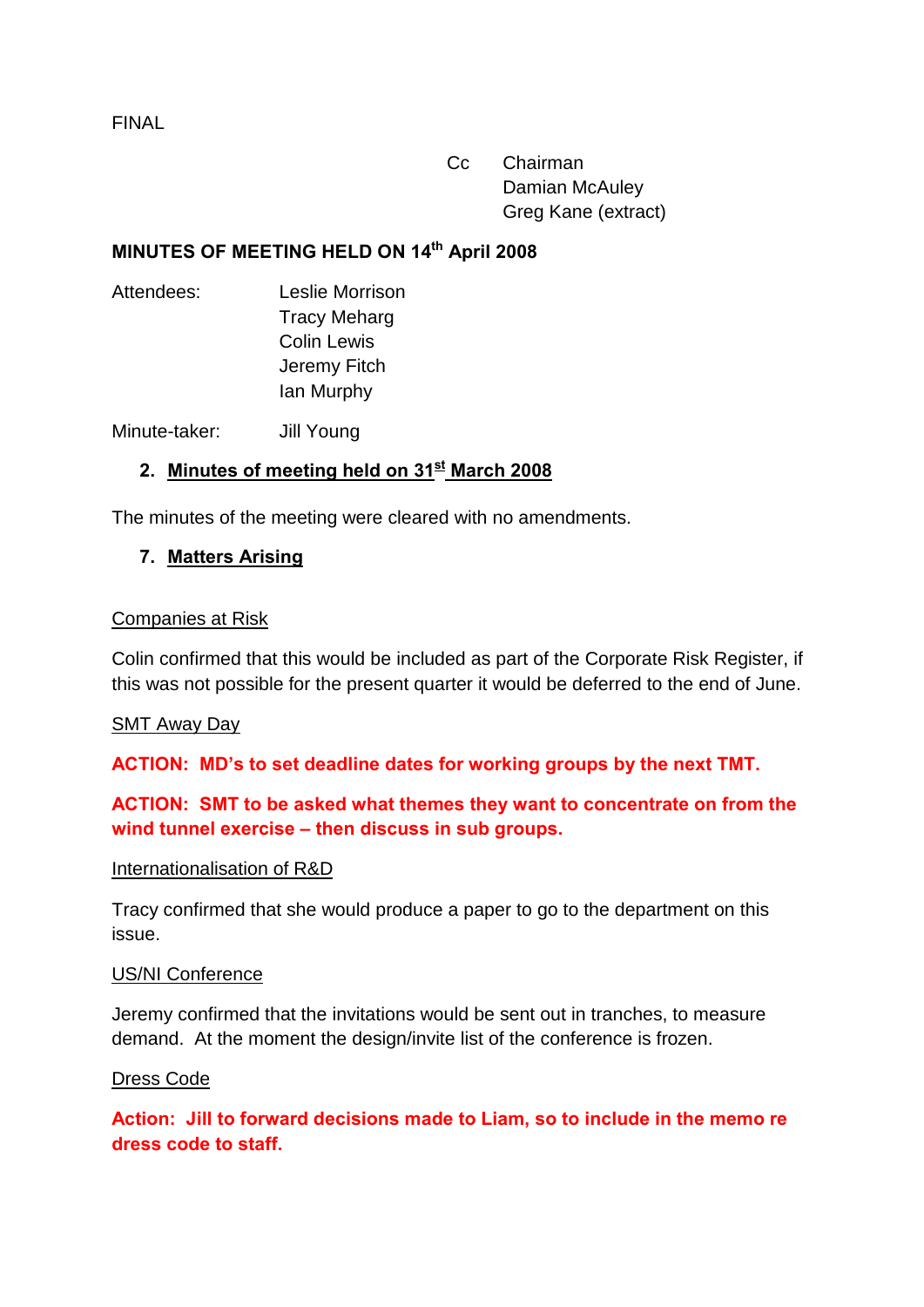## **8. OPMR**

Damian McAuley and Greg Kane joined the meeting.

The team agreed that overall the results were good. They were concerned regarding the contribution level of 15%, it was agreed that SFA should be split from the rest. Contribution would also be split towards eligible and towards total.

## **ACTION: Damian and Greg to check contribution percentage.**

Ian and his team had no explanation for the poor performance of the Entrepreneurship in over 50's, the scheme worked well in England, however had not be successful in NI, the team is considering stopping the programme mid-stream. The reasons for the under performance will be analysed. The results in the KTP scheme were due to a change of approval criteria which is outside of Invest NI's control. Tracy confirmed that Invest NI is looking into a mini-KTP, under our full control.

Tracy and Colin felt that the Exporters Entering New Markets and Virtual Property Scheme were not areas of concern. The team agreed that any targets that were under achieved by anything up be 5% should be marked as substantially achieved. It was agreed that the definition of salaries should be broader and not just include SFA. TMT agreed that the Breakdown of category table should be reported to the Board, as well as the activity tables.

Jeremy explained that the under performance in EBS was due to staffing problems. Under Being Entrepreneurial; assisting start ups; 90 External starts – Ian agreed to change the wording under the comments. Also, under Encouraging Entrepreneurship in the over 50s, under the comments, it was agreed that "continued cost effectiveness" must be removed. The Proof of Concept projects targets under Being Innovation were not achieved due to delays in approvals and the evaluation.

The Business Health Checks were discussed; MD's said they would look into these figures further. The Total Annual target figure in the green table should be changed from 114 to 171.

The team discussed the Progress against Corporate Plan targets 05-08 table, 2 issues were raised. Under Being Entrepreneurial; People, Process and Innovation improvement figures should be split and looked at again. Under Being Innovative, a commentary should be inserted.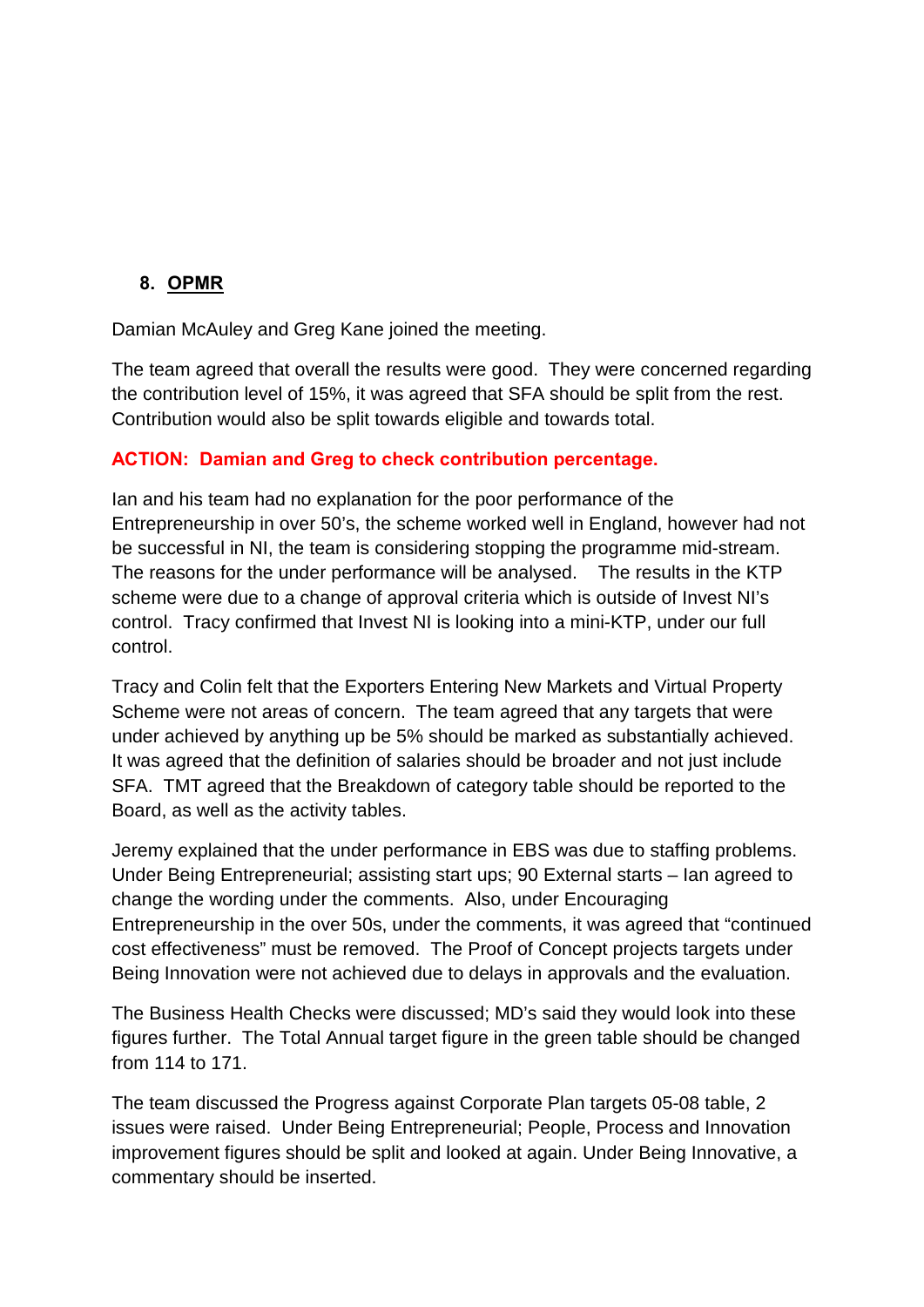## **9. Actions Arising**

The team went through the actions arising table. A number of action points were highlighted for removal.

**ACTION: Colin to look into the Shadow Directorships action point.**

**ACTION: Liam to bring a status report on the Cycle to Work Scheme to TMT.**

**ACTION: Jill to remove appropriate action points and update table accordingly.** 

## **10.ETI committee Draft forward work programme**

The team agreed that Invest NI should be present at FDI and tradeable services section.

## **11.Update on Conference**

Due to time limitations no update was given.

## **12.AOB**

## Sinn Fein

The team discussed the forthcoming meeting with Sinn Fein.

## Laptop issues

Tracey confirmed that as long as laptop's were encrypted and the risk assessment signed, users could remove their laptop from the premises. Each individual is responsible for the safety/security of their laptop.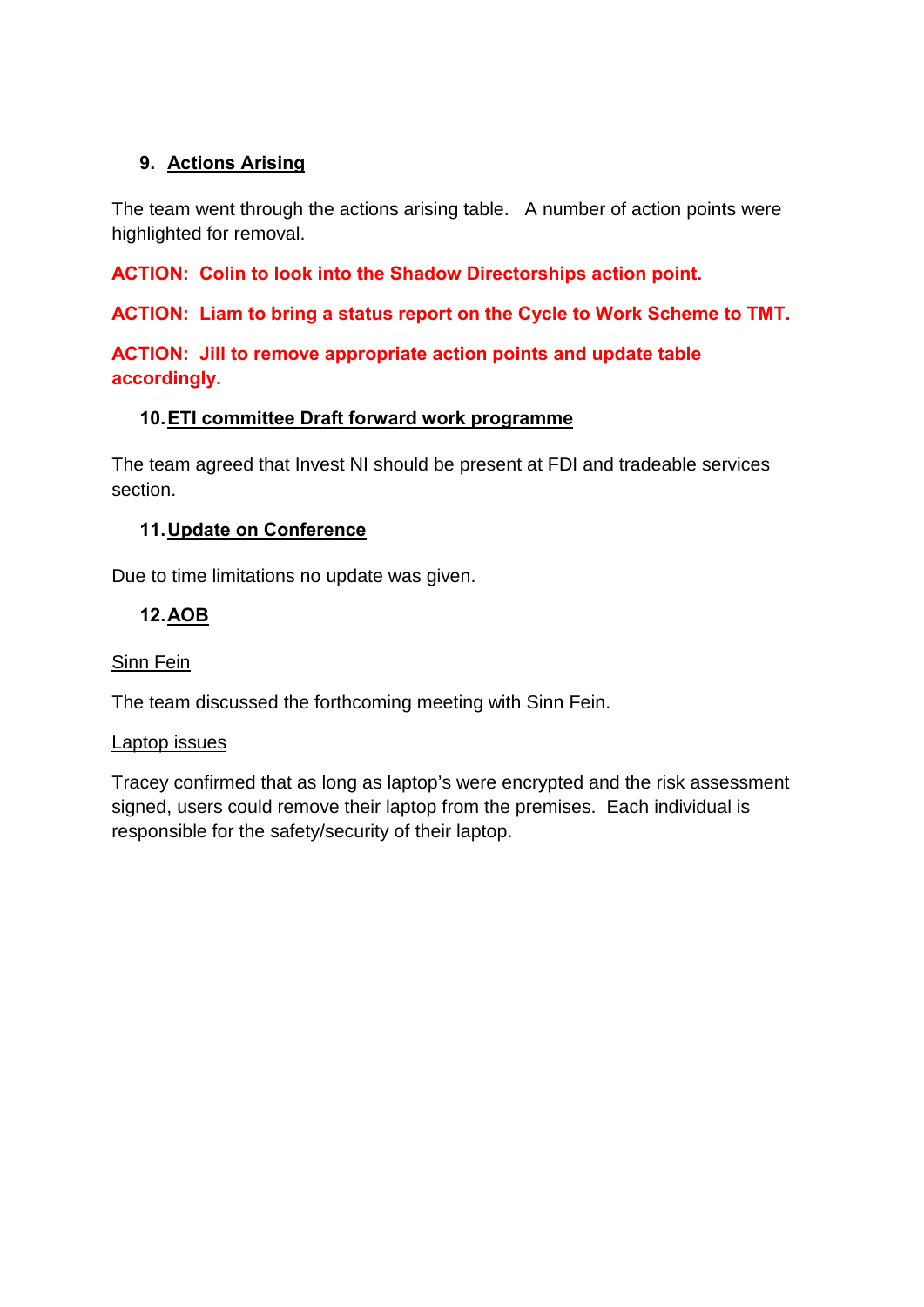Cc Chairman Damian McAuley Liam Hagan (extract) Alison Gowdy (extract)

## <span id="page-18-0"></span>**MINUTES OF MEETING HELD ON 28th April 2008**

Attendees: Leslie Morrison Tracy Meharg Colin Lewis Jeremy Fitch

Apologies: Ian Murphy

Minute-taker: Jill Young

## **3. Minutes of meeting held on 14th April 2008**

The minutes of the meeting were cleared with two minor amendments.

#### **13.Matters Arising**

#### SMT Away Day

Jeremy and Ian to follow through with point C regarding recognition. Tracy to come to a conclusion with regard to implementing segmentation.

**ACTION: Jill to ensure these activities are recorded on the action arising table.**

**ACTION: MD's to speak to their Directors to determine if they feel TMT are missing anything with regard to the outcomes of the Wind Tunnels.**

**ACTION: Colin to liaise with Tanya Kennedy regarding the results of the Wind Tunnel exercise.**

**ACTION: Colin to look into the Shadow Directorships action point (brought forward from last TMT minutes).** 

#### OPMR

**ACTION: Colin to speak to the department with regard to how they would like the Corporate Plan and Operating Plan reported.**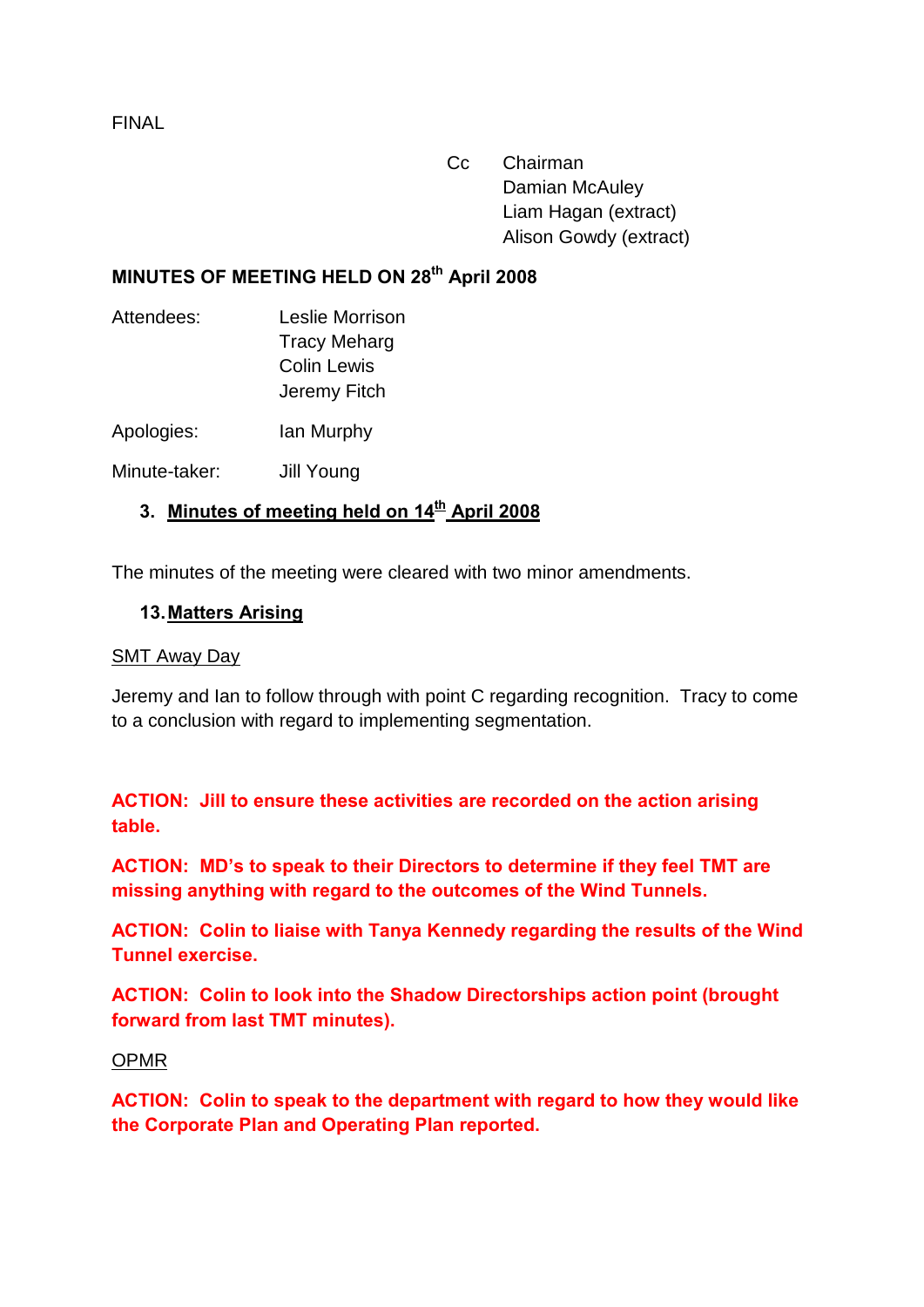## **ACTION: Leslie to speak to Stephen Quinn regarding Invest NI's attendance at ETI committee.**

#### Dress Code

It was agreed that a memo should now be issued to staff on dress code. Liam was made aware of this later in TMT.

## **14.Staff Conference**

Alison Gowdy joined the meeting.

TMT felt this was a very good proposal, TMT felt the conference should be followed by a morale boosting event to coincide with the overseas conference.

**ACTION: Alison to look at the possibility of separating the events.**

## **ACTION: TMT to speak to Board regarding the conference.**

The team agreed that Minister Dodds should be involved in the Conference.

#### **ACTION: Alison to check Minister Dodds availability.**

The team agreed that some of the topics for speaking should be Client Satisfaction, Corporate Plan, US/NI Conference, acceleration, new starts.

## **ACTION: Alison to give update by cop today.**

## **15.Staff Recognition**

Liam Hagan joined the meeting.

The team agreed that approval for monetary recognition should come from Directors (MDs should have sight, also HR to ensure consistency). Liam will bring a quarterly report to TMT showing the current progress of any monetary recognition, the special bonus progress will also be included in this report.

## **ACTION: Liam to draft memo to staff with regard to the decisions made.**

## **ACTION: Draft memo on dress code to be brought to the next TMT**

Liam confirmed that the Civil Service are at present piloting the Cycle to Work scheme. Invest NI are hoping to piggy-back on the Civil Service scheme, with a targeted implementation date of September.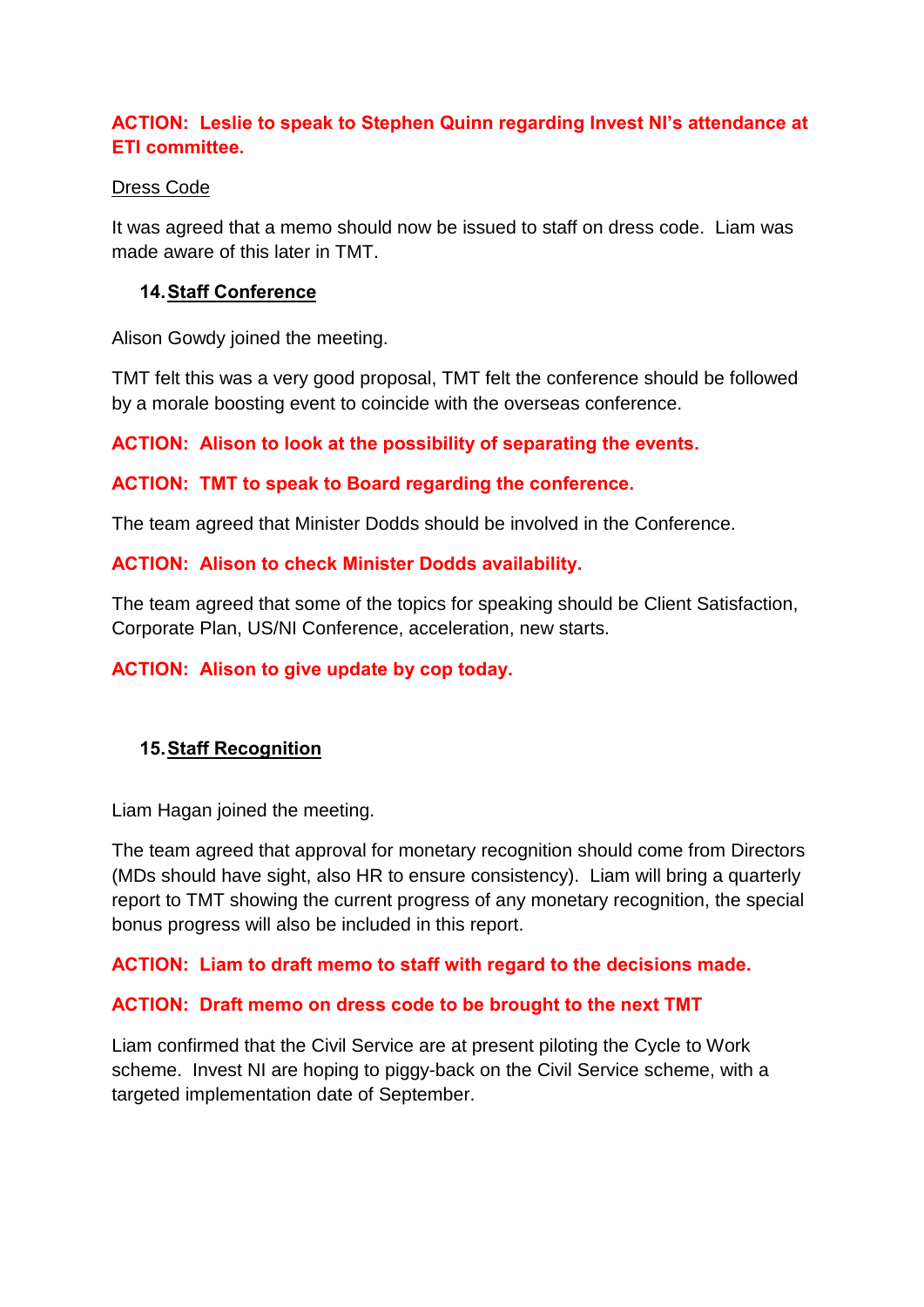## **16.Corporate Plan – measuring pathways**

Damian McAuley joined the meeting.

TMT were happy with the paper and its recommendation. The team also discussed how the Operating Plan would be categorised under the new Corporate Plan. Jeremy was happy that his was measured under Client Groups and New Inward Investment. Tracy suggested: Products; Process; Markets and Organisational Development.

## **17.AOB**

None.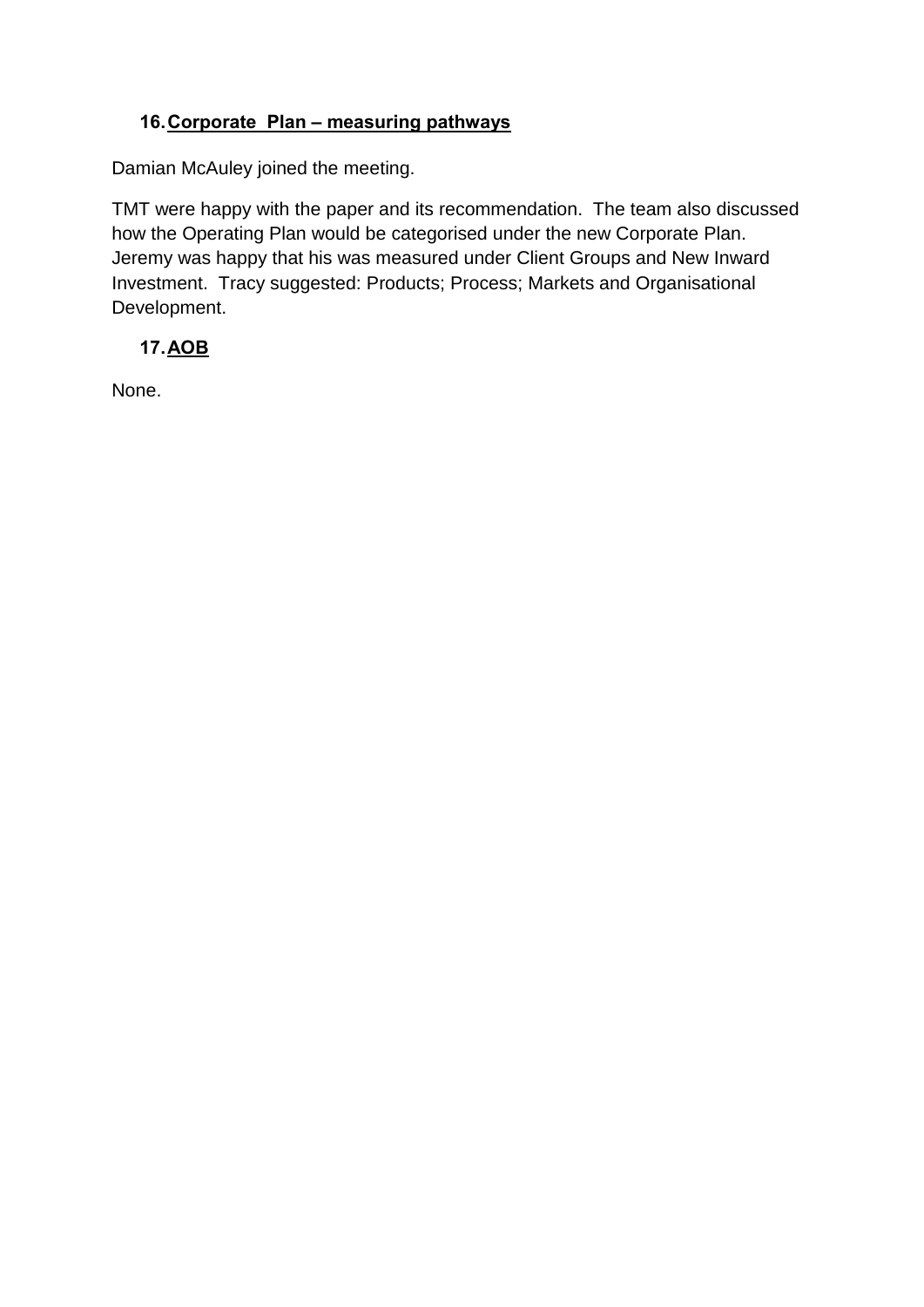Cc Chairman Damian McAuley Bill Montgomery (extract) Grainne McVeigh (extract)

## <span id="page-21-0"></span>**MINUTES OF MEETING HELD ON 20th June 2008**

- Attendees: Leslie Morrison Tracy Meharg Colin Lewis Jeremy Fitch
- Apologies: Ian Murphy

Minute-taker: Jill Young

# **4. Minutes of meeting held on 2nd June 2008**

The minutes of the meeting were cleared with minor amendments.

#### **18.Matters Arising**

#### Actions carried forward from TMT minutes on the 2<sup>nd</sup> June

Note attached from Damian McAuley giving the current position.

#### **19.Sales and Marketing Plan**

Bill Montgomery and Grainne McVeigh joined the meeting.

Bill and Grainne gave TMT a presentation on the Sales and Marketing Plan for the incoming year. This presentation would also be presented at the next Board meeting. Bill and Grainne seeked to gain TMT's approval before the presentation was sent Board Members. TMT raised a number of areas, these are listed below:

- Slide 6: Just corporate targets should be included; and average salaries should be highlighted as higher than the private sector figure
- Slide 10: FDI trends the word contestable should be added.
- Slide 11: FDI into Northern Ireland should be removed.
- Slide 12: ICT Successes should mention figures are from the Financial Times
- Slide 15: Financial Services Sector should include Merrill Lynch, Bank of New York Mellon
- Slide 26: USNI Conference follow-up should include Board Members
- Slide 28: USNI Conference costs should be listed at the bottom.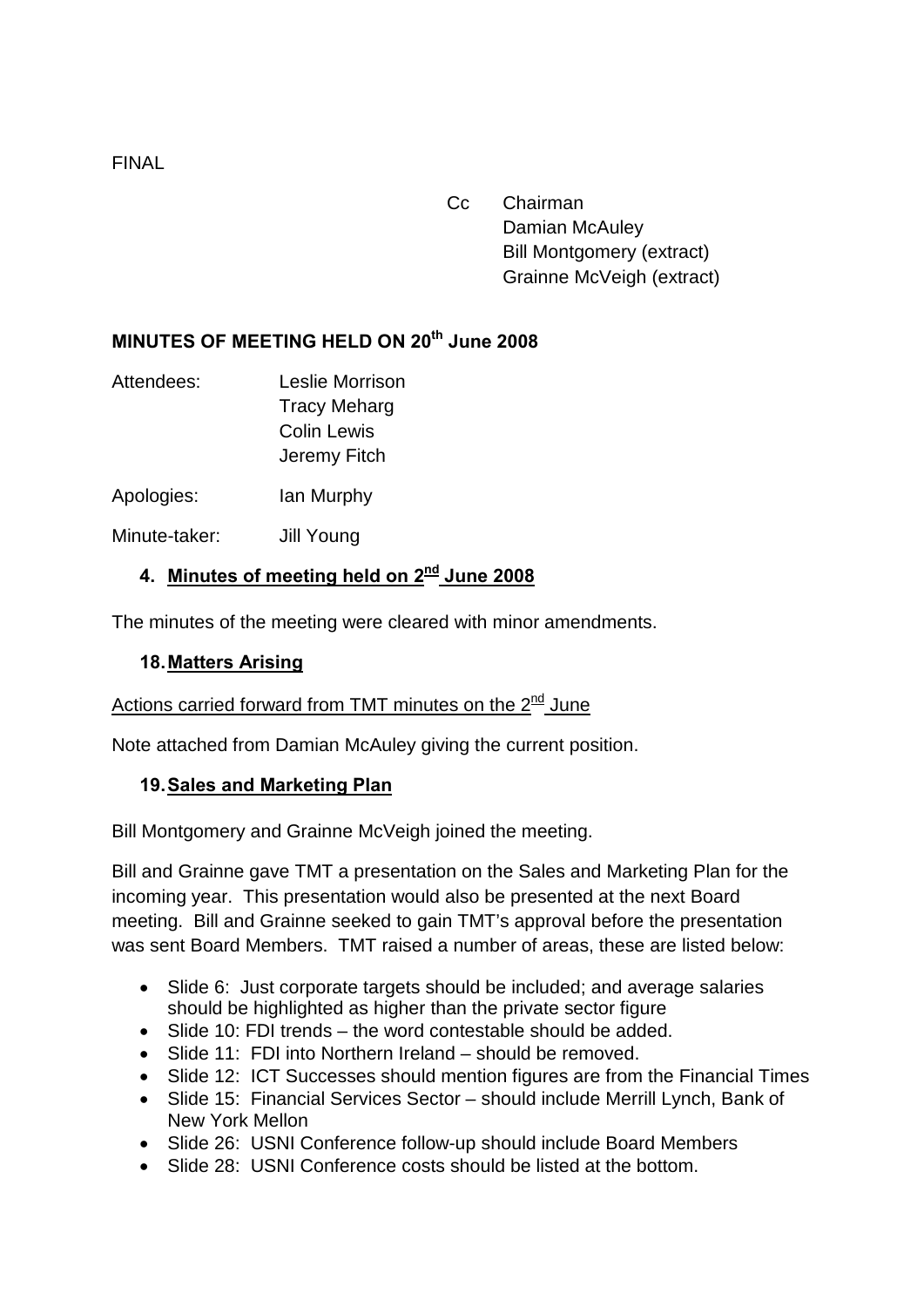TMT agreed that a shortened version should be presented to Board Members, taking into account the above observations.

## **20.Varney 2 recommendation**

The team discussed the recent Varney report, which gives recommendations to improve the competitiveness of the NI economy. There is a time pressure on our response, DFP are co-ordinating the response and need Invest NI's input by 27<sup>th</sup> June. The team agreed that we should re-iterate our initial points, as the Departments response is pinpointing on productivity only. A number of issues were decided:

- Reference should be made to Invest NI's work with the universities and innovation.
- Highlight the fact that Invest NI is an independent body.
- The terms of reference should focus on productivity
- The Corporate plan should be reflected.
- All responsibilities of Invest NI should be included.
- In the ToR under 8 (a) TMT felt that "relative to other regions" was very vague. 8 (c) should discuss "general wealth creation" rather than specific areas.

TMT agreed that there were reasonably happy with the paper as it stands, with the above issues taken into account.

# **21.AOB**

## Leadership programme

The team discussed the need for Director's to be briefed prior to the Grade 7 leadership programmes. Also, that it might be suitable for Leslie to give a 5 minute presentation at the outset of each course.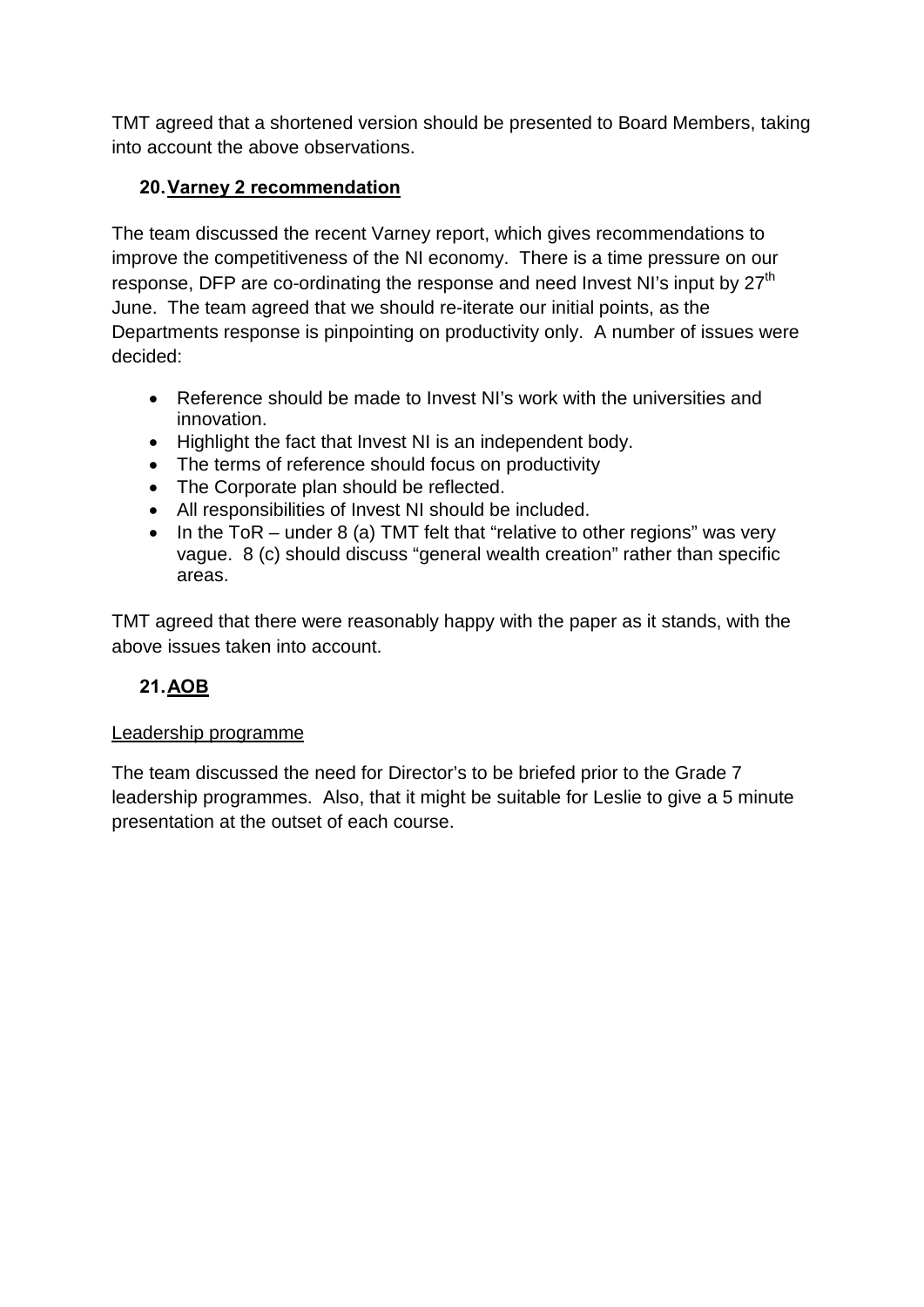Cc Damian McAuley Chairman Mel Chittock (extract) Liam Hagan (extract) Gerard McNally (extract) David Greer (extract)

# <span id="page-23-0"></span>**MINUTES OF MEETING HELD ON 28th JULY 2008**

| Attendees:    | Leslie Morrison<br><b>Tracy Meharg</b><br><b>Colin Lewis</b><br>Jeremy Fitch |
|---------------|------------------------------------------------------------------------------|
| Apologies:    | lan Murphy                                                                   |
| Minute-taker: | Jill Young                                                                   |

## **1. Minutes of meeting held on 30<sup>th</sup> June**

The minutes of the meeting were cleared with minor amendments.

#### **2. Matters Arising**

## **DETI Evaluation Protocol**

The team discussed how Invest NI evaluations should be approved i.e. Invest NI Board or DETI.

**ACTION: Damian to distribute paper on current protocols.**

## **ACTION: Damian to come back to TMT at beginning of September regarding evaluation approvals.**

## **Strategic Press Releases**

Tracy confirmed that Alison and Peter would come to TMT, within the next month, with suggestions/ideas on topics. These should focus on how Invest NI position themselves, rather than simply responding to events/announcements. Tracy felt that Alison/Peter may come to TMT meeting on a quarterly basis for discussion.

#### **Companies at Risk**

The team felt that Companies at Risk papers should not go the Board (as it could cause possible conflict of interest), however they need to be aware that the Executive are monitoring the situation. This discussion may be more suited to the Board Audit Committee.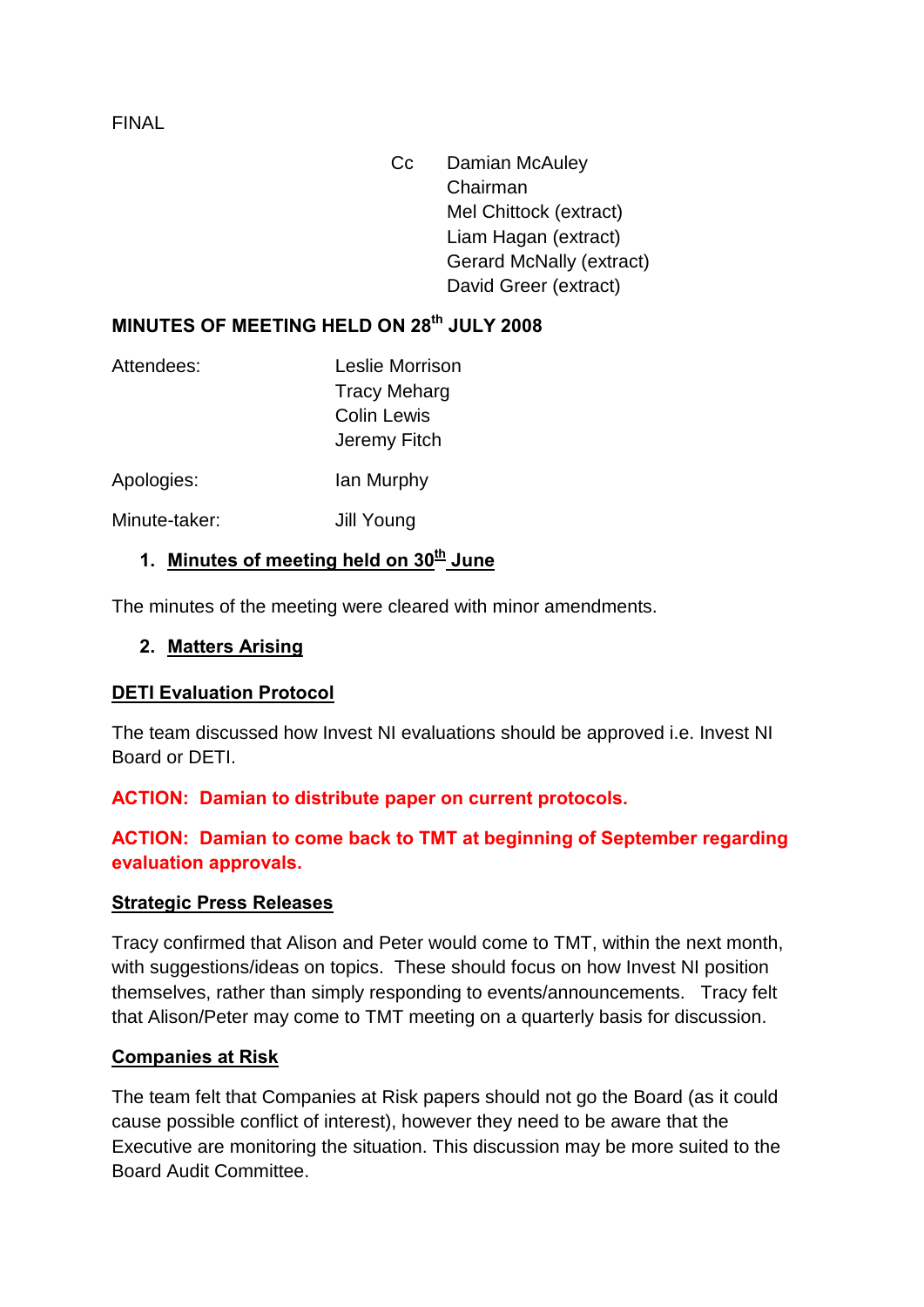## **ACTION: Leslie to speak to Stephen Kingon on the way forward.**

#### **3. Corporate Risk Register**

The team discussed Colin's recommendations on the amendment of the Risk Register for period ending June 08. The following was decided:

- TMT agreed that the CFAAD risk (risk number 5) should be reduced to a medium rating. The risk would be moved further to the left and from red to yellow.
- Colin confirmed that the next Risk Register at the end of Sept 08 would include a proposal to amend the register on how to manage and control ERDF.
- Ian and Jeremy proposed a new risk, Leslie felt that the two suggested titles were either too restrictive or too broad. He suggested a new title – "Failure to anticipate and manage the loss to public funds as a result of client companies' financial difficulties".
- Everyone agreed that this new risk was an appropriate addition to the Risk Register. However, estimated dates of completion were required for the "additional actions..". September 2008 was given for these.
- It was also agreed that the new risk would have a risk rating of medium, with a high impact.

Separately, the team discussed clawback and the issue of public accountability, alongside the possibility of someone independent being involved in the process. Invest NI are currently taking legal advice on Seagate clawback issues.

## **ACTION: Colin to contact the department to inform them of the outcome of the legal advice. Also to gain a proposal from DETI/DFP on how this situation is to be managed in the future.**

#### **4. Budgetary Allocation**

Mel Chittock joined the meeting.

## **ACTION: Jill to organise individual meetings with each MD and Leslie/Mel, to discuss their group's budget for 08/09.**

The team discussed the budget allocation for 08/09, focusing on whether the individual groups are capable of spending their allocation. ERDF funds are the priority to spend. Mel highlighted that the energy waste fund is not included in the figures and would not be until September.

Mel has already signalled to the Department that a surrender of funds may be a possibility. Currently it looks like the surrender figure would be £12 million. The WIP compared to last year is down, signalling a possible inability to spend the monies available. Jeremy indicated that the Engineering team may not be able to utilise their entire budget. Mel has drafted a paper to go to Directors asking them to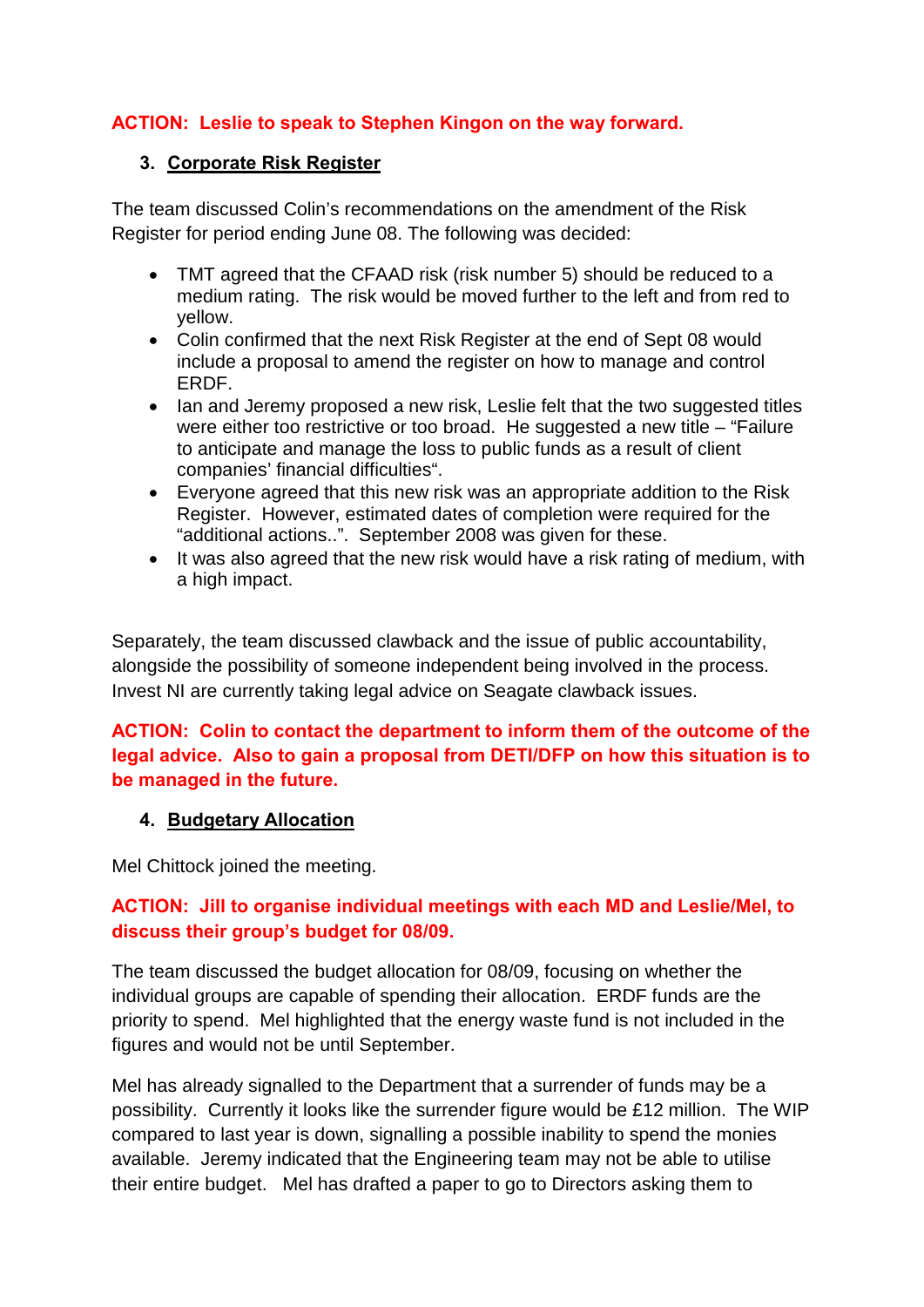prepare for the September Monitoring by critically reviewing their target numbers. TMT are content that this note is issued.

## **ACTION: Mel to issue note to Directors regarding the review of their target numbers.**

The figures in this paper are about 4 weeks old.

The team felt they would merit a brainstorming session on the possible options on how to spend our increased budget, a few examples would be FDI/Marketing and TSOs.

**ACTION: Jeremy to look into the FDI/Marketing side of things – to determine if there can be any further spend.**

Mel felt Directors needed challenge on their budget target figures.

**ACTION: All MD's to discuss with their Directors, as to how they could spend further. Jeremy to issue an email to Ian's group Directors, whilst Ian is on leave.**

## **5. Car Parking**

Liam Hagan joined the meeting.

Liam discussed a number of recommendations he had put forward in his paper, he explained that this was being brought to TMT's attention as the current contract for car-parking finishes at the end of October. Currently there is a high percentage of staff who receive car-parking (40%), this is made up of 50 on-site and 200 off-site.

TMT felt that, although Liam's recommendations were helpful, that it would be prudent to complete a review on the current users. Each MD would review the carparking usage within their group and reduce car-parking allocation if possible.

**ACTION: Liam to provide each MD with the following information: who in their group has a space, their usage figures/number of journeys/mileage claimed and whether they park on- or off-site.**

**ACTION: Tracy and Liam to meet and discuss how the subsistence for the IRTD division may be able to come out of the innovation fund.** 

**ACTION: Liam to continue negotiations with the car-park provider.**

## **6. Staff Recognition**

Liam remained.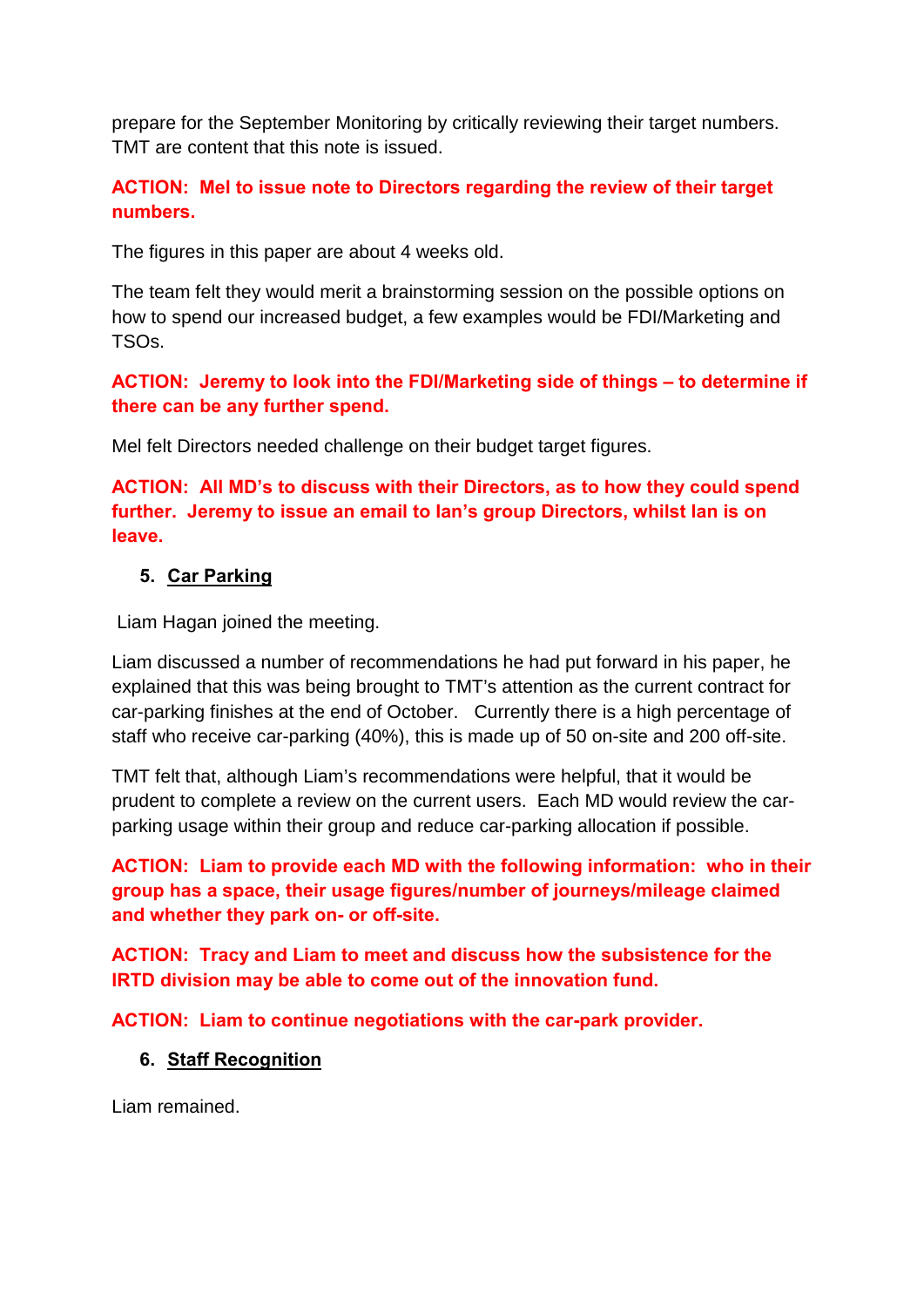Liam confirmed that he had spoke to Mel regarding monetary awards and the tax chargeable. The employee awarded would be liable for the taxes. Therefore TMT agreed that vouchers should be substituted for cash payments, where Invest NI would be liable for the tax.

Liam confirmed that the staff recognition scheme would be announced in August and started in September.

#### Senior Management Pay

The team queried with Liam the progress of Senior Mgt Pay for 08/09. Liam stated that it had yet to be issued, however once he received further information on it, he will forward a timetable to Leslie immediately.

## **7. Balanced Scorecard**

Damian McAuley and Gerard McNally joined the meeting.

The team agreed that the Balanced Scorecard was a very good tool, with very few red measures requiring action. The issue on the green measures, is, are the targets challenging enough? TMT felt that the scorecard results should be communicated throughout the organisation. This could be achieved via the Scorecard being an agenda item every quarter in SMT, with the Directors cascading down to their divisions.

The team discussed the erratic fluctuations of certain measures, namely Invest NI pro-activity and Use of the Corporate Assessment Model. Invest NI pro-activity is measured in direct correlation with the Customer Satisfaction Survey, so is therefore out of our control. However, TMT felt the general trend was good. The Use of the Corporate Assessment Model (RAM) could be improved; this will now be actioned by CFAAD, if the project appraisal does not include a RAM, it should be sent back to the relevant Client Executive immediately.

## **ACTION: Richard Johnston to look at RAM model, to see if he can advise of any possible improvements.**

Jeremy asked that Measure 13 "Engagement with Priority Clients through BHC" should include Strategic clients also. The team agreed, however the target figure would need refreshed accordingly

## **ACTION: Jill to set-up meeting with TMT/Damian/Gerard to discuss new targets for 08/09.**

Measure 16, "Economic Impact through programme improvement", at present these figures are not 100% within our control, as Invest NI cannot proceed in certain areas without the approval of DFP. MDs to consider reducing the target, this will be discussed in the arranged meeting above.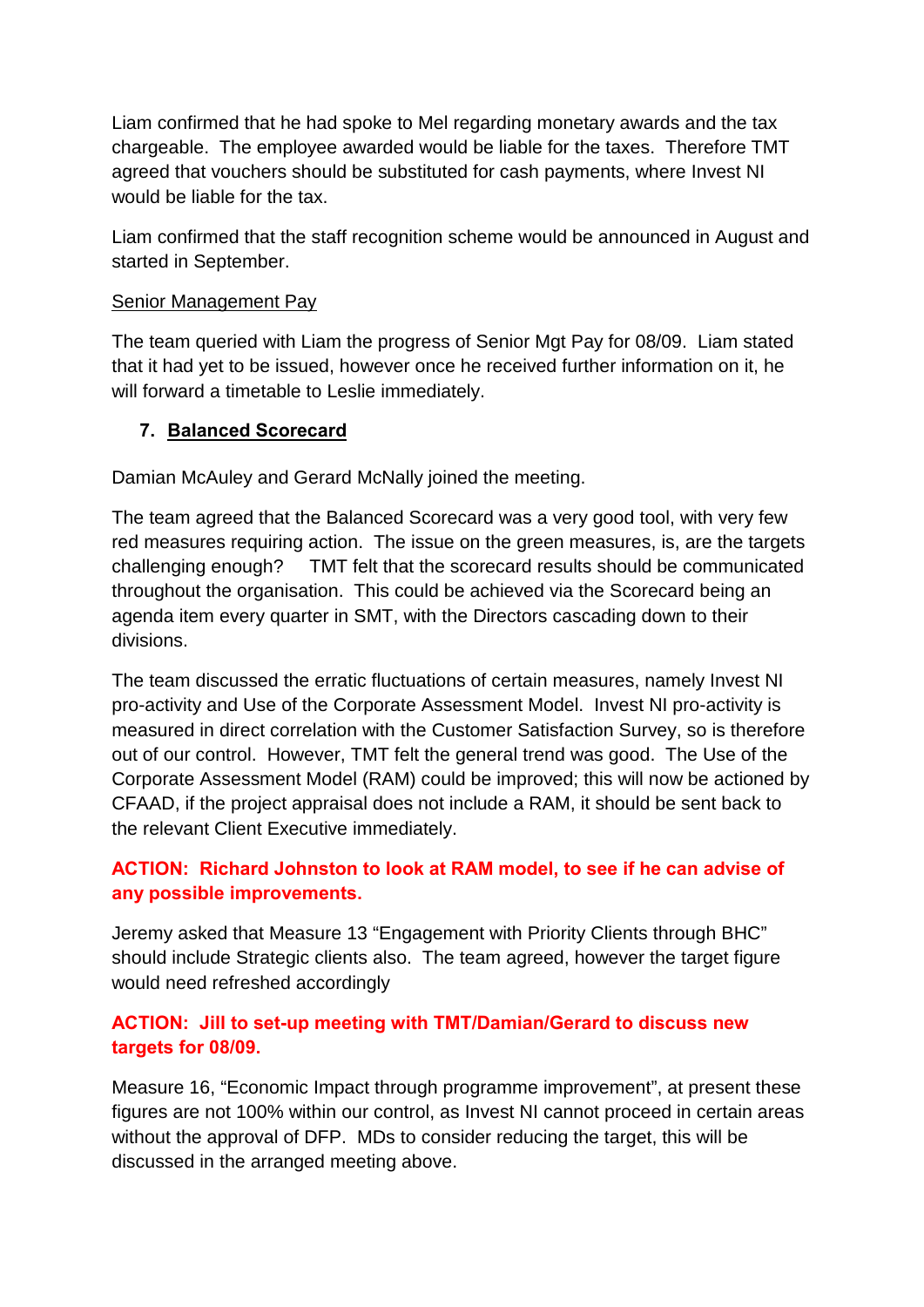Measure 20, "Referral Conversions", their has been hand-over problems to the new CCMS system, this hopefully will be smoothed out in the short-term.

Measures 29 and 30, which relate to performance reviews and job-plans are within our control, so therefore the targets need to be achieved.

The team agreed that PSA targets should be included within the Business Scorecards, under Performance Targets, at the end of the section.

Discussion took place on the amount of staff transfers and the quality of service – both these topics to be agenda items on the above arranged meeting.

## **8. Casework Processing Times**

Damian remained and David Greer joined the meeting.

TMT agreed that this information should be shared with the Board, after CCMS WIP issues are resolved. It could be seen from the paper that the general trend was improving.

The word "average" should be left out of the paper, just mean/median used.

Information from Tracy's group was not included in this paper. However, Tracy stated that she was very comfortable with her groups figures.

The team discussed the impact of GAP on the figures, with offers over 100 days having increased quite significantly.

## **9. Competence Centres**

Tracy explained the principle of Competence Centres, it will be centred on research driven by the industry. Within these Competence Centres there are two different models; a university model and a company model, where the companies would come together to create an entity which dictates the research, this can then be exploited within their business.

Tracy requires a paper to go to Matrix and the Board on this issue. The remainder of TMT felt a presentation would be beneficial to them, to explain the paper in simpler terms.

## **ACTION: Tracy to pull together slides to show to the remainder of TMT.**

TMT agreed that they broadly understood the strategy concept and accepted it.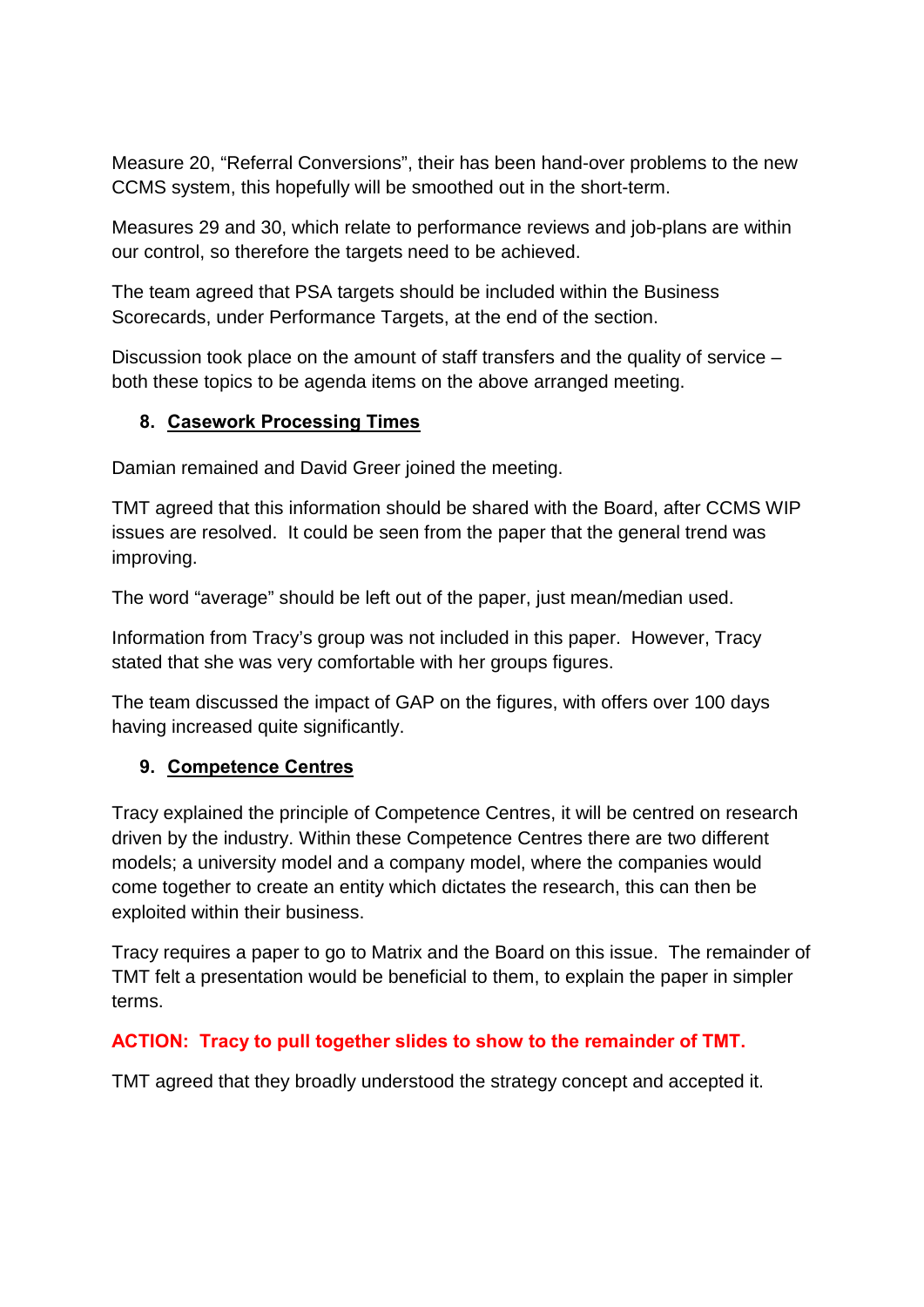# **10.AOB**

# Recording of WIP – SFA only

Colin deferred this topic. No discussion was held.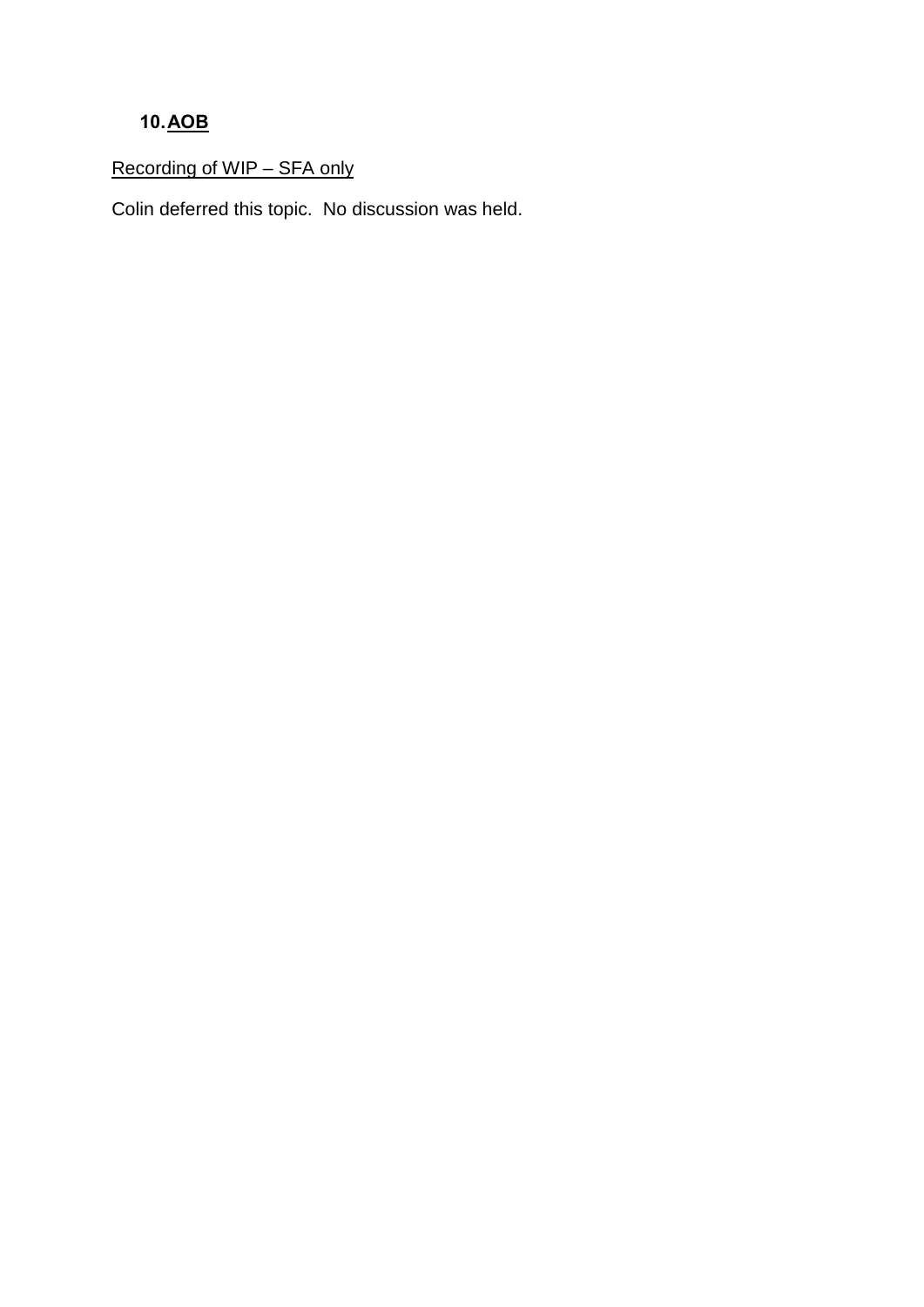<span id="page-29-0"></span>FINAL CC Damian McAuley Chairman Nigel Sands (extract) Mark Carruthers (extract) Tracey Walsh (extract)

# **MINUTES OF MEETING HELD ON 11TH AUGUST 2008**

| Attendees: | Leslie Morrison     |
|------------|---------------------|
|            | <b>Tracy Meharg</b> |
|            | Jeremy Fitch        |
|            | lan Murphy          |

Apologies: Colin Lewis

Minute-taker: Jill Young

## **1. Minutes of meeting held on 28th July 2008**

The minutes of the meeting were cleared with no amendments.

#### **2. Matters Arising**

#### **Clawback**

Leslie confirmed that Brian Dolaghan had instructed the QC to look at the issue of Seagate's clawback.

#### Budgetary Allocation

Jeremy has spoken to his international team to identifying worthwhile spending opportunities on the FDI/Marketing side.

#### Car Parking

#### **ACTION: MD's to follow-up with their Directors, having received data from HR.**

#### **3. Scaling**

Tracy discussed the presentation with the rest of the team. A number of conclusions were reached, as listed below:

- Slide 2: Tracy to consider the wording of point 2; taking in account the issue of size.
- Slide 2: Point 4 sentence to finish with "by growth segments".
- Slide 2: To be linked to the Corporate Plan.
- Slide 5:  $1<sup>st</sup>$  point to be "locally controlled".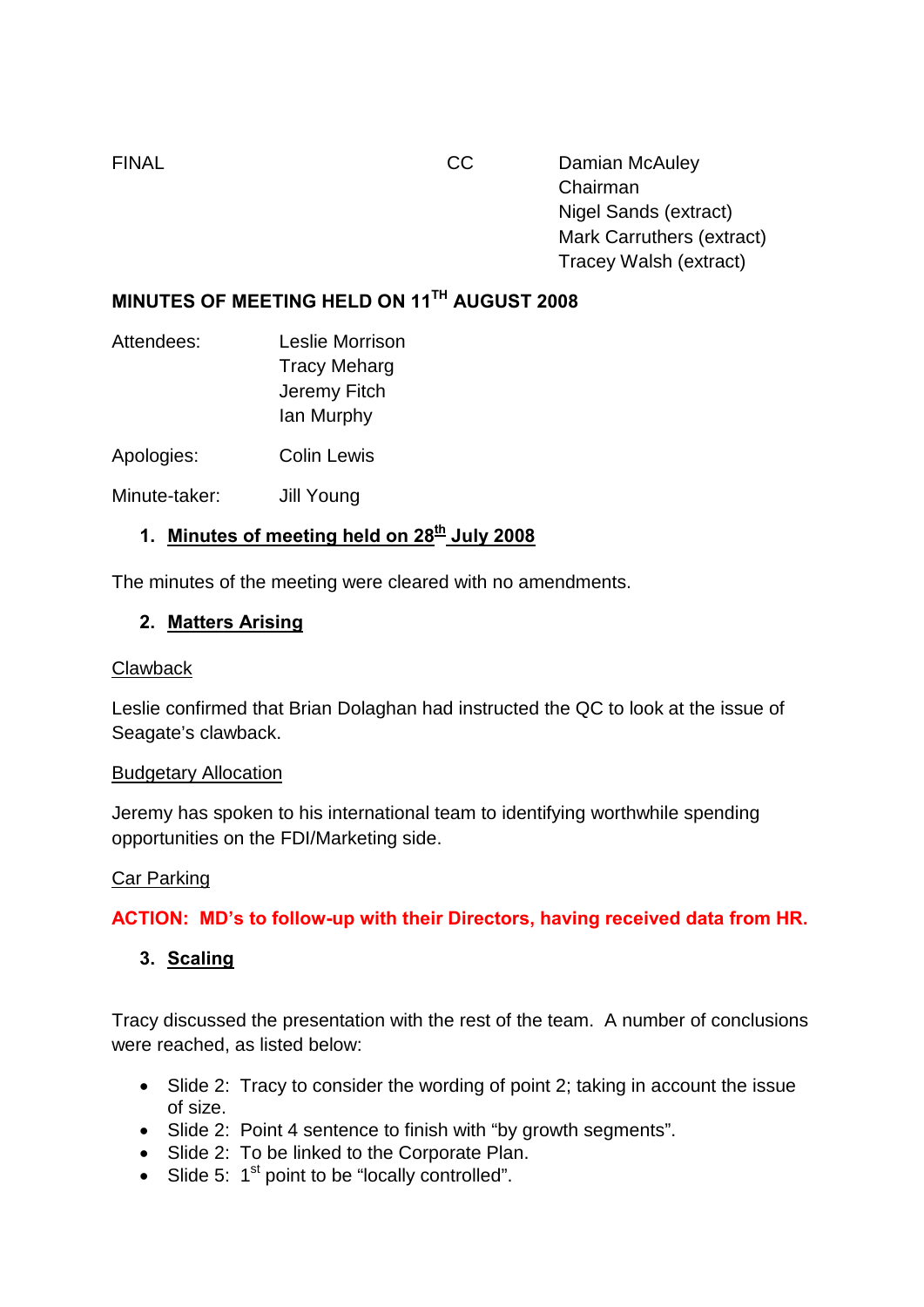• Slide 8: Scaling arrow to be removed.

Overall, the team felt that when this is presented to the Board, an explanation was needed of what the scaling team does, where it sits within the organisation and, finally, the matrix.

TMT agreed that the decision on whether companies with a turn-over of more than £30mn should stay with Scaling Team or transferred to Client Divisions should be made when that point was reached.

The Scaling presentation should go to Board in September.

## **4. IICT Sector Skills Initiative**

Tracey Walsh joined the meeting.

Tracey W explained that this paper was the basis for a Board paper. The team recommended that a more synopsised paper and a short powerpoint presentation should be given to the Board.

The team discussed the progress of the Skills Action Group, with DEL and partners. It believed that the financial services skills actions are not as progressed as far as they could be.

In a discussion on branding, the team felt that 3 strap lines were too many. It was queried whether current actions could overcome the shortfall of 1000 IT specialists, Tracey W felt that they could not.

TMT agreed that when this topic was taken to the Board, supply and demand issues should be covered. A discussion was held on the possibility of funding bursaries to students studying ICT, or waiving fees for ICT courses.

## **ACTION: Tracey W to look into whether European money can be used for funding bursaries, and the probable cost per course.**

## **5. Cost per job Derogation**

Nigel Sands and Mark Carruthers joined the meeting.

The team discussed the paper and the options provided. The team confirmed that it was happy with Option 2. It was also felt that Richard Johnston should be involved, to draft a reasonable response to DFP.

## **ACTION: Richard Johnston to look at Option 2, and put forward rationale for this choice (also considering triggers) and a response to DFP.**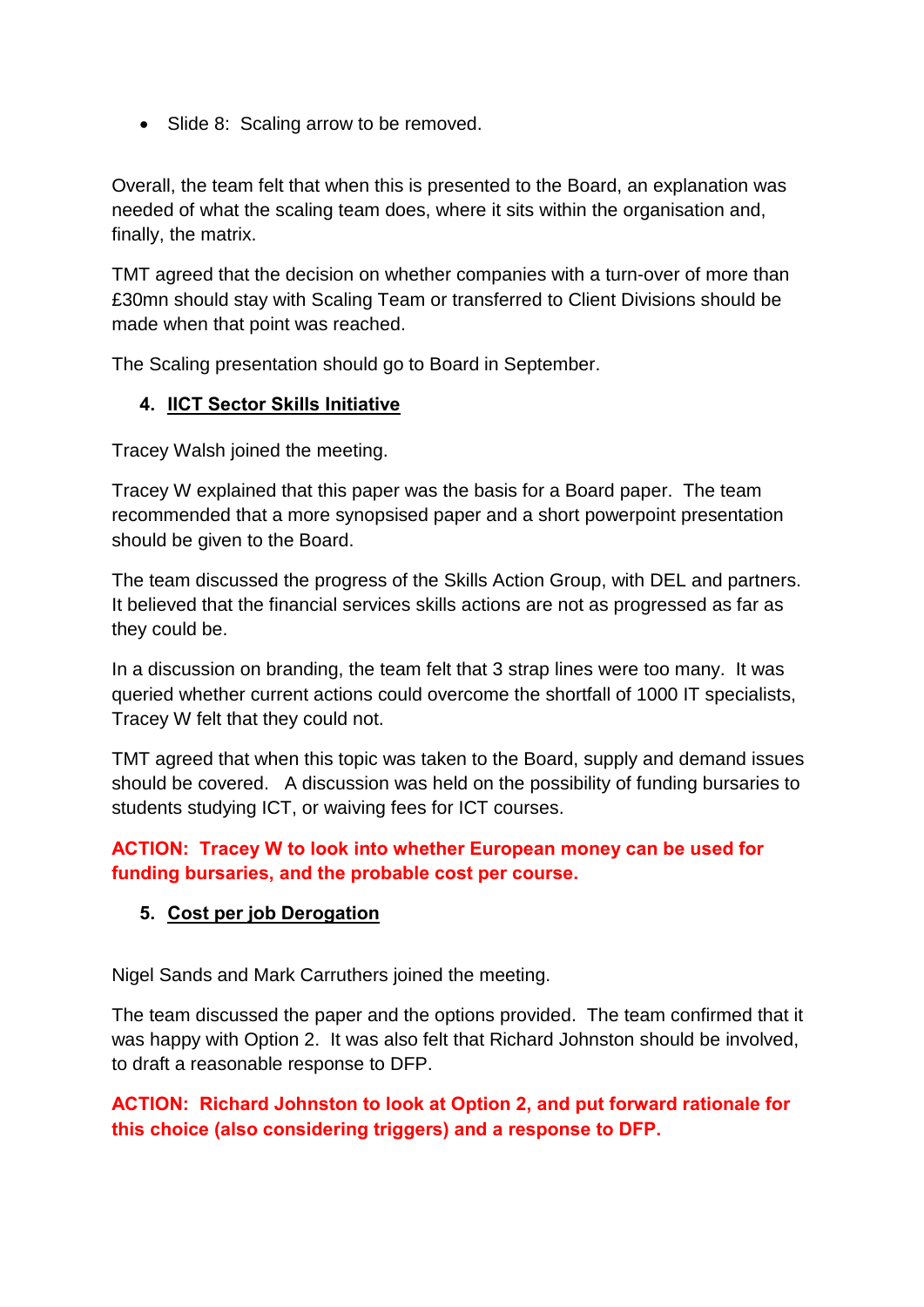### **6. Buying Time**

Mark Carruthers remained.

The team agreed that this paper should be circulated widely, and that CFAAD should take the lead rather than SMP.

TMT discussed the table at Annex 1 and felt that an extra column should be inserted to include information on repayments.

## **ACTION: Mark to distribute paper to Directors.**

#### **ACTION: This paper to be part of Client Executive training.**

Mark highlighted that, any large non-SME company Buying Time must be individually notified.

## **7. Helping Companies to Respond to Difficult Economic Conditions**

Nigel Sands re-joined the meeting.

TMT discussed this as a Board paper. Visible actions needed to be included in the paper, to include major actions (credit crunch event), cost reduction programmes and staff training.

TMT were content for the paper to go to Board in August, commencing with a short power-point presentation.

The paper should follow the structure of new initiatives; monitoring; increased capability and supporting companies.

**ACTION: Jeremy and Ian to ensure the column in the Companies at Risk Register "Risk to Invest NI" be further populated, with closer attention given to high/medium/low risks.**

**ACTION: Companies at Risk Register to continue coming to TMT every quarter, and a full presentation on major exposures given to TMT twice a year – Jill to ensure this is on the agenda.**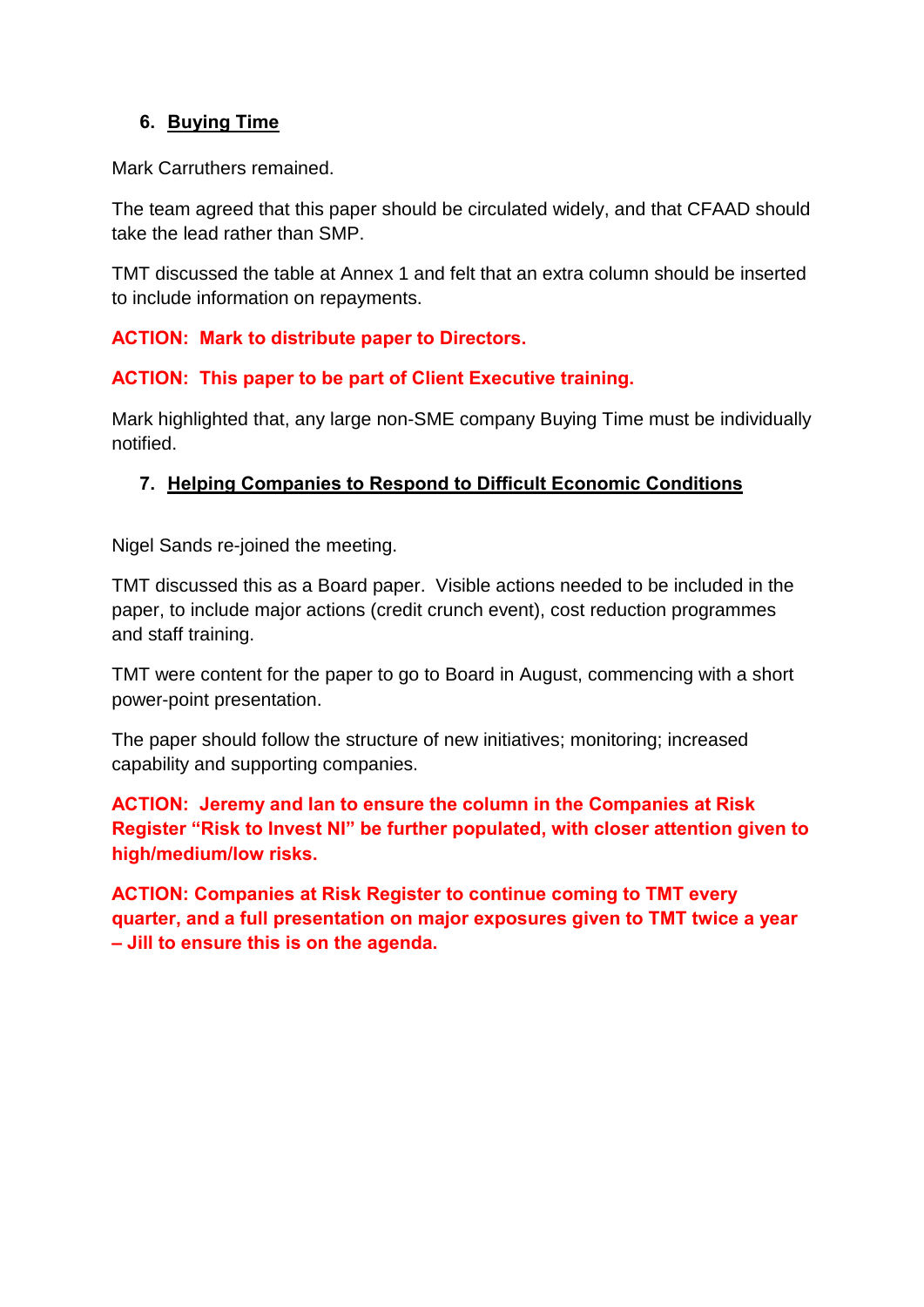## **8. AOB**

### Communication Sub-Committee

Ian mentioned the upcoming sub-committee meeting, and the likely discussion point of Invest NI being visible in the branding for "Go For It". The team agreed that "Funded by Invest NI" should be incorporated in the brand. The team also felt that Invest NI review its external communications so as to convey the extent of our interaction with locally owned companies.

**ACTION: Alison Gowdy to join the next TMT to discuss the Marketing and Export promotion campaign and to address the latter point.**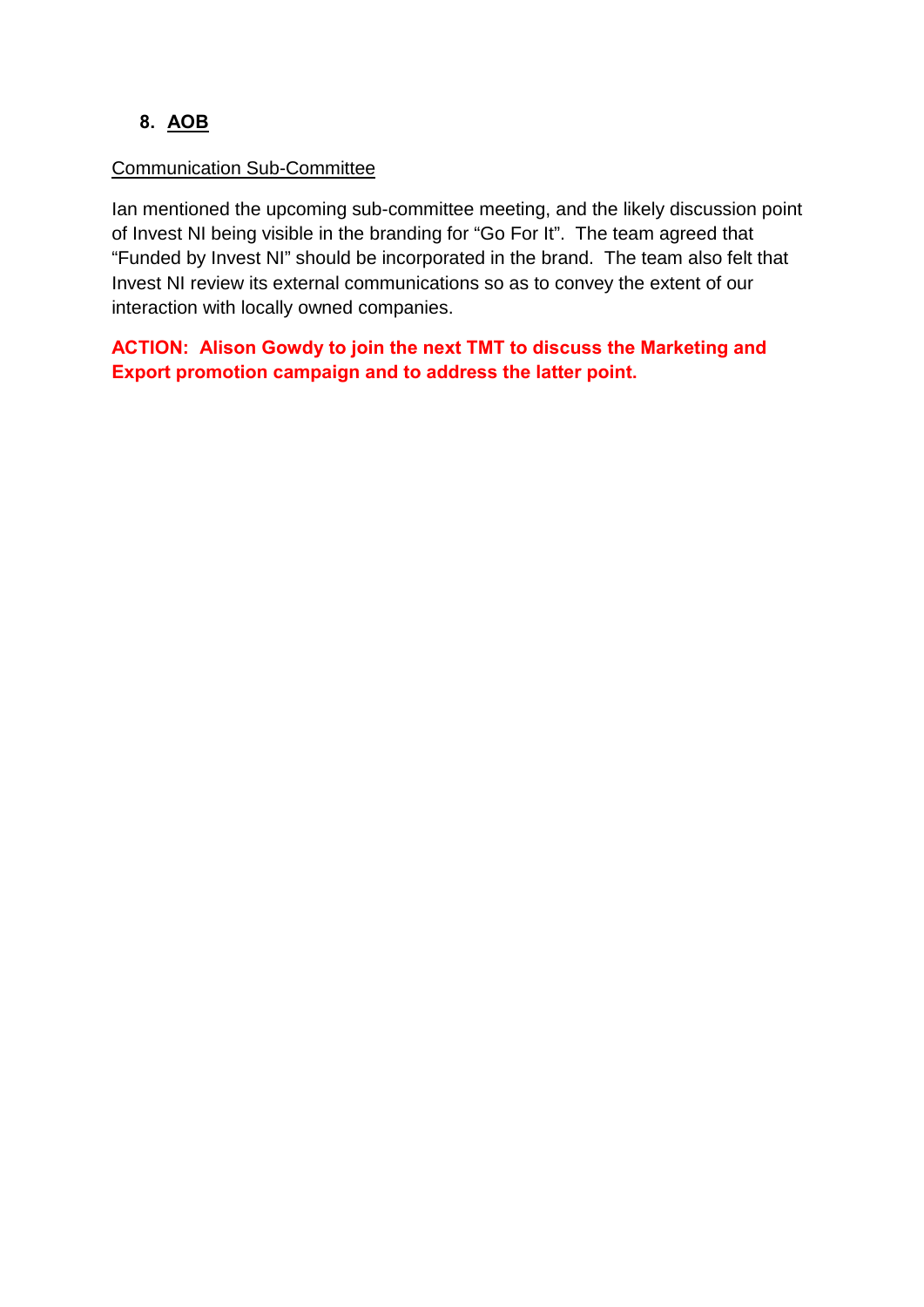Cc Damian McAuley Chairman Richard Molyneaux (extract) Alison Gowdy (extract)

# <span id="page-33-0"></span>**MINUTES OF MEETING HELD ON 1st September 2008**

Attendees: Leslie Morrison Tracy Meharg Colin Lewis Jeremy Fitch Ian Murphy

Minute-taker: Jill Young

## 1. Minutes of meeting held on 11<sup>th</sup> August 2008

The minutes of the meeting were cleared with no amendments.

## **2. Matters Arising**

## Cost per job Derogation

Leslie confirmed that Damian and Richard Johnston were meeting with Trevor Cooper to discuss this issue.

## **3. Devolution of Admin Budgets**

TMT discussed how the devolution of administration budgets had affected the HR issues within their group. Tracy explained that she presently felt limited pressures, as she had an increased budget, and was able to recruit open posts with more room to make decisions. Tracy confirmed that it was likely that she would surrender money. Jeremy felt that there was a few gaps in the new system, as the budgets were only allocated from who was in post on the  $1<sup>st</sup>$  April – this therefore missed a number of positions. Jeremy felt any pressure would be relieved if programme could be used.

The team agreed that Directors should make recruitment decisions on more junior levels, MD only being made aware for information. Ian remarked that he would like the HR process speeded up, and that there seemed to be congestion in the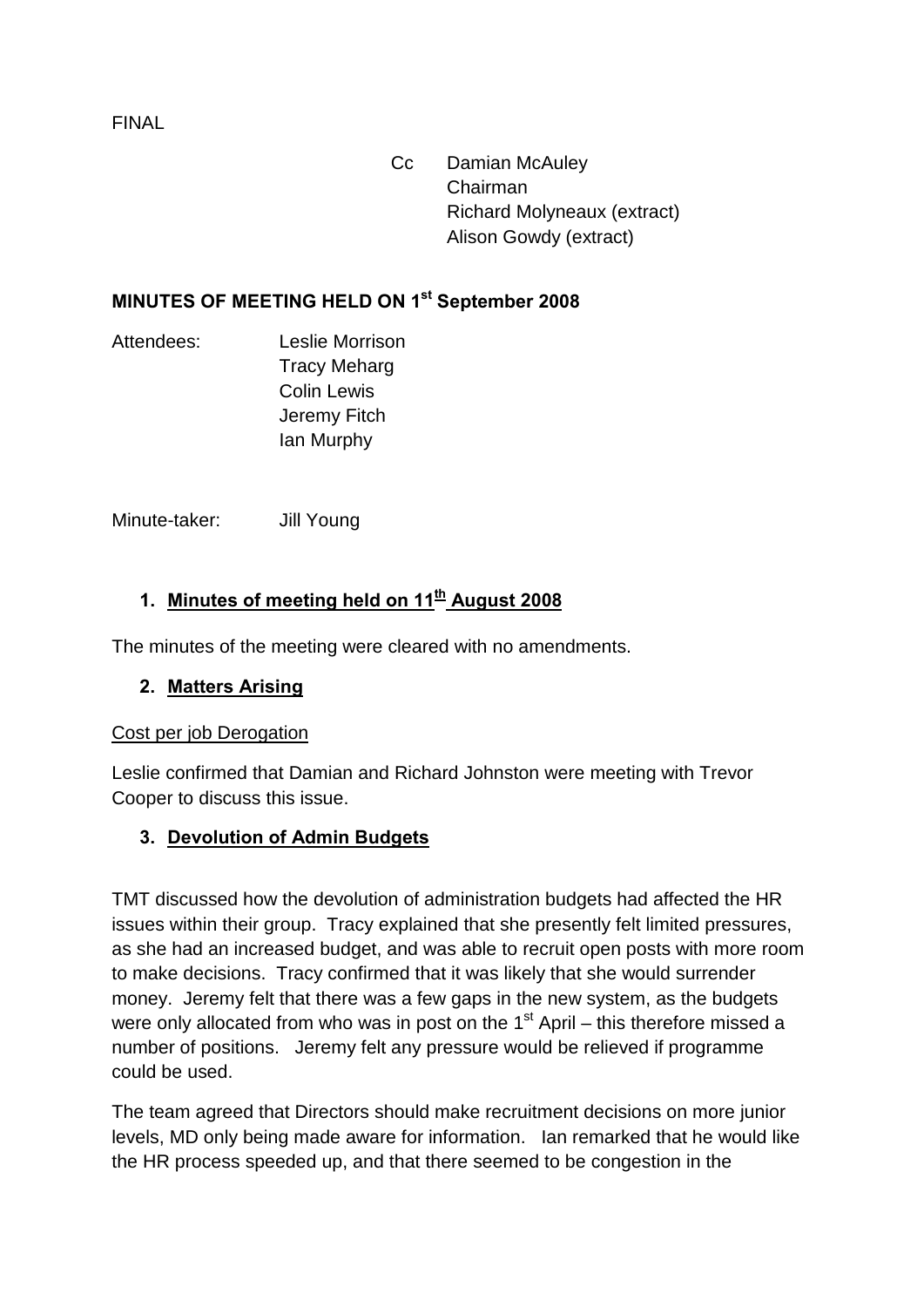recruitment process. Colin informed the team that he had no recruitment pressures within his group. However, brought to the MDs attention that there may be a problem in future years, if Invest NI is to maintain the current head-count.

## **4. Small Business Support Programme – Growth Pipeline**

Jeremy has sat on CAC and Board casework of the above. The team commented on the excellent job done by Paul and Alison. The question now arose, who should take responsibility for the growth pipeline, this is the grey area between Invest NI and the councils. The team discussed the pros and cons of the two main options i.e. the councils take over this function or keep as a separate function and tender it periodically. After detailed discussion the team agreed that the most plausible/sensible option was to keep the growth pipeline as a separate function and tender periodically. This option was chosen due to a number of positive outcomes, such as: coherence to DETI policy: competition should raise standards and greater control by Invest NI of its new-client portfolio. The team were aware that this may create friction in the relationship between Invest NI and the councils. They felt that a condition should be inserted in the contract, that there would be no commitment to transfer after the stated period. DETI to be made aware.

## **ACTION: Ian to discuss with team-members.**

## **5. Evaluation Protocol – update**

Damian McAuley and Richard Molyneaux joined the meeting.

Damian reviewed the paper with the team. The main thrust of the paper was to determine the bodies required to see/approve evaluation reports and subsequent action plans. The ETI committee will have sight of all evaluation reports prior to the Board, but after TMT. This will be for information purposes only and the ETI committee are not required to sign-off on these. The Board will not be proactively asked to comment on the evaluation reports, but will be told how to access it and the stage it is at. The ETI committee will not be routinely sent the Action plans, unless they are specifically asked for. The Departmental Research & Evaluation Steering Group (RESG) will have final sign-off on the evaluation reports (TMT will have had input before this). The Board will be asked to offer advice on the Action plans before the plan comes to TMT for sign-off.

## **ACTION: Damian to ensure a paper goes to the Policy and Strategy subcommittee on evaluations, this paper to be sighted by TMT first.**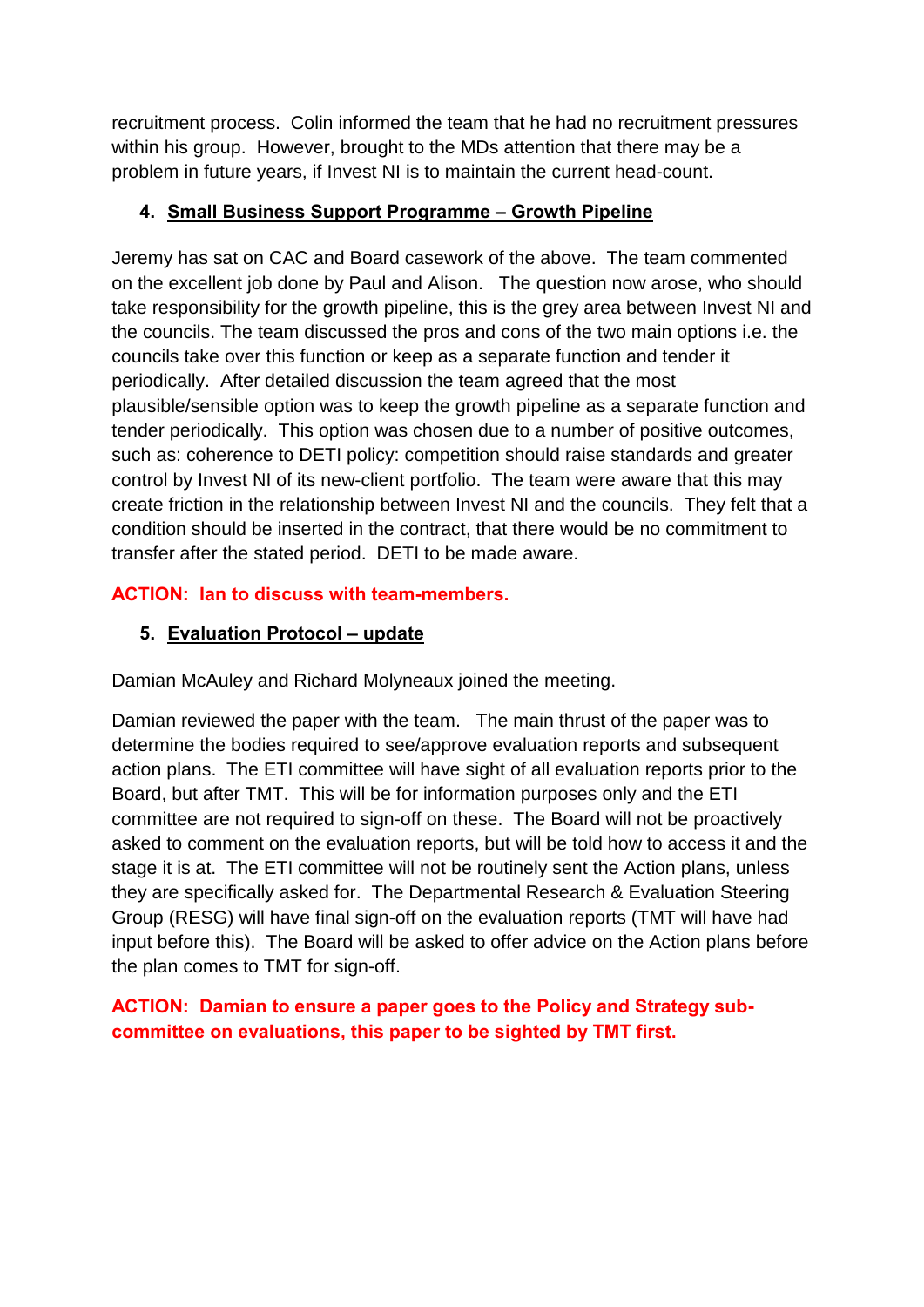#### **6. Marketing & Export promotions campaign and interaction with locally owned companies**

Alison Gowdy joined the meeting.

Alison distributed two hand-outs, one concentrating on an export led marketing campaign and one on a direct response campaign. With regard to the export led campaign, Alison and Alan Hingston are currently organising a pilot campaign in Newry. TMT felt that once this pilot was completed that Alison should return to TMT to discuss further export marketing. The team agreed that it was better to focus on export led than corporate positioning.

**ACTION: Alison to come back to TMT once Newry pilot has been completed.**

**ACTION: Alison to draft mock-up of campaign, so that this is ready for when Newry completed.**

## **7. AOB**

## Credit crunch event

Tracy confirmed that managed clients are not being specifically targeted for this event, however can be involved if requested. The focus will be on growth companies.

## Sept monitoring

Colin stated that Invest NI will be surrendering a net of £27mn of budget. The Board will be made aware of this in the next Finance Report. The team discussed how more budget could be spent, with bursaries for University students and buying industrial land being the main points.

## **ACTION: Tracey Walsh to extend her review to University bursaries.**

DFP are currently asking for an update on Invest NI's PSA targets, it is very early to indicate at the moment, however, SMP are pulling together figures.

## Transfer of information to CCMS

Colin indicated that he sent out a memo to SMT regarding the transfer of information from legacy databases to CCMS. Only one member responded; consequently there is still a significant gap between the legacy information and the data on CCMS.

## **ACTION: MD's to prompt Directors/Grade 6's on the information within their teams.**

## Senior Civil Service pay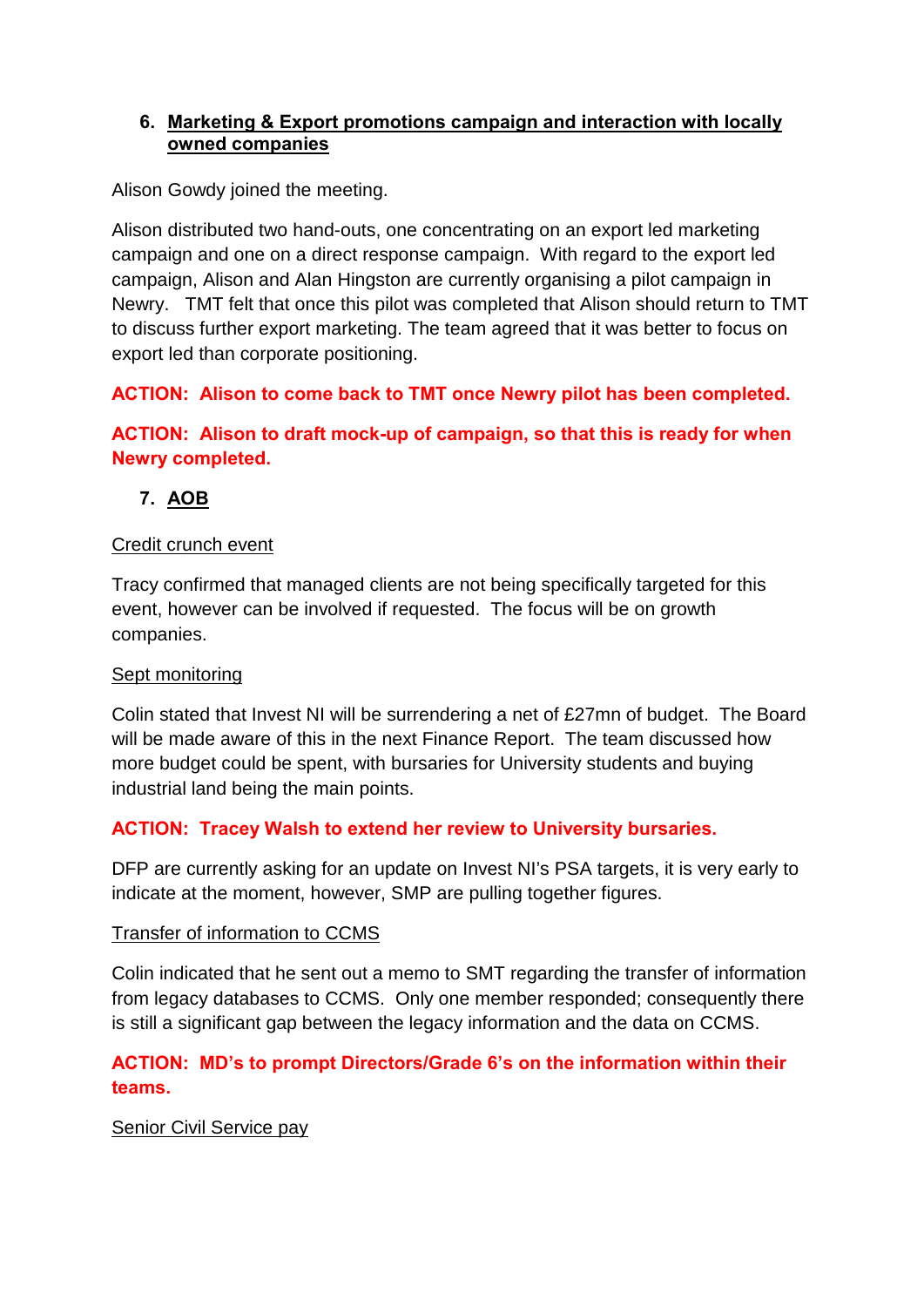A paper on this topic has gone to the DFP minister for consideration. Therefore, Colin has no further information at this time.

## Small Business Conference - 5<sup>th</sup> November

The Minister will be using this platform to make statements regarding the current economic climate, reference will be made to the Credit Crunch. The team agreed that we needed to have input to the deputy First Ministers speech.

#### First Derivatives case

Ian remarked that this company was the only wholly-owned NI company on the Stock-Market. He highlighted the importance of receiving a quicker than usual response on the case – a turnaround of 60 days. Colin felt that this turnaround should be the case in all instances, when the submission was fully correct.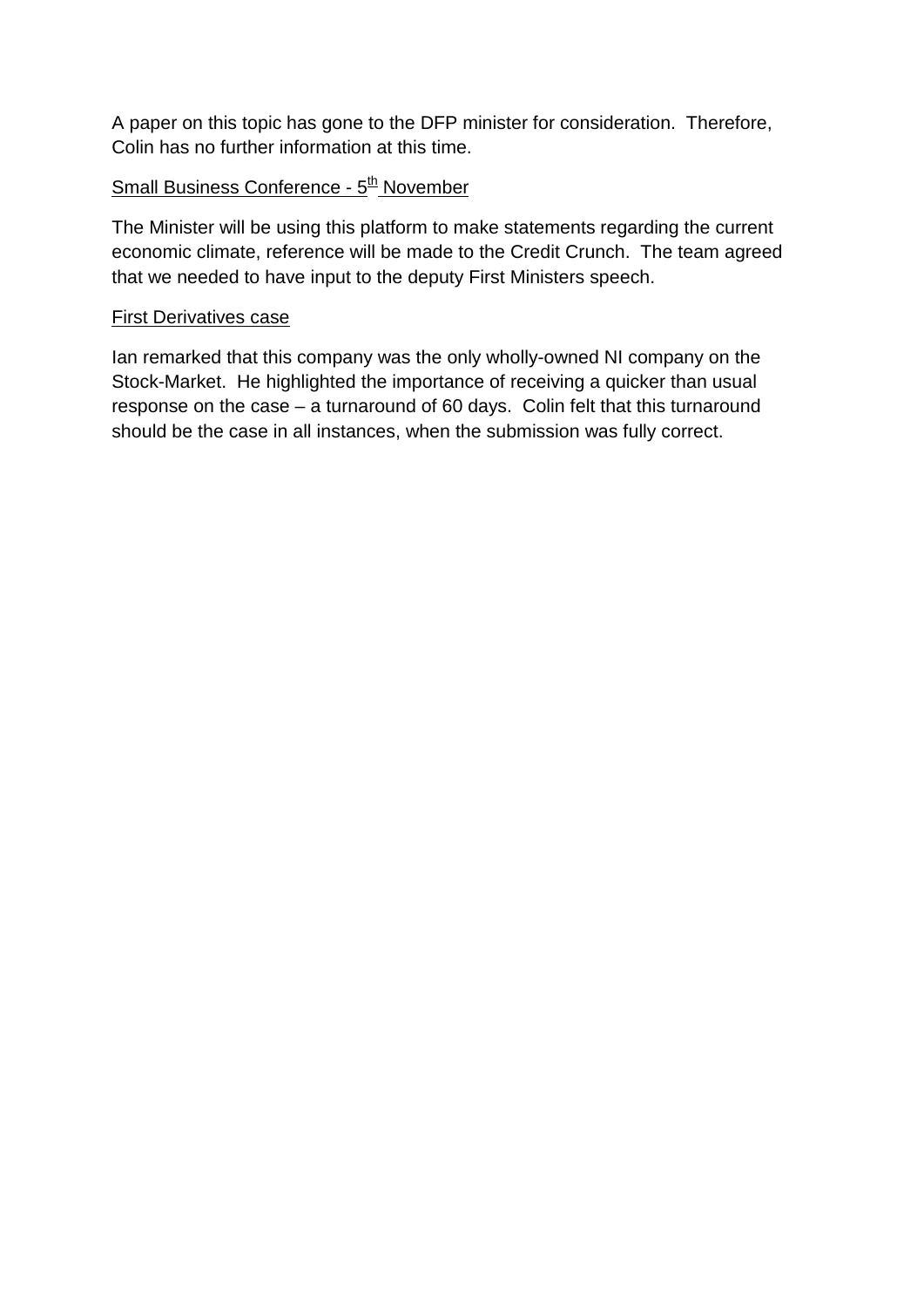Cc Chairman Damian McAuley Nigel Carr (extract) Mel Chittock (extract) Steve Chambers (extract) Seamus Anderson (extract)

## <span id="page-37-0"></span>**MINUTES OF MEETING HELD ON 29TH SEPTEMBER 2008**

Attendees: Leslie Morrison Tracy Meharg Colin Lewis Jeremy Fitch Ian Murphy

Minute Taker: Jill Young

## **1. Minutes of meeting held on 1st September 2008**

The minutes of the above meeting were cleared with two minor amendments.

#### **2. Matters Arising**

#### University Bursaries

DETI have indicated that ERDF funding would not be available for funding bursaries. The team, however, felt that funding could be available down a different route. Tracy is happy to engage with Catherine Bell at DEL, once Invest NI decide exactly the route/perimeters of this funding.

## **ACTION: Jeremy and Ian to meet with Tracey Walsh and John Hood to discuss the broad parameters of the bursaries.**

#### CCMS

The team agreed that this was an excellent system; and that with continued use and experience, the reporting information would be excellent.

#### Quarterly reporting

**ACTION: TMT to discuss formally, on a quarterly basis, the ad-hoc bonuses offered to staff. Liam Hagan to be involved.**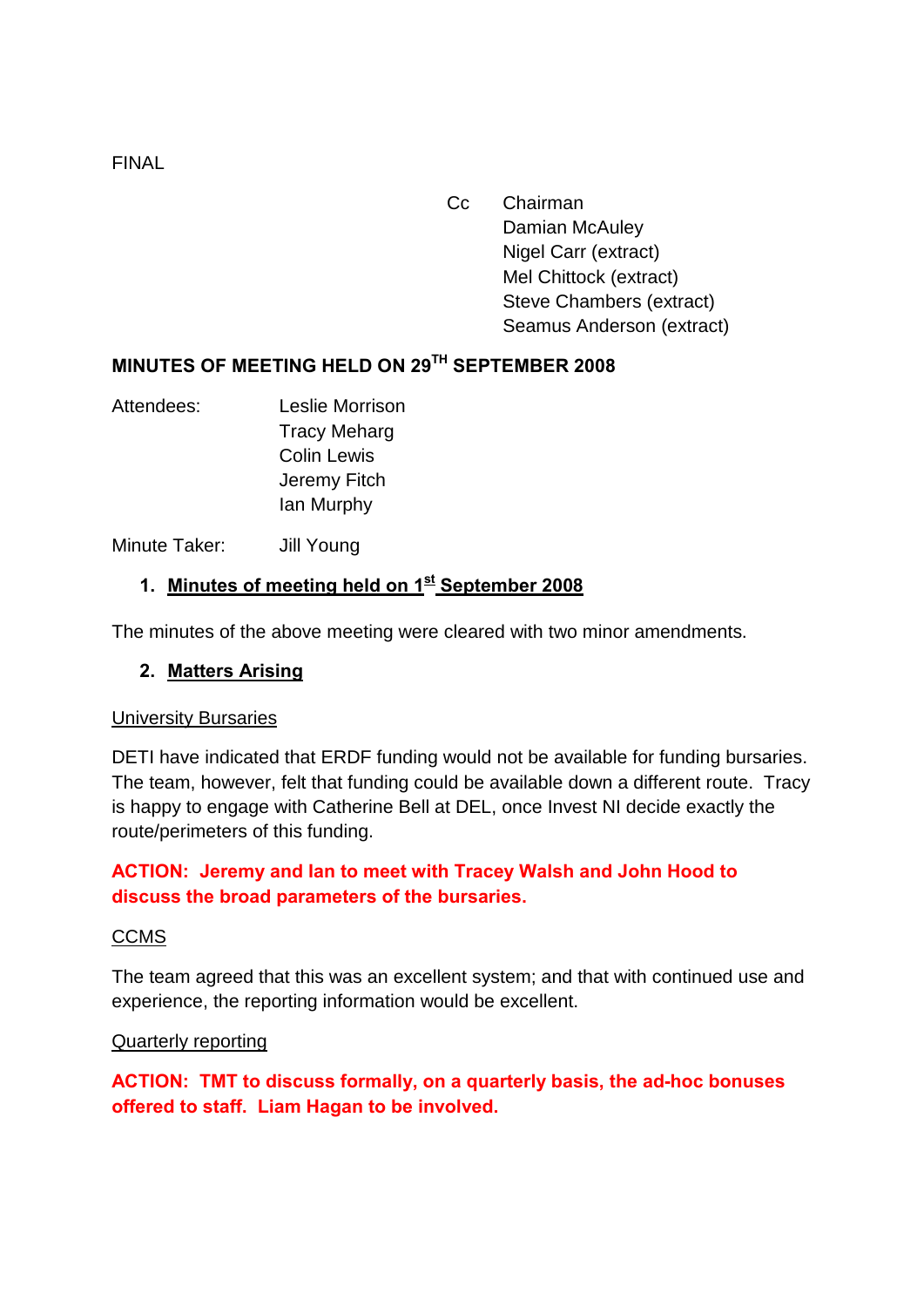#### Cases

## **ACTION: After the First Derivatives case is complete; Ian/Jeremy to show evidence to the Department regarding the turnaround times of cases through DETI.**

## **3. Competences Centres**

Nigel Carr joined the meeting.

Nigel gave a presentation on Competences Centres; which stemmed from an earlier TMT discussion, where they requested a presentation on this issue to enable them to break it down further.

## **ACTION: Nigel to look at a number of issues raised by TMT and re-draft the paper accordingly.**

## **4. Board Away Day**

Damian McAuley joined the meeting.

The team felt that an executive should take the lead in each agenda item. TMT went through each agenda item and nominated an executive member. These were decided as follows:

Credit Crunch Update: Tracy/Ian

Short term spending Plans/Action – Leslie (Leslie and Colin to discuss)

Realising Potential – Ian

Frontier Technologies – Tracy

Investigations update – Colin

Sectoral Shift – Jeremy

Communications Strategy – Ian & Alison G

**ACTION: Jill to arrange a further meeting with TMT to discuss each member's topic.**

**ACTION: Damian to look into inviting Phillip McDonagh and Bill McGinnis.** 

#### **5. Finance Team Re-structuring**

Mel Chittock joined the meeting.

Mel discussed the paper; he explained a number of reasons had led to this request i.e. faster closing; monitoring and corporate governance. Mel's request incorporated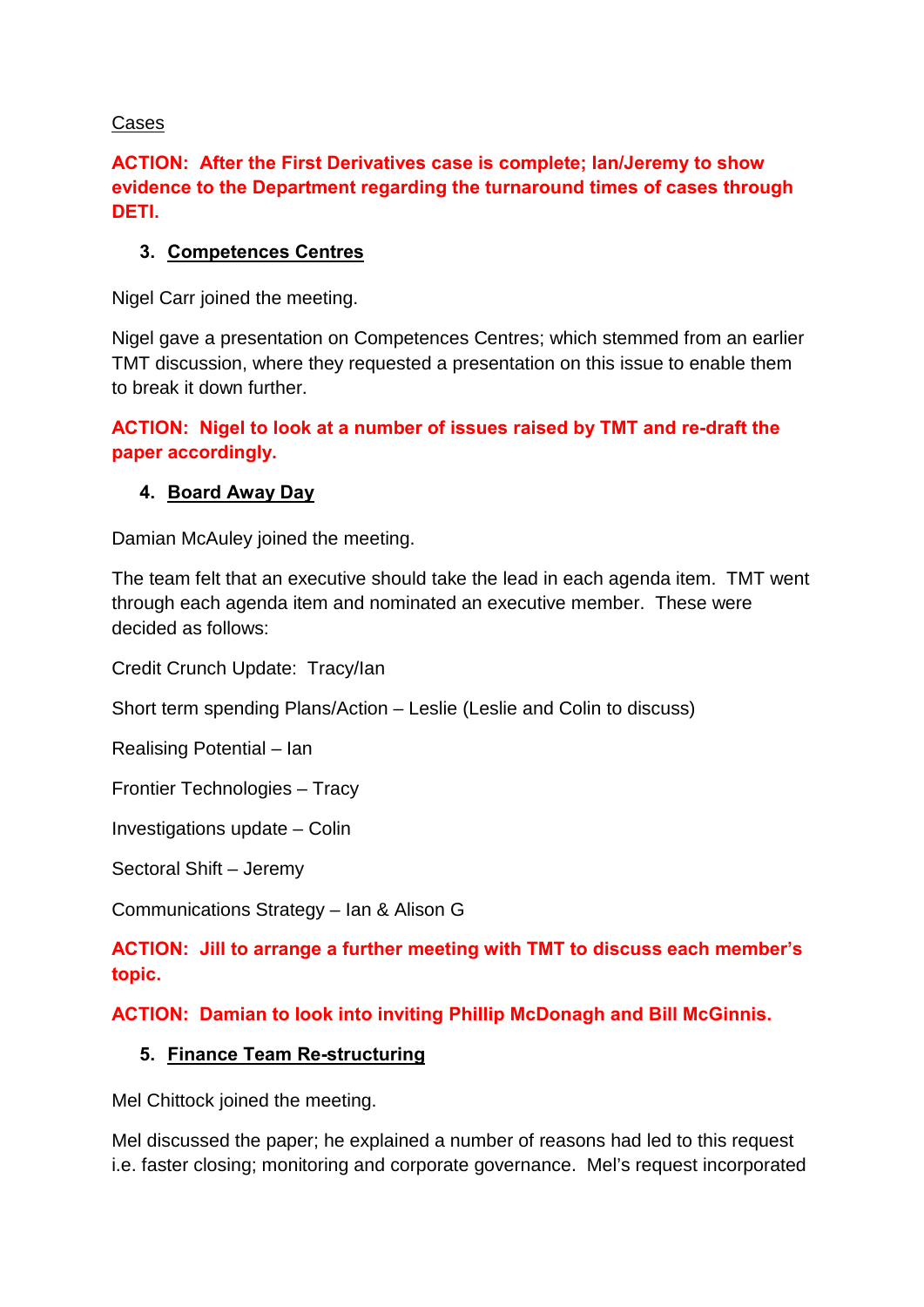the creation of a Grade 6 post and the upgrading of a number of DP posts to Grade 7. The team discussed, and in principle had no issue with the upgrading of the DP posts. However, felt before this decision was finalised that an independent body, through HR, had to look into it. TMT agreed that this would also be the case for the creation of the Grade 6 post; to ensure that the impact throughout the organisation was evaluated and that the new Grade 6 post was equivalent to the existing Grade 6 posts within Invest NI. The creation of a Grade 6 post, will have impact on the Grade 5 post – this impact to be investigated also.

## **ACTION: Mel to review paper; discuss with Liam and come back to TMT.**

## **6. National Fraud Initiative**

Mel remained.

Mel confirmed that a note had been issued to all staff on Friday regarding National Fraud. This initiative is a matching exercise which will highlight any instances of benefit-fraud throughout the organisation.

## Budget Stock-take

Mel indicated that a budget stock-take had been commissioned by the department and was issued on Friday. This is a monitoring exercise, where Finance need to know the material movements and the requirements of the provisional budget. At this stage, it is a forecast only.

## **7. Flexible Solutions to Breach of Lease Convenant**

Steve Chambers and Seamus Anderson joined the meeting.

Steve and Seamus explained that the 4 options put forward were only for exceptional cases, when clients companies were facing acute hardship.

The temporary relaxation of restriction on sub-letting within the leases The sub-letting conditions will still be in Invest NI's control, and we would have to authorise any such sub-letting arrangement. This would now be opened to suitable non-client companies and would be a short-term lease. TMT approved this relaxation.

## Buy-back option

This option is where Invest NI would buy back land from client companies. The Client Executive would need to make a case for this to happen. Invest NI would buy the land back at market rates. The Client Company would be charged a Breach fee. Again TMT approved this option.

Payment of compensation by instalment TMT approved this option.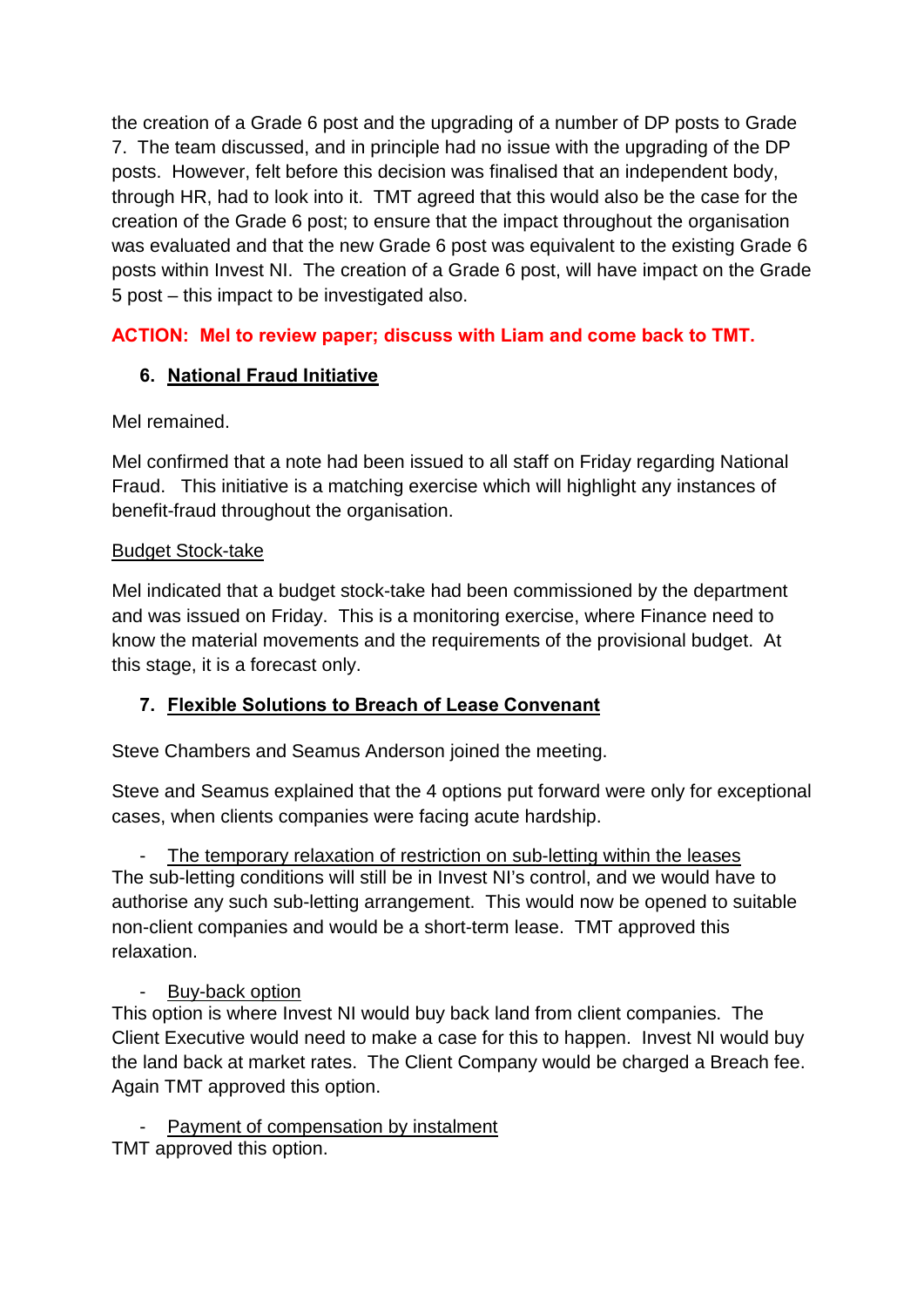## - Deferring payment

TMT agreed that this option should be built into the above point i.e. payment of compensation by instalment or deferment.

**ACTION: Seamus/Steve to redraft paper to take into consideration comments made by TMT.**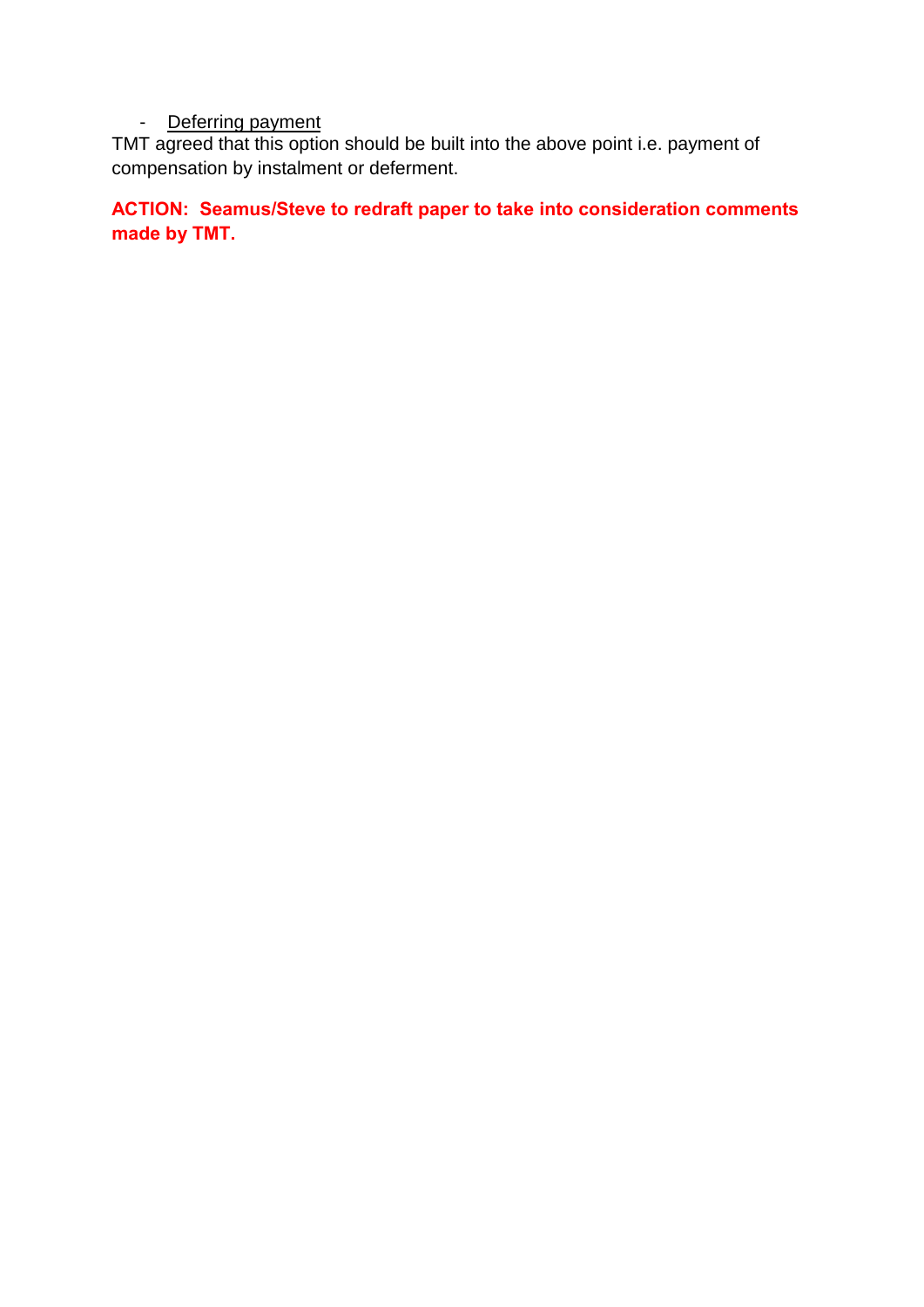Cc Chairman Damian McAuley Charles Hamilton (extract) Richard Molyneaux (extract)

## <span id="page-41-0"></span>**MINUTES OF MEETING HELD ON 13th OCTOBER 2008**

- Attendees: Leslie Morrison Tracy Meharg (by phone) Jeremy Fitch
- Apologies: Colin Lewis Ian Murphy

Minute Taker: Jill Young

## **8. Minutes of meeting held on 29th September 2008**

The minutes of the above meeting were cleared with two minor amendments.

#### **9. Matters Arising**

University Bursaries

Action below carried forward from last TMT minutes at Jeremy's request.

## **ACTION: Jeremy and Ian to meet with Tracey Walsh and John Hood to discuss the broad parameters of the bursaries.**

#### Quarterly Reporting – Staff bonuses

This will be an agenda item at the next TMT meeting. The team discussed the maximum bonus that could be paid to an individual, they felt it should be £1,500; the team agreed that they should have the ability to go to the maximum amount, but that it should be used sparingly.

## **ACTION: Jill to ensure it is on the TMT agenda, and to make Liam aware a paper is required.**

#### Cases

Jeremy confirmed that he had already passed information to Colin and that it was in Ian's hands to forward further information after the First Derivatives case was completed.

## Competence Centres

TMT happy not to see the re-drafted paper again, as long as Tracy is content.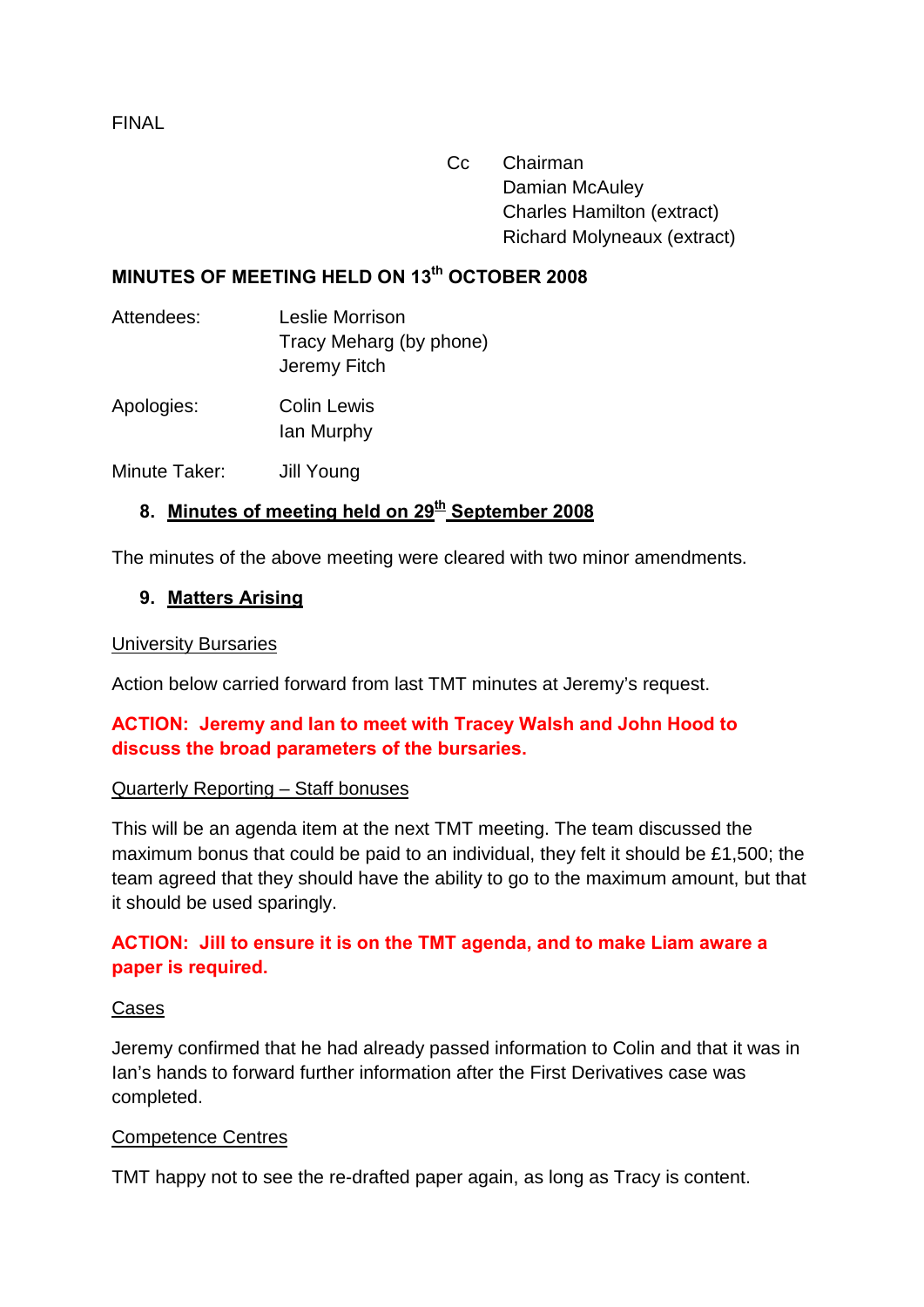## **10.Board Away-Day presentations**

Charles Hamilton joined the meeting.

The team went through Board Away Day agenda. TMT agreed that the wording and the timing of the topic Short-term Spending Plans/Actions, needs to be re-assessed, as it is not relevant to the current climate and needs to be more long-term. The Sectoral shift and Frontier Technologies agenda items are to be switched. Each agenda item is listed below, alongside the relevant executive.

Credit Crunch update: Tracy/Ian – this is to be v. short.

Operational Plan update: Damian/Leslie

Short-term spending plans/actions: Leslie – needs to be re-assessed in timings and length.

DETI update – rep from DETI

Skills update – rep from DEL

Realising Potential – Ian (to include scaling and segmentation)

Frontier Technologies – Tracy

High Level investigations update – Colin (this should be very basic information as DETI is responsible)

Sectoral Shift – Jeremy (to include FDI, different sectors, service strategy – linked to Frontier)

**ACTION: Jeremy, Tracy and Ian to meet to discuss further**.

## **11.Companies at Risk Register (Major Exposures)**

This agenda item was deferred to the next TMT meeting.

## **12.Board involvement in Evaluations**

Richard Molyneaux joined the meeting.

The team agreed a way-forward with regards to sign off/sight of the evaluation reports and consequent action plans. This is as follows:

- TMT will have sight of Draft Final Report before sign-off by RESG.
- Any contentious issue with regard to the Evaluation report will be taken to Invest NI Board.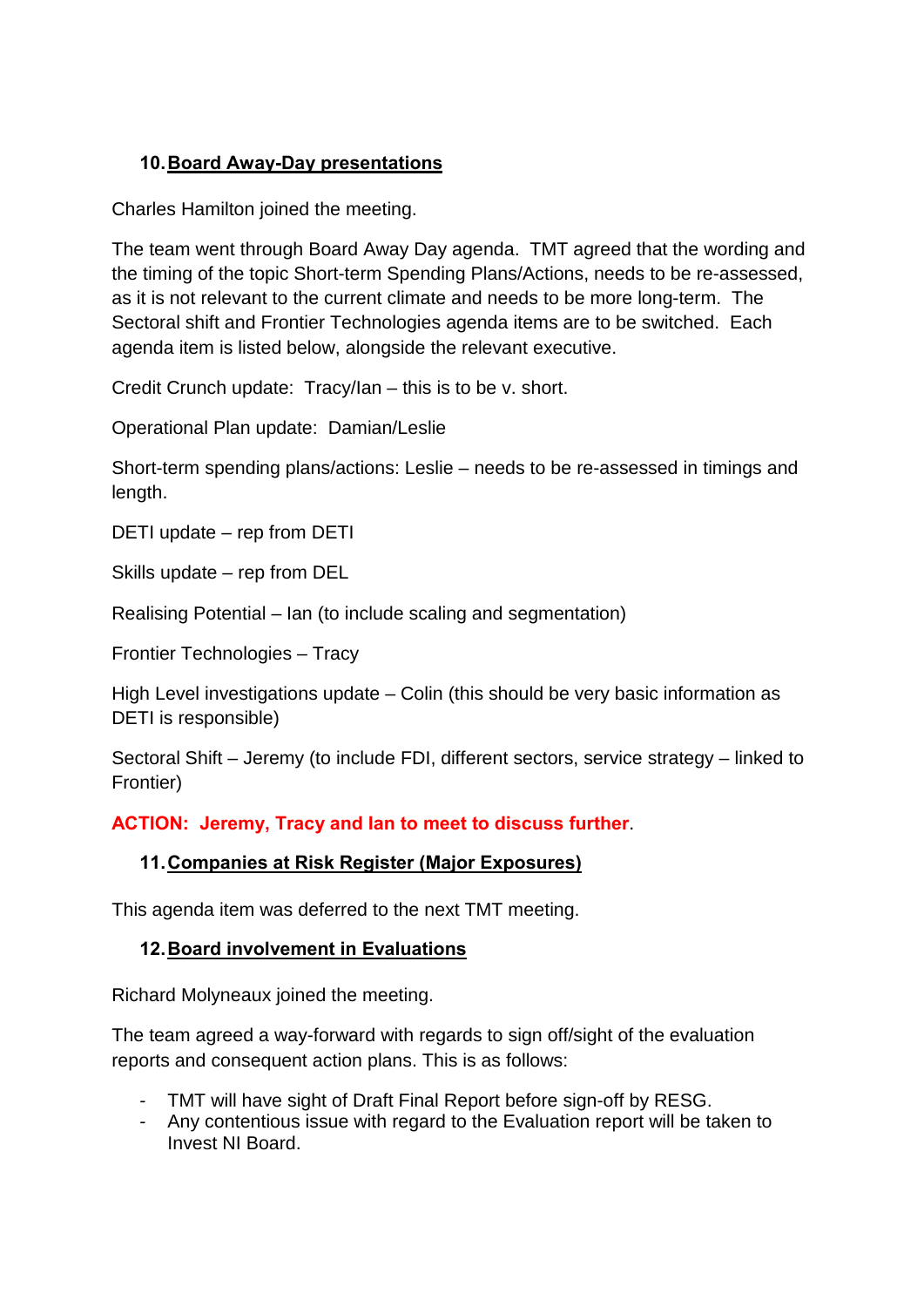- Evaluation Report will be made available to Invest NI Board, when it goes to the ETI committee.
- An information paper on the outcome of evaluations will be issued to the Board together with the Draft Action Plan on which the Board will be invited to comment.
- Board actively involved in developing Action Plan to address the recommendations of the Report, the Action Plan will then go to TMT for signoff.
- The Action Plan does not automatically go to the ETI committee onlyif requested.
- Evaluation final report is cleared by the Minister and subsequently a copy is forwarded to the ETI Committee for information.

This new system will be introduced to the Board at October's Board meeting. TMT are happy that the paper goes to the Policy and Strategy Sub-Committee.

## **13.AOB**

## Mileage Allowance

Jeremy queried the current level of mileage allowance, which has not changed with the escalating costs of fuel. Tracy confirmed that she already had this conversation with HR and that Invest NI cannot move unilaterally without the Civil Service having done so. Therefore, the mileage allowance at Invest NI will stay the same.

## Hotel Limit

TMT confirmed that they are increasingly being asked to sign-off higher levels of hotel costs. They felt that the limits are unrealistic in comparison to the true hotel costs. Jeremy suggested the allocation of 4 or 5 hotels in each City, which can be the bench-mark for hotel limits. Tracy and Jeremy to sketch out some thoughts on the broad principles of Invest NI staff travel; to include overtime; hotel limits; meal allowance etc. Colin and Liam should be involved in these discussions to enable this topic to be further codified.

**ACTION: Jeremy, Tracy, Colin and Liam to meet and draft a paper for inclusion at a future TMT.**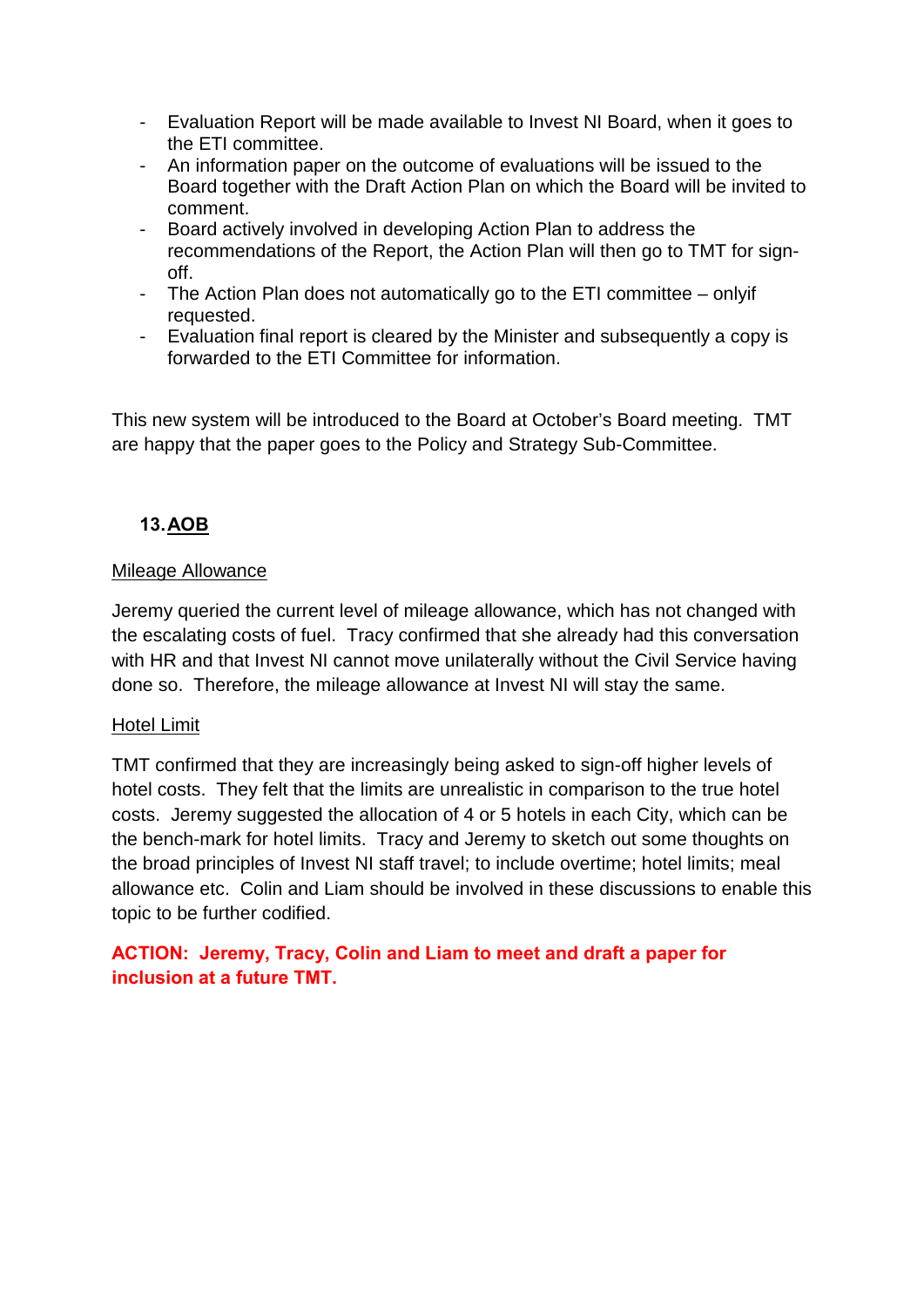Cc Chairman Damian McAuley Charles Hamilton (extract)

## <span id="page-44-0"></span>**MINUTES OF MEETING HELD ON 3rd November 2008**

Attendees: Leslie Morrison Tracy Meharg Colin Lewis Jeremy Fitch Ian Murphy (by phone)

Minute Taker: Jill Young

## **1. Minutes of meeting held on 13th October 2008**

The minutes of the above meeting were cleared with no amendments.

## **2. Matters Arising**

#### Principles – Invest NI Staff Travel

The team discussed the broad principles of Staff Travel, namely: overtime, hotel limits, meal allowance.

## **ACTION: Tracy, Jeremy, Colin and Liam to meet and discuss. A paper to be drafted for a future TMT.**

## **3. Finalised Pay Awards/ SMT Remuneration**

Discussed, but no minutes required.

## **4. Outputs from Board Away-Day**

Two significant action points came from the Board Away-Day discussions – Crisis Management and Public Affairs.

## Crisis Management:

Colin discussed with the team his initial thoughts on dealing with this issue. His comments majored on a potential future need to provide / procure further experienced professional financial and insolvency advice and support to the Clients Groups in dealing clients with short term financial difficulties. His view that any financial support in this space was likely to come from within existing schemes, offered on a discretionary basis, in support of restructuring initiatives linked to a viable core business and growth project.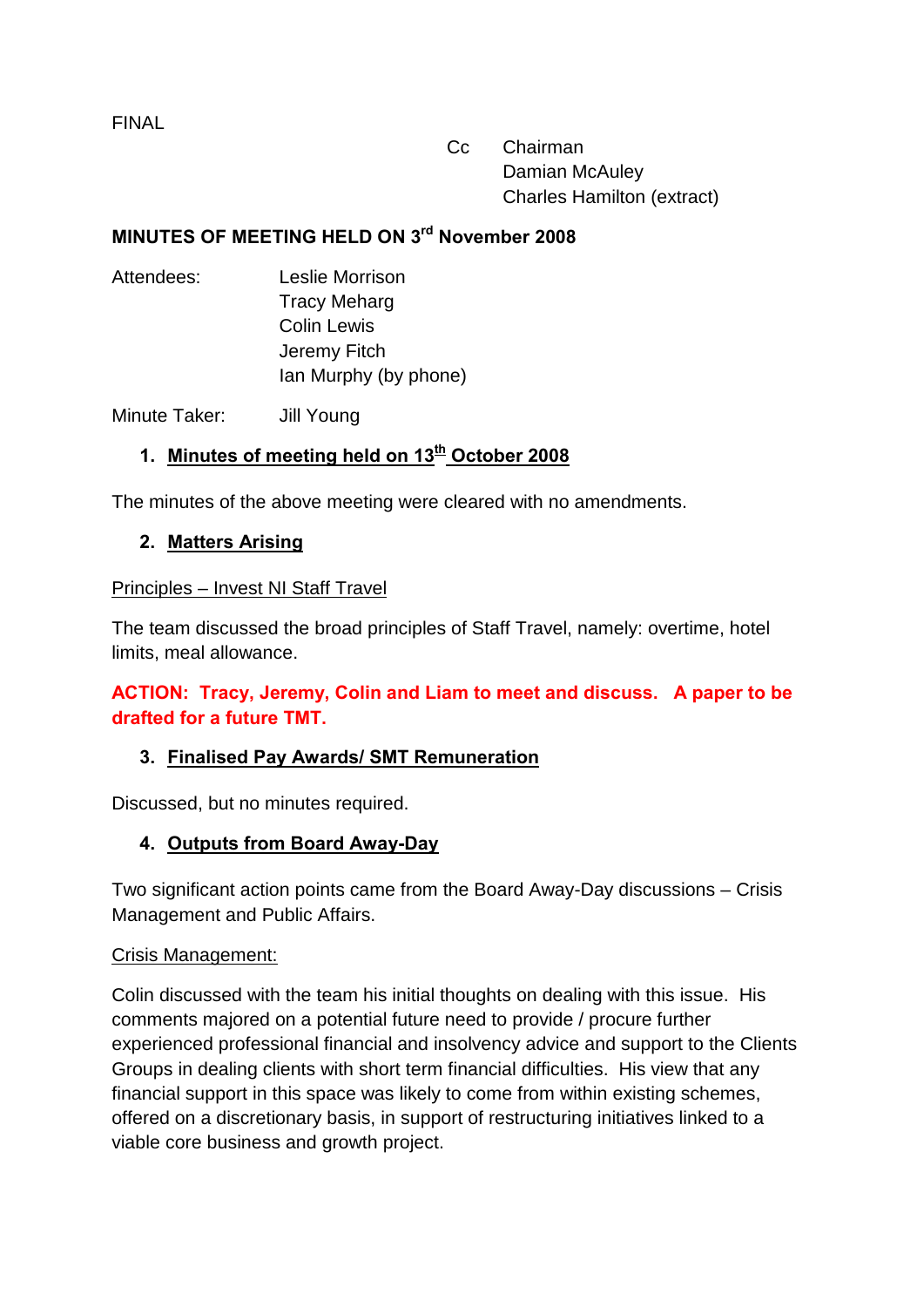He agreed that he needed to take stock of the business need and take on board evidence from within the Client Groups as to future needs, before bringing a paper to TMT for consideration. However, an initial sounding suggested that CFAAD, the Division that would provide and manage any additional resource, was not inundated with requests for assistance and that it was currently managing needs via its internal resources and external consultant lists. Certainly it would appear to be rather premature to call for the setting up of a separate 'Rescue Unit' within CFAAD, or indeed a large fund for restructuring finance.

TMT agreed that it probably made sense to increase staff resources in this space in advance of business need, but in a measured fashion

## **ACTION: Colin will draft a paper and bring to a future TMT.**

The team discussed other issues surrounding the reaction to the Credit Crunch, for example, re-structuring systems, entrepreneurship and consolidation in the marketplace. The Board were keen that Invest NI resurrects the database of company doctors i.e. those willing to have a financial stake in a company. This is currently accomplished via the Halo network (administered by NISP, funded by Invest NI). Unfortunately, this hasn't been as successful as hoped. TMT agreed that if we had companies in the position to gain from this service, that we would direct them to Halo. It was felt that we should refresh our current list of Interim managers. Tracy also made TMT aware that the Accelerated Support Fund had started running, but no closing date has been agreed.

## **ACTION: Tracy to ensure TMT have sight of the current skills list/experience on our Interim Manager database.**

## **ACTION: Tracy and Niall to give update to TMT on Accelerated Support Fund.**

Discussion took place on the Scaling group, and who should be on it. Annesley and Vicky still to take part in Monday's meeting in Dublin.

## **ACTION: MDs to consider their priorities and discuss the potential members of the group at next TMT.**

Public affairs function: The team felt that developing public relations with Special Advisors and the economic development spokespersons of the political parties was a sensible suggestion, although the resourcing of this within Invest NI might be difficult

## **ACTION: Colin and Alison to meet with Professor Gerry McCormac to discuss how QUB utilise such a function, with a view to developing a proposal for consideration by TMT**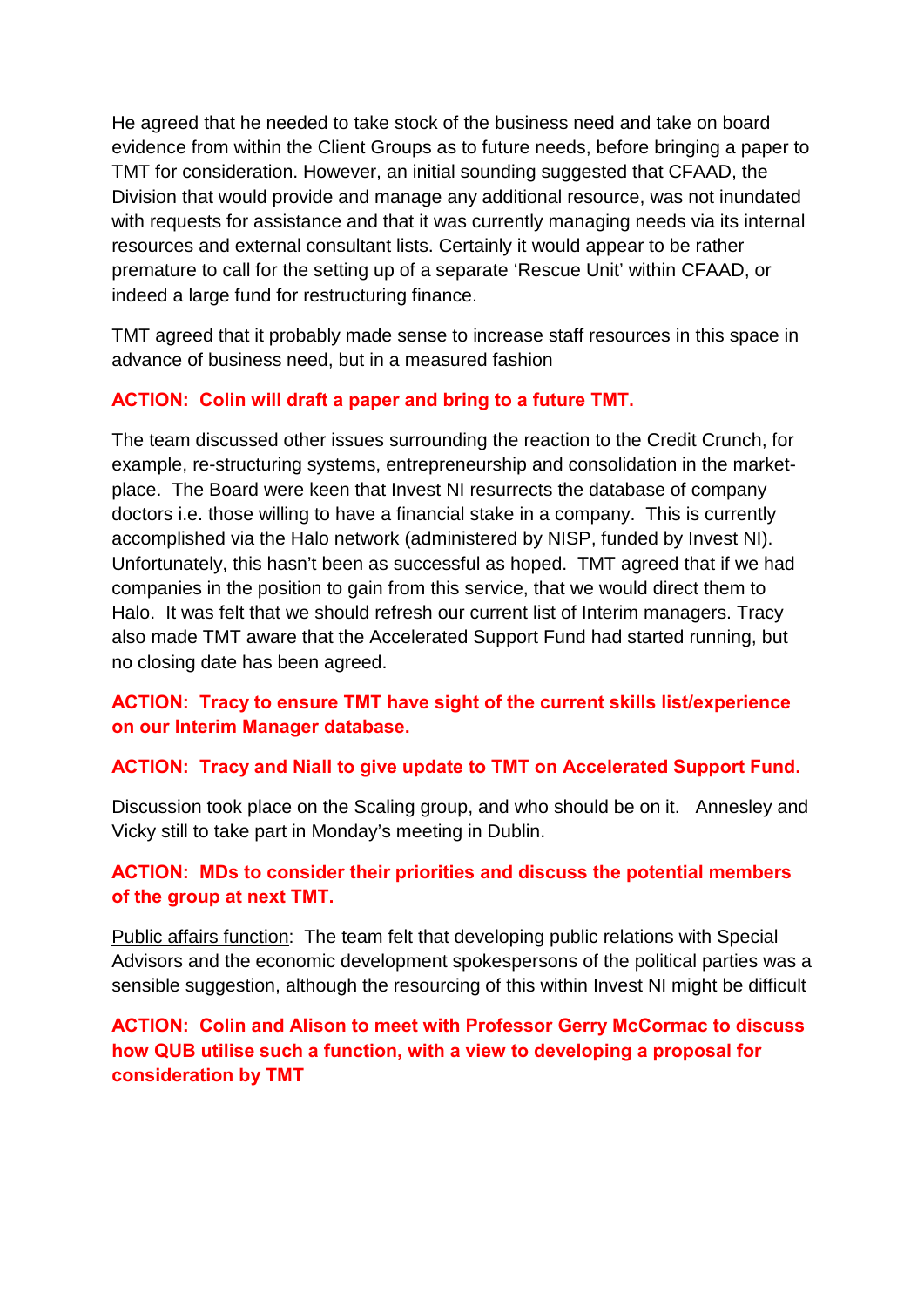## **5. Special Bonus**

Deferred to next TMT, when Liam Hagan available.

## **6. ERDF Tendering Clauses**

Damian McAuley and Charles Hamilton joined the meeting.

TMT were very happy to go with the recommendations given on this paper. They felt that it was the most sensible approach. DETI were happy with the omission and felt that the guidance was clear on it. DETI will be the managing authority. Nuala is working on revised wording and will liaise with DETI on this.

## **7. AOB**

## **Aggregation**

Damian and Charles remained.

Aggregation control is currently an internal control tool within Invest NI, which highlights the aggregation of funding to clients. Tracy feels that this should not be in place for projects less than £100, 000, as it is holding up small projects – the remainder of TMT agreed. It was also agreed that it could be approved at local level, but that MDs should be informed.

## **ACTION: Damian to draft paper to accounting officer.**

## Classification of projects for OPMR

Damian remained.

Jeremy discussed the need for consistency across the board in approved projects within the OPMR. At present there are three different positions where it can be accounted. It was felt that these should be measured on either timing of approval or when the Letter of Offer (LoO) was issued. The issue of LoO was consistent with the measurement of Casework Processing Times.

**ACTION: Jeremy to do paper on this issue and bring to next week's TMT.**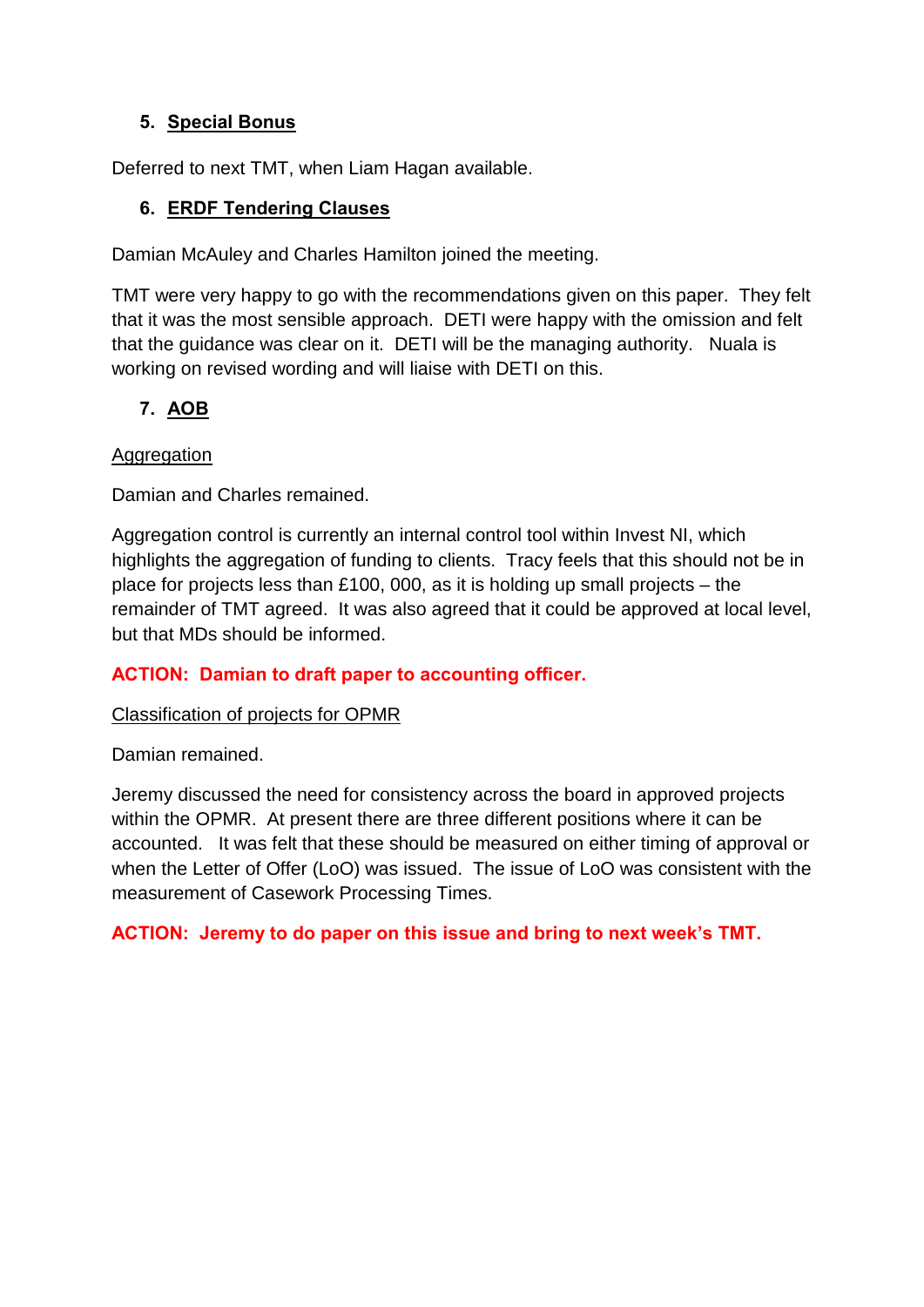Cc Chairman Damian McAuley Brenda McMeekin (extract) Grainne McCurry (extract) Liam Hagan (extract) Charles Hamilton (extract)

## <span id="page-47-0"></span>**MINUTES OF MEETING HELD ON 13th NOVEMBER 2008**

Attendees: Leslie Morrison Tracy Meharg Colin Lewis Jeremy Fitch Ian Murphy

Minute Taker: Jill Young

## **1. Minutes of meeting held on 3rd November 2008**

The minutes of the above meeting were cleared with no amendments.

## **2. Matters Arising**

#### Principles – Invest NI Staff Travel

Jeremy confirmed that Bill was looking into this. A paper to come to TMT next month.

#### Out-puts from Board Away-Day

**ACTION: Colin to draft a paper for November's Board regarding Crisis Management, TMT to have sight beforehand.**

## **ACTION: Operating MD's to give Colin a list of companies in difficulties which would require crisis management.**

#### Interim Mgrs

Tracy confirmed that her group intended to increase the numbers of Interim Managers on Invest NI's database. The numbers using the scheme are up.

## **ACTION: Tracy will forward a list of the skills available to the remainder of TMT.**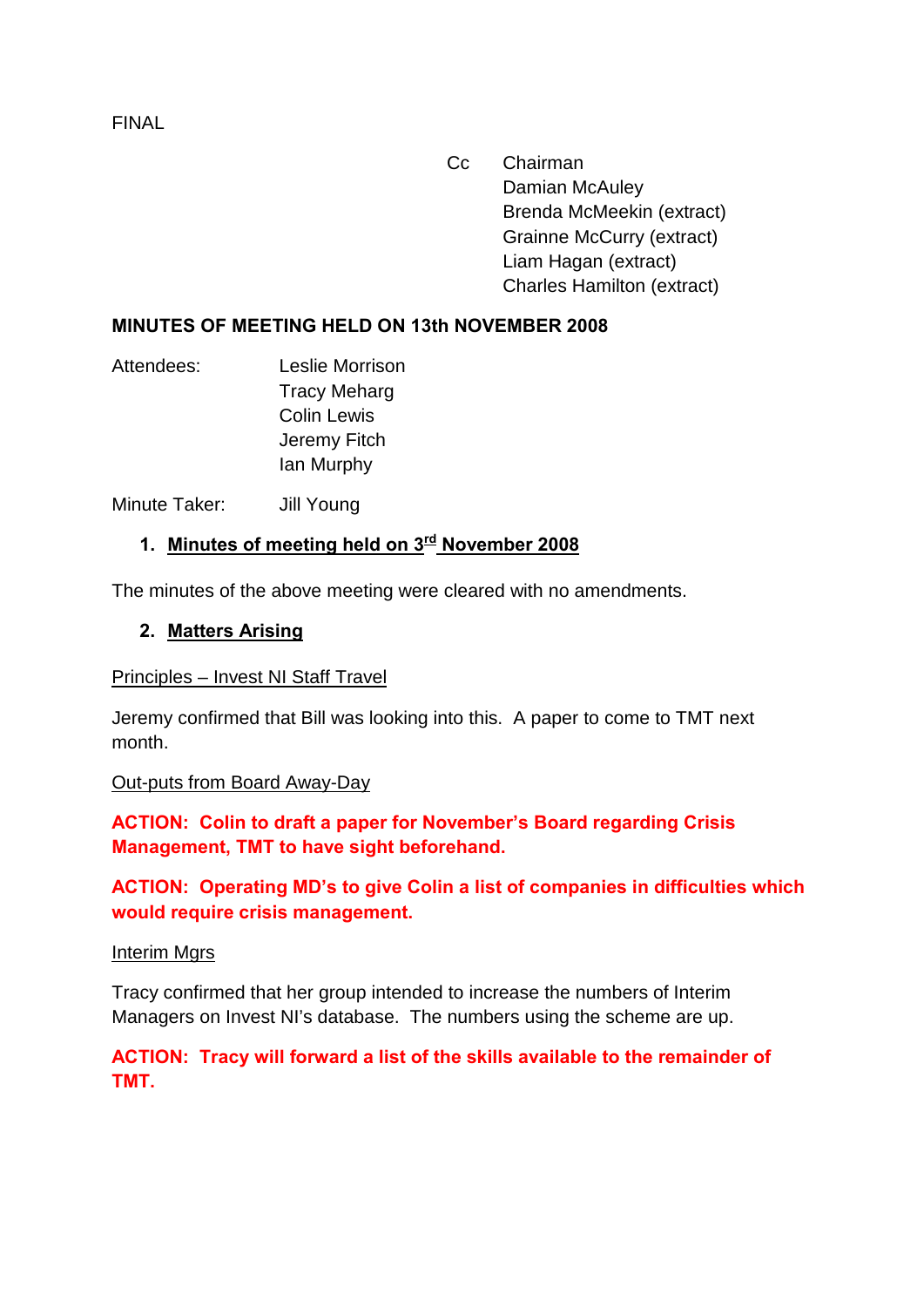#### Scaling Group

The team agreed corporately that Vicky Kell and Annesley Harrison would be the members of Invest NI's scaling group.

#### Credit Crunch Initiative

Local councils have requested Invest NI's collateral on these initiatives, so to present further to regional communities. Invest NI are happy to share information, but there will be no Invest NI branding.

## **ACTION: Tracy to identify an individual to deliver Invest NI's Credit Crunch plan to the board.**

#### Public Affairs.

Alison has already met with the QUB Public Affairs person. A meeting with Gerry McCormac has also been set-up.

## **3. CCMS Report– Client Contact**

The team discussed the above reports. It was confirmed that the data was not completely "clean". A percentage of the non-contact listings were due to a number of reasons i.e. they are managed clients, the contact had not been recorded, parent companies as well as local companies registered and that potential clients are not yet clients. However, MD's have challenged Directors on the un-contacted clients and they are working through at present. TMT decided that the CCMS system needs to be cleaned to ensure the data is good and correct. They felt that some-one should be allocated to periodically ensure the data is correct.

## **ACTION: MD's to meet with Conan Donnelly to review the information collated on segmentation. This information then to be brought to TMT.**

## **4. Corporate Risk Register**

The team discussed the quarterly Risk Register for September 2008, below lists the decisions made:

- a. A new risk would be added; N+2 targets for EU's Sustainable Competitiveness Programme 07-13; this will be considered on a periodic basis.
- b. Another new risk should be added to respond to our clients needs in the current economic conditions.

## **ACTION: Colin to draft new risk re economic conditions and circulate to remainder of TMT for consideration.**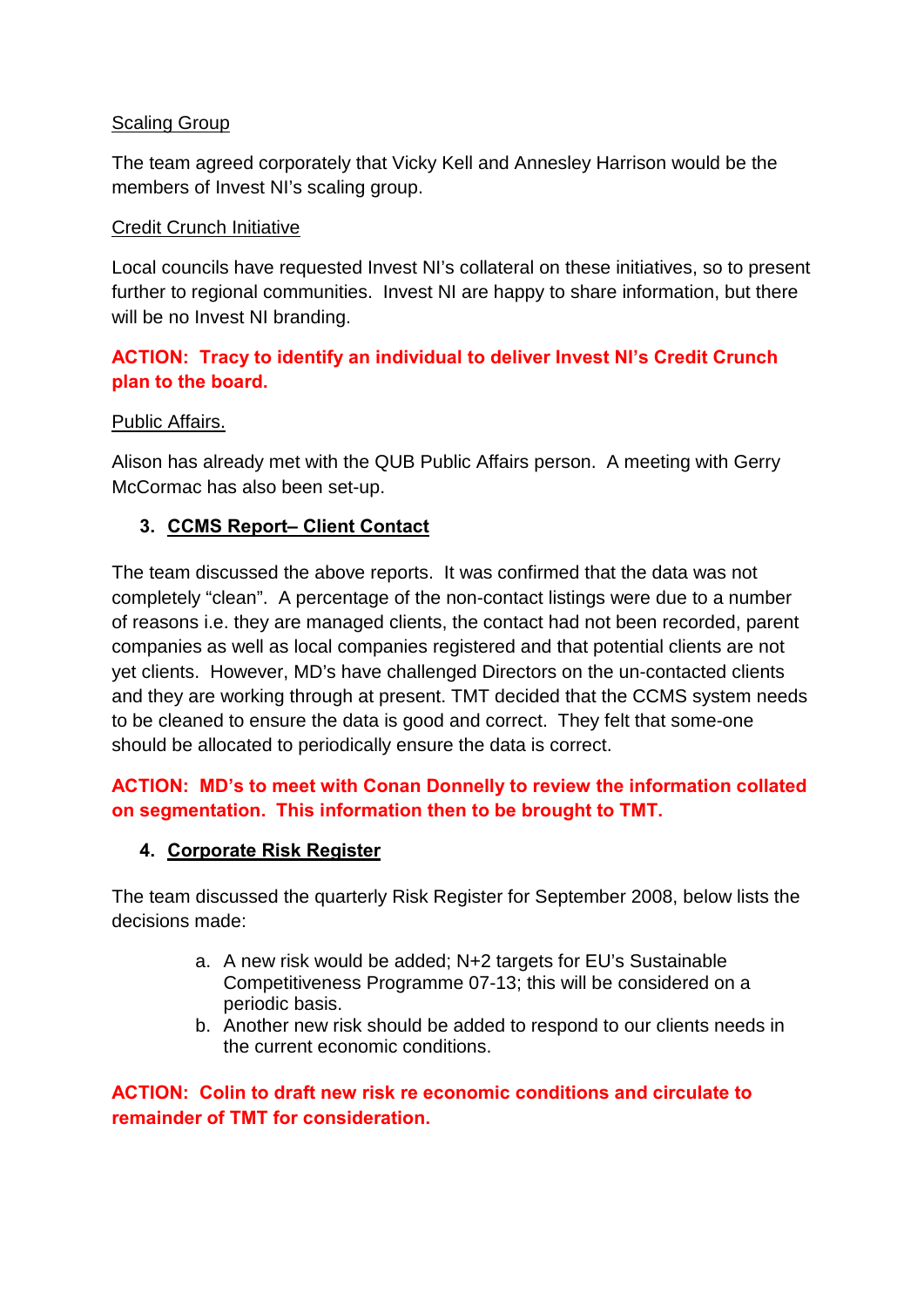- c. At present risks 5 and 8 are purple, which indicates unacceptable risk. Colin confirmed that the risk would be down-graded when the IT audit is completed.
- d. The team discussed the possibility of re-categorising Risk 10, with the possibility of increasing its risk level to unacceptable risk. Colin assured the team that this is managed with the ongoing relationship between the Statement of Internal control and the Risk Register. The Board Audit Committee also have sight of the Statement of Internal control.
- e. TMT discussed the need to change the terms used in the control assessment. A number of suggestions were put forward i.e. partially/substantively.

## **ACTION: Colin to look into changing the terms used.**

## **5. Companies at Risk**

Jeremy handed out intensive monitoring forms; which portrayed the current situation of Invest NI Client Company's at risk. TMT are to be made aware of any significant down-turns in a client company's business. The team agreed that the "risk" can be categorised in 3 ways – risk to Invest NI; risk to the economy and the PR risk.

Brenda McMeekin joined the meeting and gave a presentation on her experience when a company hit significant problems with liquidity.

**ACTION: Colin to look into the central monitoring of Invest NI's portfolio of repayable investments.** 

## **6. Approval/Issued Dates**

The team discussed the merits of the different reporting measuring times for the OPMR, it was agreed that this needed to be consistent for reporting purposes. Three options are usable; when the offer is approved; when the offer is issued or when the offer is accepted. A consensus was reached on Offer Issued (Stage G), as long as this is not a significant amount of work for SMP to change.

**ACTION: Jeremy to check with SMP with regard to the increased workload to change the measurement time.** 

## **7. Final Reports/Actions**

The team agreed that this was an excellent result and should be communicated to staff, via a note and also a presentation at the Christmas reception.

## **8. ASF Update**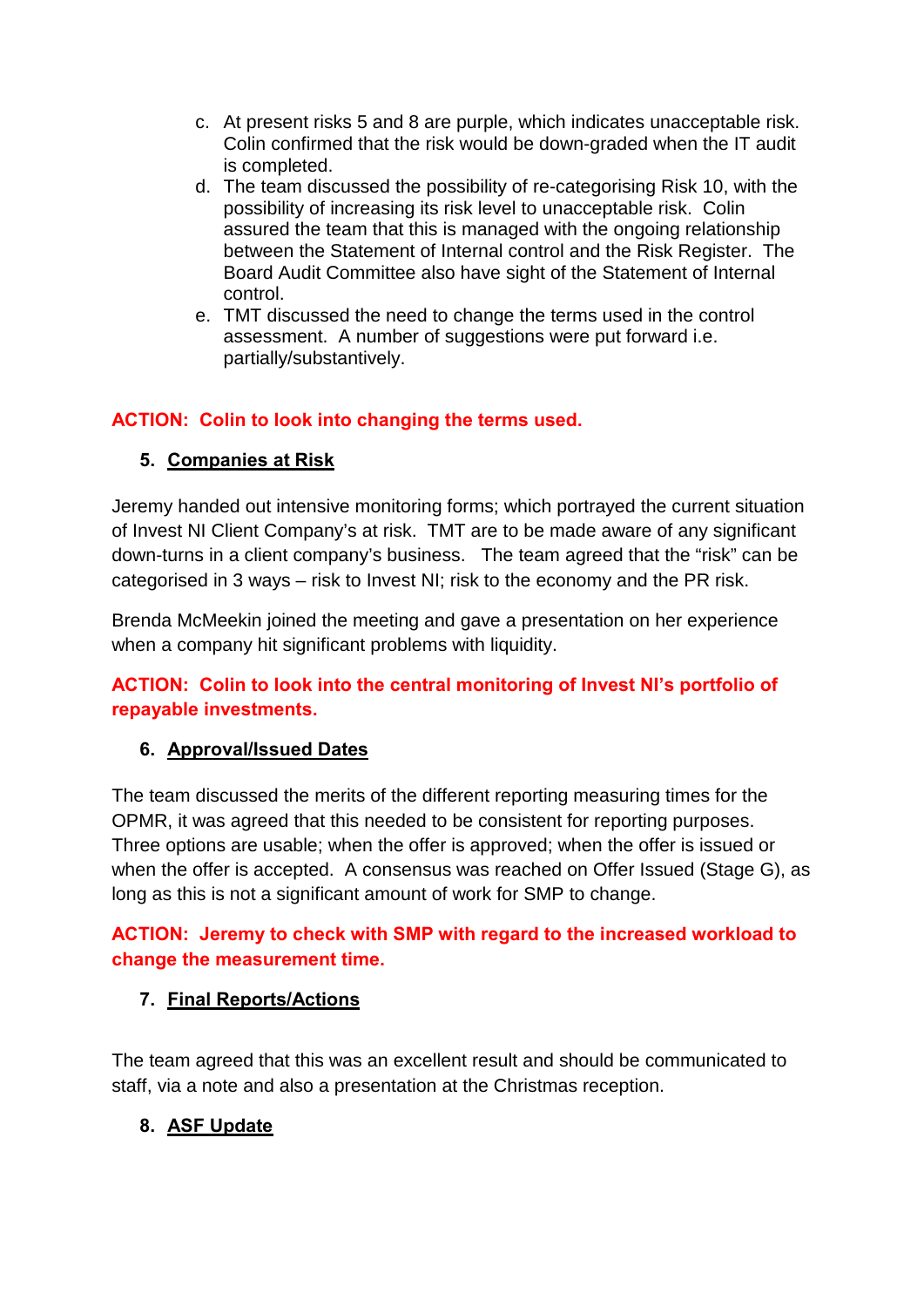Grainne McCurry joined the meeting.

Grainne confirmed that this was the last day of the Credit Crunch initiatives. 400 people in total had attended these; very positive feedback was received with the level of referrals increasing. ASF is available for any clients, using the GAP process, but with less restrictions. Grainne gave a hand-out with a flow-chart explaining the diagnostics.

## **ACTION: Grainne to send a copy of the guidelines to TMT; this information should also be provided to the Board.**

Grainne is presently liaising with SMP and the first offer of ASF should be made next week.

## **9. Special Bonus**

Liam Hagan joined the meeting.

Liam confirmed that very few special bonuses had been given to date. Current guidance from DETI states that the bonus should not exceed £1000. However, TMT agreed that Invest NI could give a bonus of £1500 (each individual case would need TMT sign-off), but should be used sparingly.

The team also discussed ex-gratia payments, which can be used in certain circumstances when they have worked a significant amount of hours over their contracted hours; a clear record is required of what hours they have worked. TMT felt it would be helpful to remind people of approvals required around annual leave/flexi leave.

## **ACTION: Liam to draft a note clarifying the rules and approval required, Liam will then discuss with Ian.**

These awards are not publicised.

**ACTION: Liam to update guidance as per discussions.** 

## **ACTION: Liam to bring a quarterly report to TMT.**

Liam also confirmed that the Reward and Recognition scheme was well underway – the only outstanding issue being tax.

## **10.Action points – Board Away-Day**

Damian McAuley and Charles Hamilton joined the meeting.

The team went through the list of action points provided by Charles. There thoughts regarding these are set out below; alongside the number corresponding on paper 7: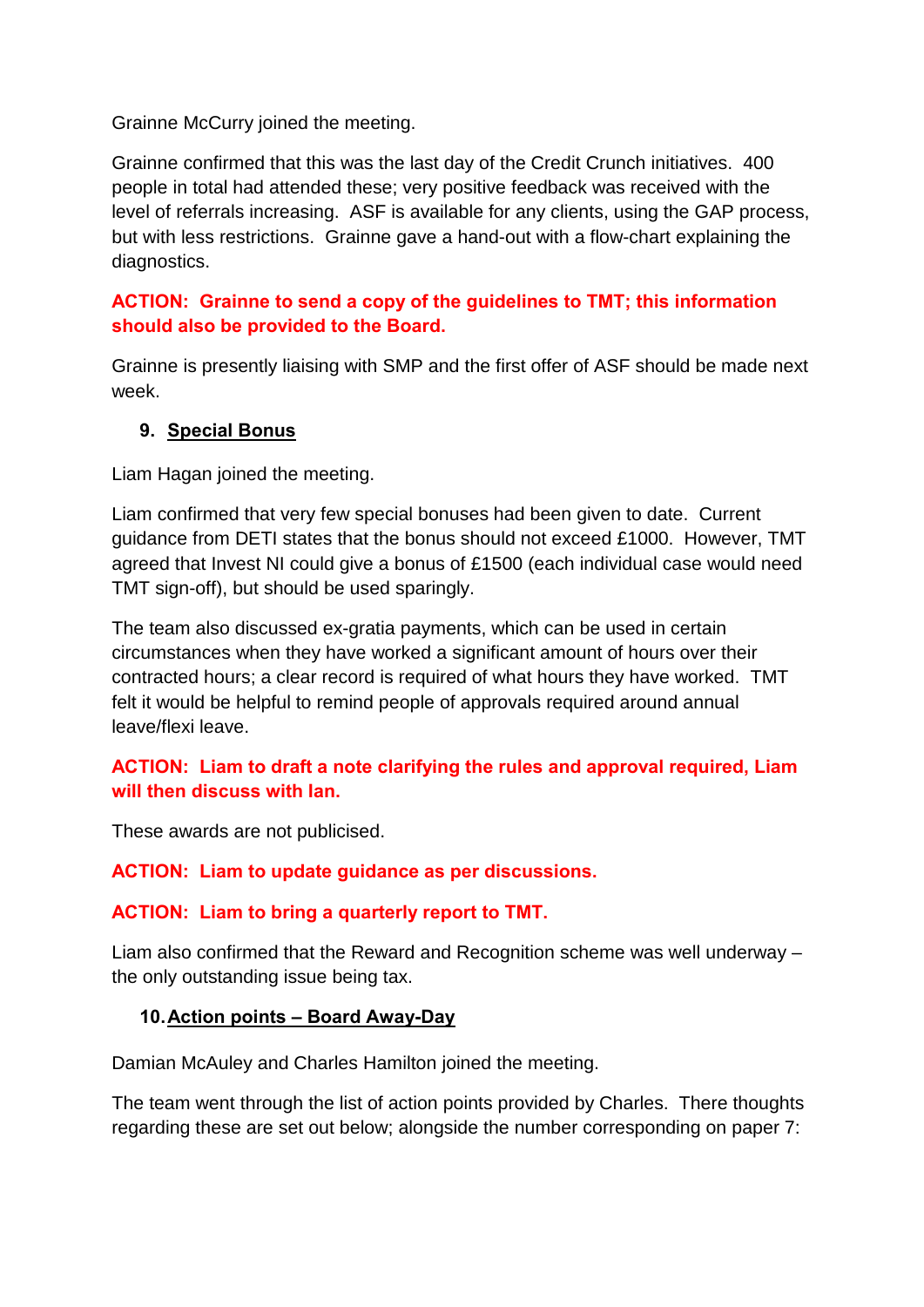1. The word "productivity" needs to be changed to "salaries" – Leslie has already made Charles aware.

2. Productivity needs to be communicated further, as understanding at present limited. Colin is meeting with Conan Donnelly to review the PSA targets in the current economic conditions.

3. TMT were unsure if a separate Credit Crunch committee was required; possibly these issues could be encompassed in the Strategy and Policy sub-committee; Tracy will present to the Board in January on this issue.

4. Guidance will be given on this at the November Board. Damian to feed in restructuring.

5. Niall to give a paper on the Credit Crunch outcomes to date and where we are on ASF. No company names to be given, just numbers.

6. Yes – this information will be given at the next Board; Ian/Jeremy will do a ten minute presentation on their priorities.

7. Yes – Alison Gowdy provided report.

8. Not relevant to TMT.

9. Yes – this can be done at a future Board.

10. Yes – Tracy will do.

11. This action point not relevant to November Board. To consider, in the future, if the Food Advisors role could be replicated in other sectors.

12. This issue is broader than stated – but will be taken forward.

13. HR currently condering recent competitions and how successful they are drawing in good candidates.

14. This has been discussed above.

15. This point and point 25 should be addressed to the International Sub-committee.

16. Tracy to provide paper for January Board.

17. Brian Dolaghan providing Scaling paper for November Board.

18. Yes, Niall Casey and Paddy Robb taking this forward.

19. Colin doing Paper to Board on this issue.

20. This will concentrate on the pathways; this is being taken to the Policy and Strategy sub-committee.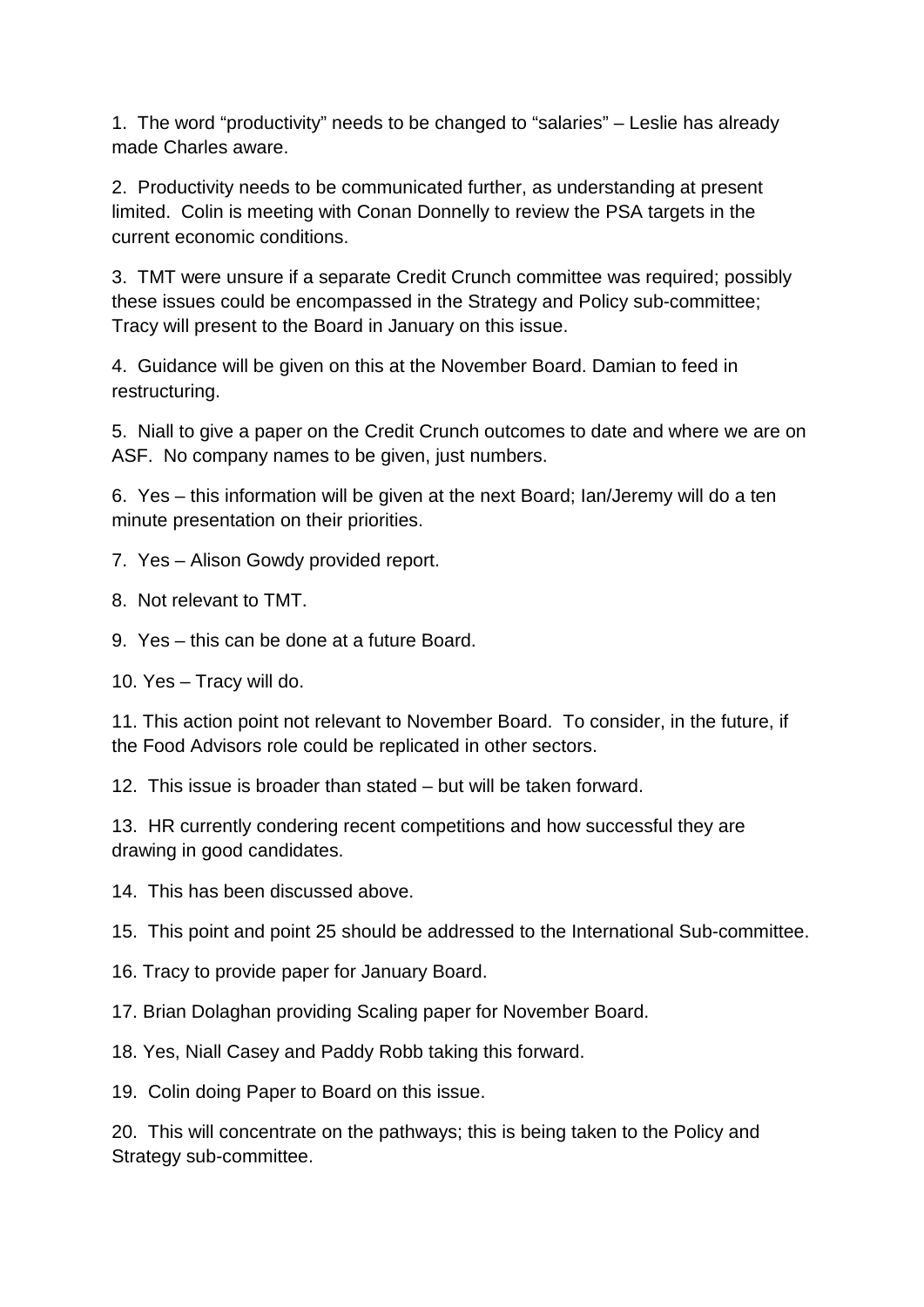- 21. Alison and Damian to draft paper.
- 22. Chairman and Colin taking forward alongside DETI.
- 23. Being taken forward.
- 24. Invest NI would prefer it not to be joint badging.
- 25. Taken care of at point 15.

## **11.AOB**

#### Scaling Group

Discussed above in Matters Arising.

#### Prior Approval

To be discussed at a future TMT.

#### **Communications**

Colin raised the issue of communication around the current economic conditions (which was raised by the Board). Clarity was required on a number of points prior to the increased communication activity. Namely, the amount of financial assistance we can give at this challenging time and can we help non-client companies. The team felt that we need to speak to a number of parties first before making these decisions, primarily the Department and the IOD.

## **ACTION: Colin to clarify our position in the first instance with David Sterling - DETI.**

#### Client needs analysis – property

Colin also discussed the perception of the Property team with our Client companies; it was felt that Property and Client teams were not "joined up" and companies seen a detachment between the two. The property team are proactively devising new processes to help clients in difficulties.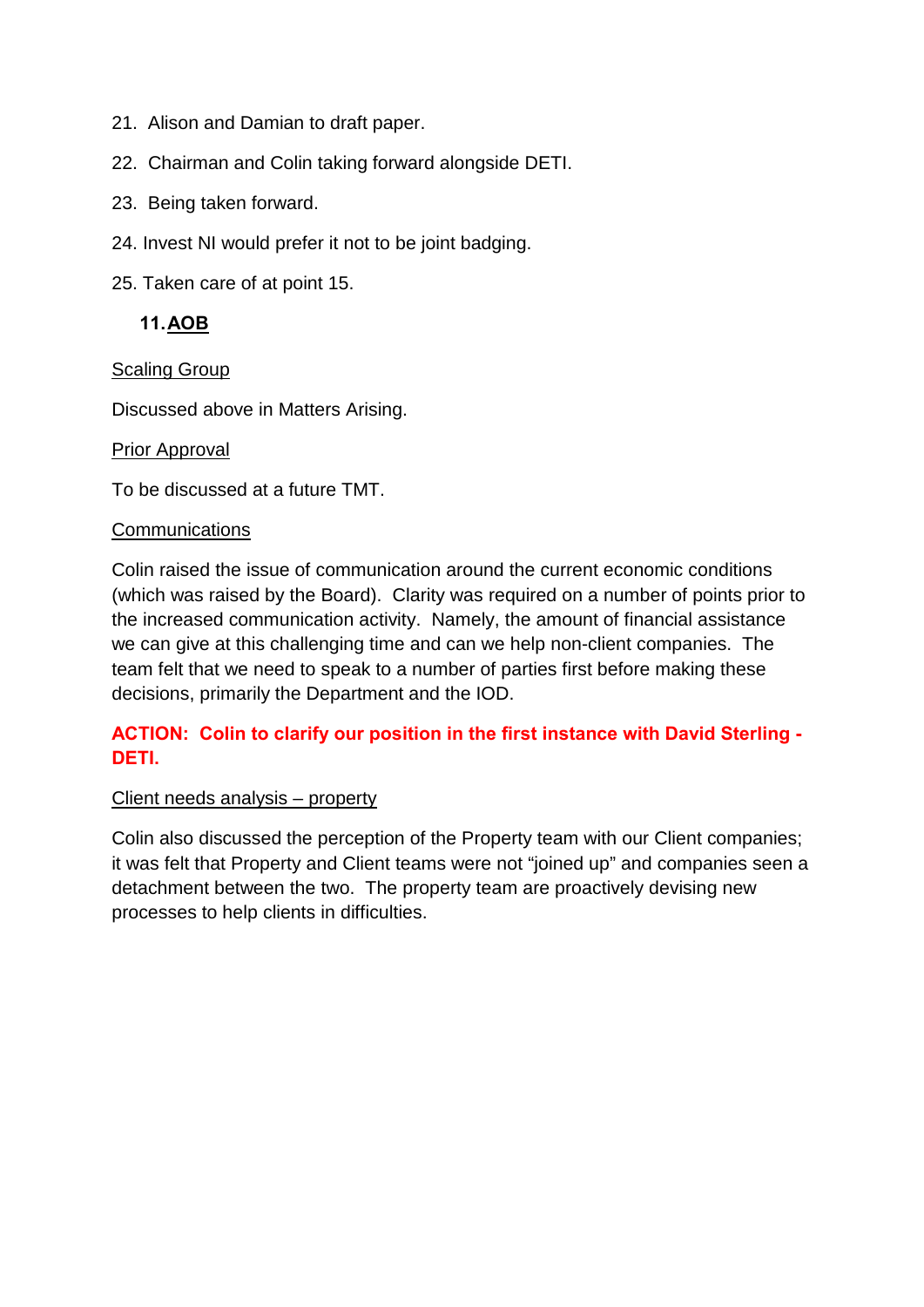Cc Chairman Damian McAuley Carol Keery (extract) Olive Hill (extract) David Bell (extract) Richard Molyneaux (extract)

#### <span id="page-53-0"></span>**MINUTES OF MEETING HELD ON 26th NOVEMBER 2008**

- Attendees: Leslie Morrison Colin Lewis Jeremy Fitch Ian Murphy
- Apologies: Tracy Meharg

Minute Taker: Jill Young

## **1. Minutes of meeting held on 13th November 2008**

The minutes of the above meeting were cleared with no amendments.

#### **2. Matters Arising**

#### **Communication**

The team agreed that we should communicate Invest NI's activities with regard to the credit crunch (to include reference to non-Invest NI Clients).

## **ACTION: Ian to organise meeting between himself, Alison and Leslie (Stephen Kingon to be included on decisions made).**

#### Corporate Risk Register

Colin indicated that a proposal for the revision of descriptions of risk assessment would be included in the December Register, which will be brought to TMT for consideration in January.

## **3. R & D Grant**

Carol Keery joined the meeting.

Carol discussed the new guidelines from Europe which enables Invest NI to rationalise its support; key changes have been made. Invest NI will now offer rates of support ranging between 25% and 80% (with DETI approval). Carol's team has taken on-board the feedback from clients regarding the current complexity and compartmentalised approach of our support. The application form has now been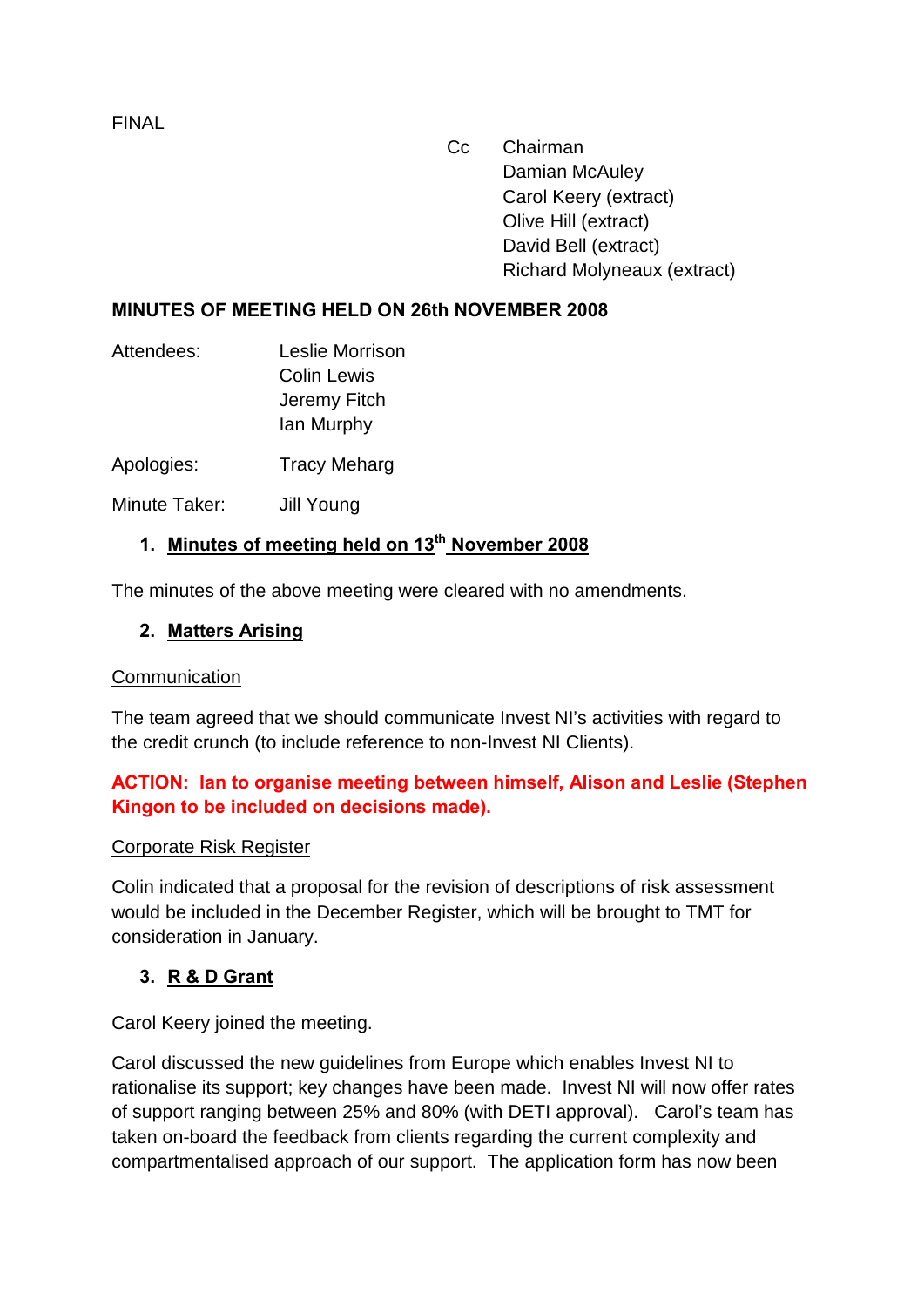streamlined down to 2 pages; for smaller levels of support. The full process is now only used for support over £250,000, this is aligned with the rest of organisations principles of support. Increased delegations have also been received from DFP; offers of assistance need only go to DFP under £2million. Flexibility has also increased; one application form can now incorporate a number of programmes of support(not tied to one as previously).

The team discussed approval prior to the application form being completed, Carol had issues with this and felt it would be difficult to pursue through the commissions guidelines. TMT felt SMP needed to look at this issue.

## **ACTION: Carol to discuss with Damian, this topic then to be discussed further at TMT.**

Carol highlighted the communication and marketing plan for the roll-out of the new support. It will be announced by the Minister on the  $16<sup>th</sup>$  December; with staff being made aware next Friday. Carol confirmed that elements of this support are available to non-Invest clients.

## **4. Draft Carbon Trust Evaluation Report**

Olive Hill, Richard Molyneaux and David Bell joined the meeting.

Olive explained that most of the recommendations put forward have been activated. The main driver of this evaluation was the Carbon Trust, however it was felt that all energy programmes should be looked at, at the same time.

TMT endorsed the report, however felt that additionality had to be raised. The team were content that this document did not have to return to a TMT meeting.

## **ACTION: Richard to look into the additionality issue.**

## **5. AOB**

## Update on new Start a Business programme

Ian gave an update on the above, alongside the current tendering process.

## Credit Crunch Initiatives

Ian highlighted the number of ASF claims processed since the Credit Crunch events. He felt that the claim process was too slow. The committee which processes the claims is headed-up by Niall, Ian to discuss with Niall how they expect to process the 147 claims waiting and if increased teams or a reduced level of sign-off is required.

## **ACTION: Ian to speak to Niall regarding the claims and their need for speeding up the process.**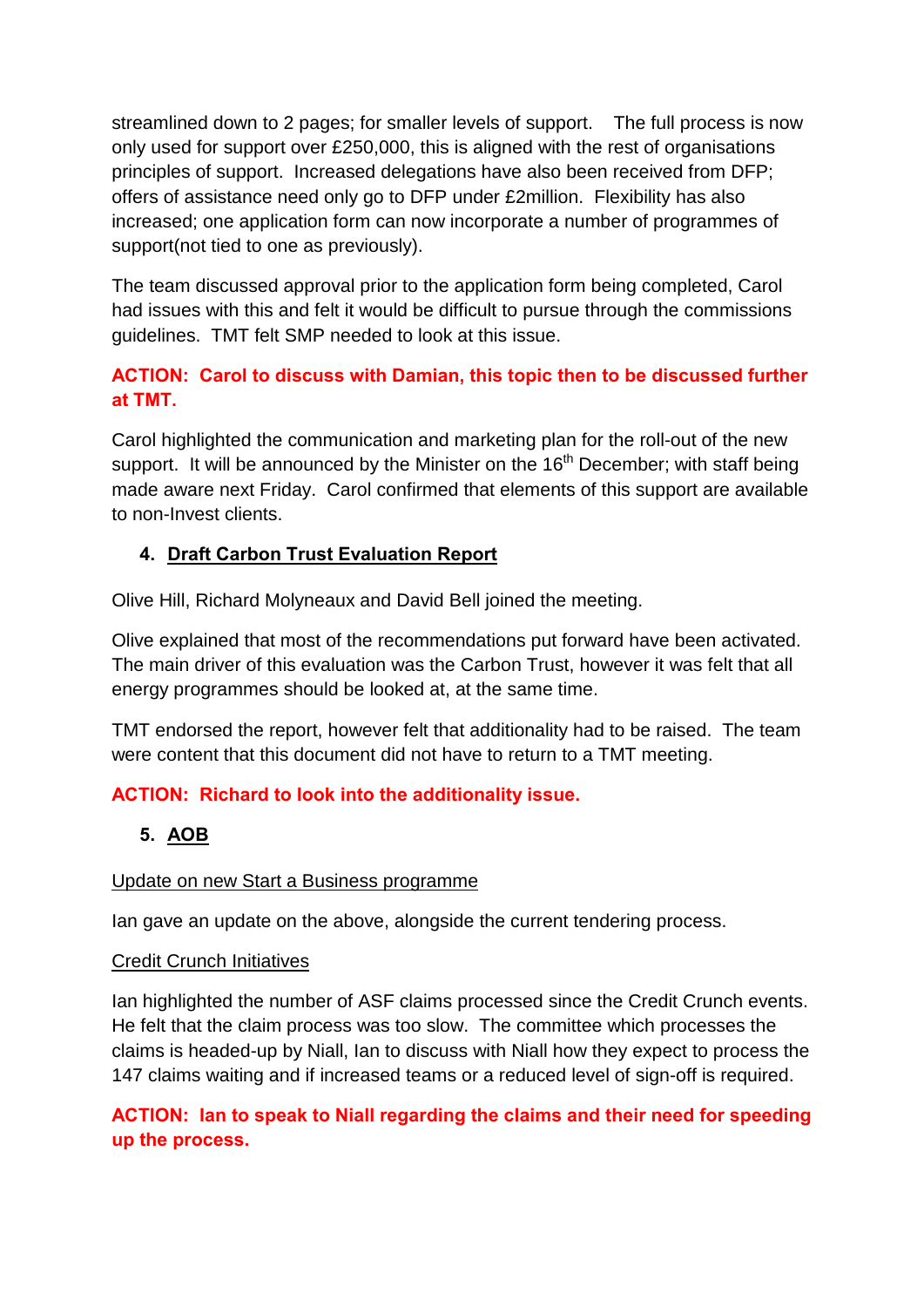# Non CCMS databases

Jeremy requested that this be an agenda item on the next TMT.

**ACTION: Each MD to investigate whether there is non CCMS databases within their group.**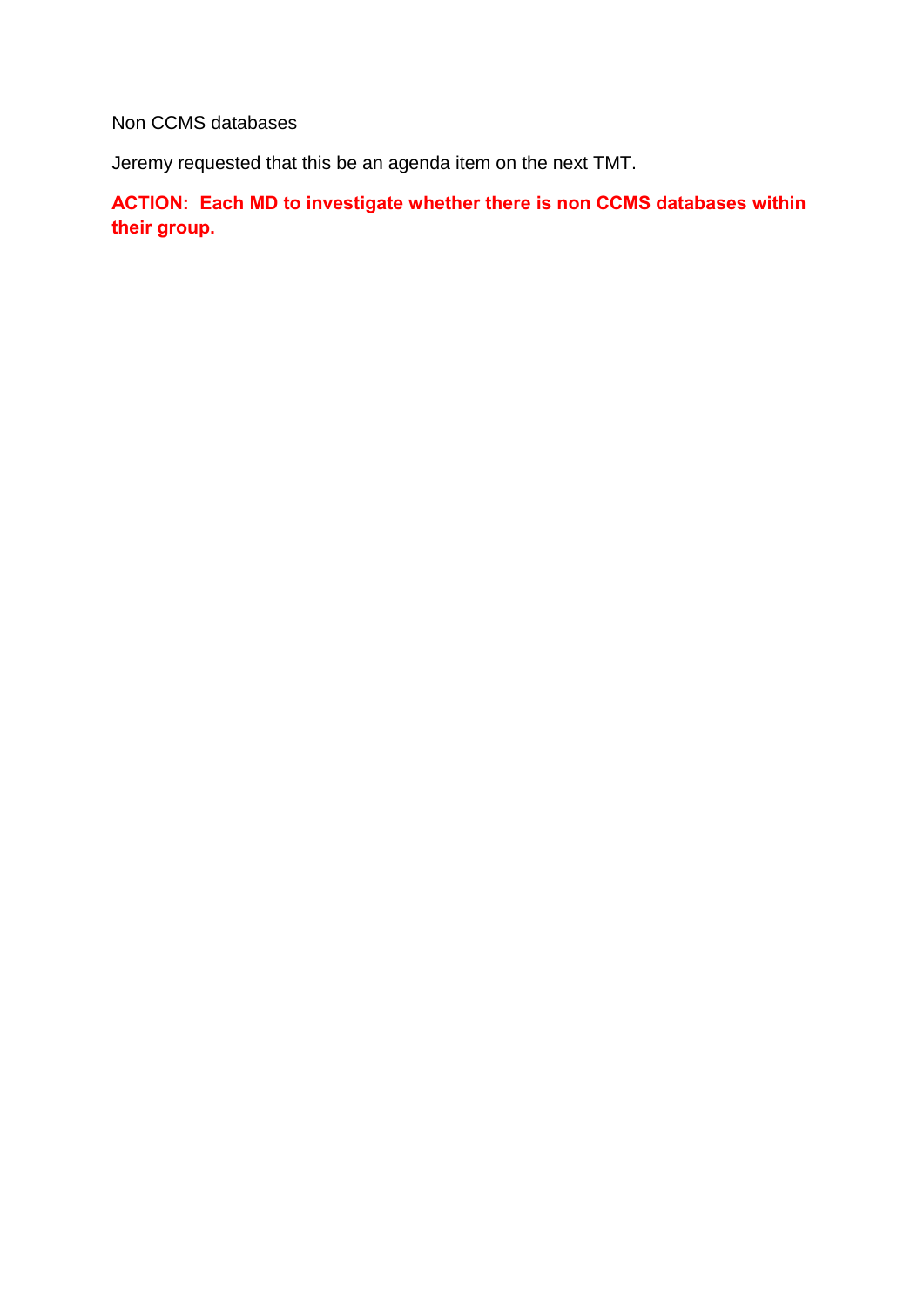Cc Chairman Damian McAuley Niall Casey (extract) Danny Smyth (extract) Peter Harbinson (extract) Alison Gowdy (extract)

## <span id="page-56-0"></span>**INVEST NI TOP MANAGEMENT TEAM ("TMT")**

**MINUTES OF MEETING**

# **MONDAY, 8th DECEMBER 2008**

## **ROOM 3C02, BEDFORD HOUSE**

Present: Leslie Morrison, Chairperson Tracy Meharg Colin Lewis Ian Murphy

In attendance: Jill Young (Minute taker)

The meeting opened at 9.00 a.m.

## **1. Apologies**

Jeremy Fitch.

## **2. Minutes of meeting held on 26th November 2008**

Agreed: The minutes of the meeting on 26<sup>th</sup> November were agreed.

## **3. Matters Arising**

Members noted that Prior Approval on the proposed new R&D grants cannot be considered in the absence of a completed application form prepared by the client and endorsed by Invest NI.

Agreed: Colin Lewis to review Invest NI policy and practice in relation to the award of Prior Approvals, and to report findings to TMT.

Members noted that additional staff will be allocated to assist in the processing of Accelerated Support Fund projects.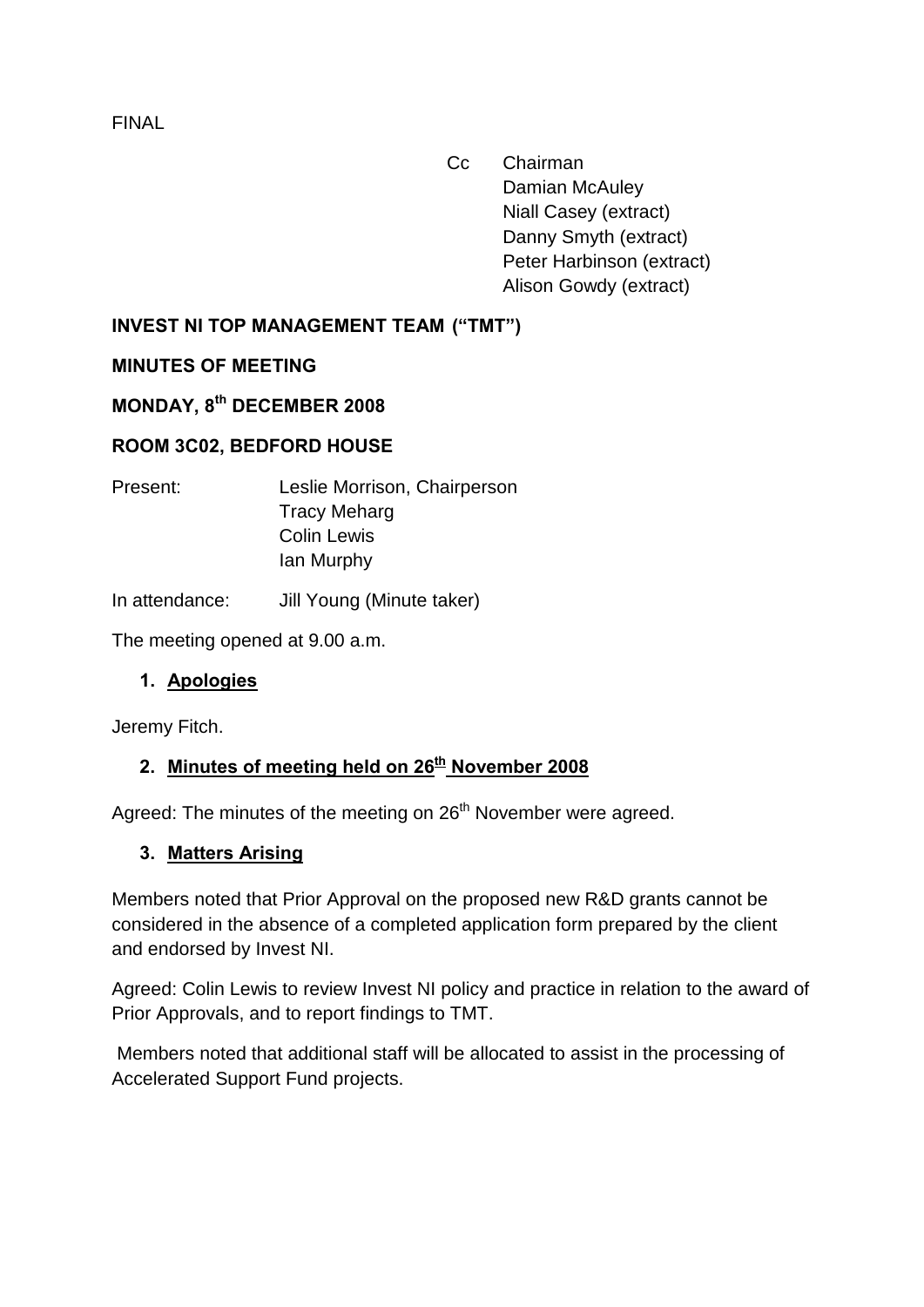## **4. Interim Managers scheme**

Niall Casey, Director, Business Improvement Services, joined the meeting.

Members noted encouraging progress in attracting suitable managers across a variety of management disciplines.

Agreed: Niall Casey to consider options to promote a higher uptake of the scheme, including enhanced incentives, with recommendations to be brought back to TMT for consideration.

Agreed: Niall Casey, in tandem with Corporate Communications & Marketing Unit, to ensure that the scheme is appropriately marketed and communicated to clients.

## **5. ICO – Publication Scheme**

Damian McAuley, Director, Strategy, Management & Planning ("SMP") and Danny Smyth (SMP) joined the meeting.

Members noted the requirements of the new Publication Scheme requested from the Information Commissioners Office and the interpretation of what this meant in practice for Invest NI. Members also noted that the scheme will be introduced from 1<sup>st</sup> January 2009.

Agreed: TMT agreed to comply with the content and spirit of the requirement, subject to SMP providing clarification on the requirements for the publishing of DETI Internal Audit Reports and DETI Financial Monitoring information. SMP was requested to provide a second draft of the definitions document for TMT consideration at its next meeting.

Agreed: SMP to ensure that the scheme, and it's obligations for Invest NI, be reported to the Board and the wider Senior Management teams at their next scheduled meetings.

Agreed: SMP should consider a "Disclosure Log" to capture all Invest NI published documents under Freedom of Information legislation on the Invest NI corporate website.

## **6. Economic downturn – Action Plan**

Members noted the action plan that was prepared to outline new support initiatives to assist client-facing staff as they work with clients that are managing their businesses against the backdrop of the current economic down turn.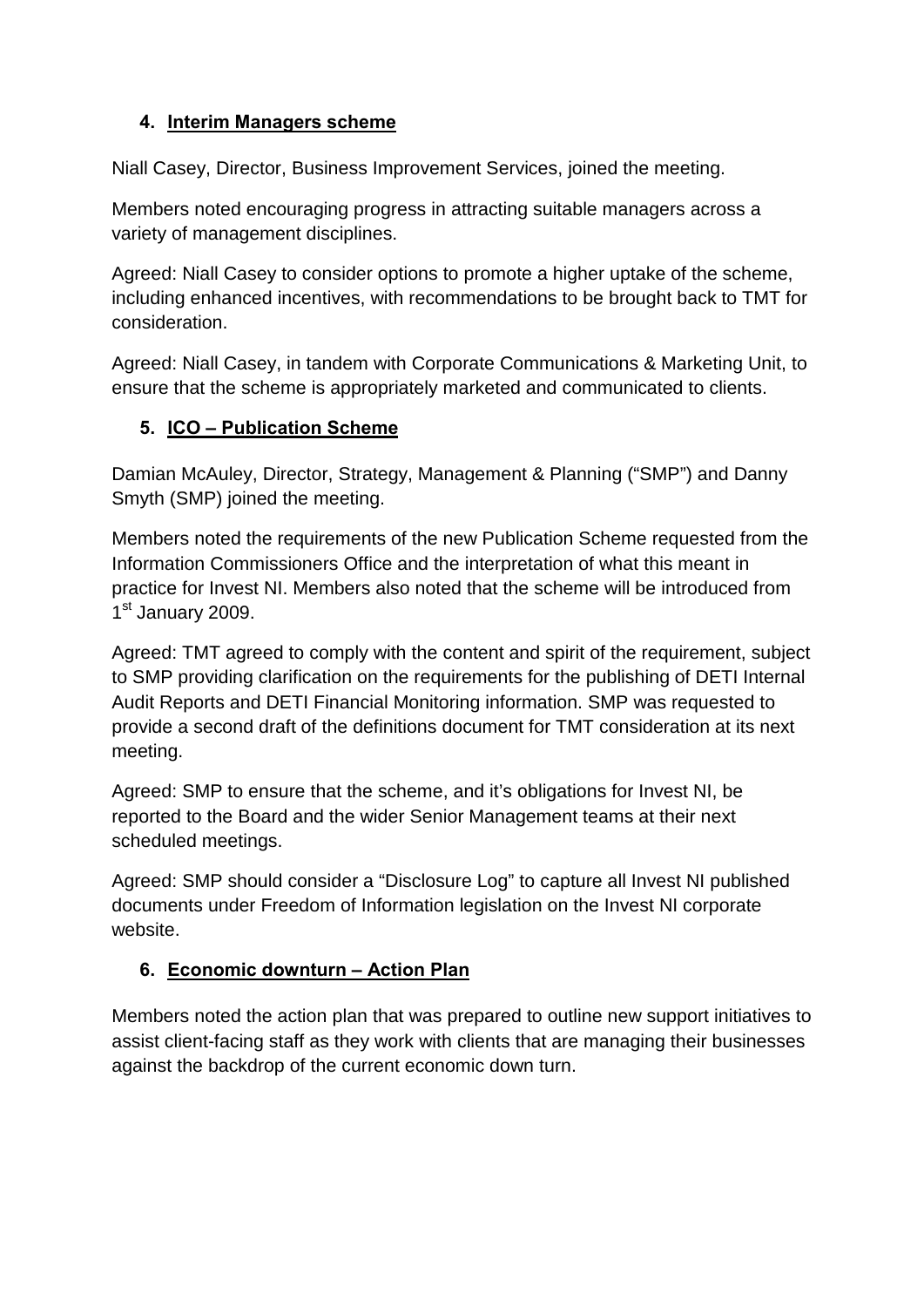Agreed: TMT approved the plan and requested that Colin Lewis forward the plan to Board members for their information, and bring to their attention that the initiatives are additional to those outlined in the Credit Crunch Event Activity Plan.

## **7. Public Affairs – development of in-house expertise**

Alison Gowdy, Head of Corporate Communications & Marketing Unit ("CCMU") joined the meeting.

Members noted progress in considering the future role and shape of such a function within CCMU.

Agreed: CCMU to bring forward proposals for role, remit and organisational structure when it's research has been completed.

## **8. Any Other Business**

Peter Harbinson, Information Officer (CCMU) joined the meeting.

Ian Murphy and Peter Harbinson provided a update on the content and reaction to the BBC "Chasing the Dollar" television programme.

an Murphy provided an update on the preparation for the Credit Crunch event scheduled to take place in Omagh on 17 December. Members noted the participation of the NI Chamber of Commerce, Enterprise NI & Local Enterprise Agencies and local Councils, and that the event will also help to showcase assistance to non-Invest NI clients.

The Chairperson adjourned the meeting at 11.00 a.m.

Leslie Morrison

**Chairperson** 

Invest NI Top Management Team

December 2008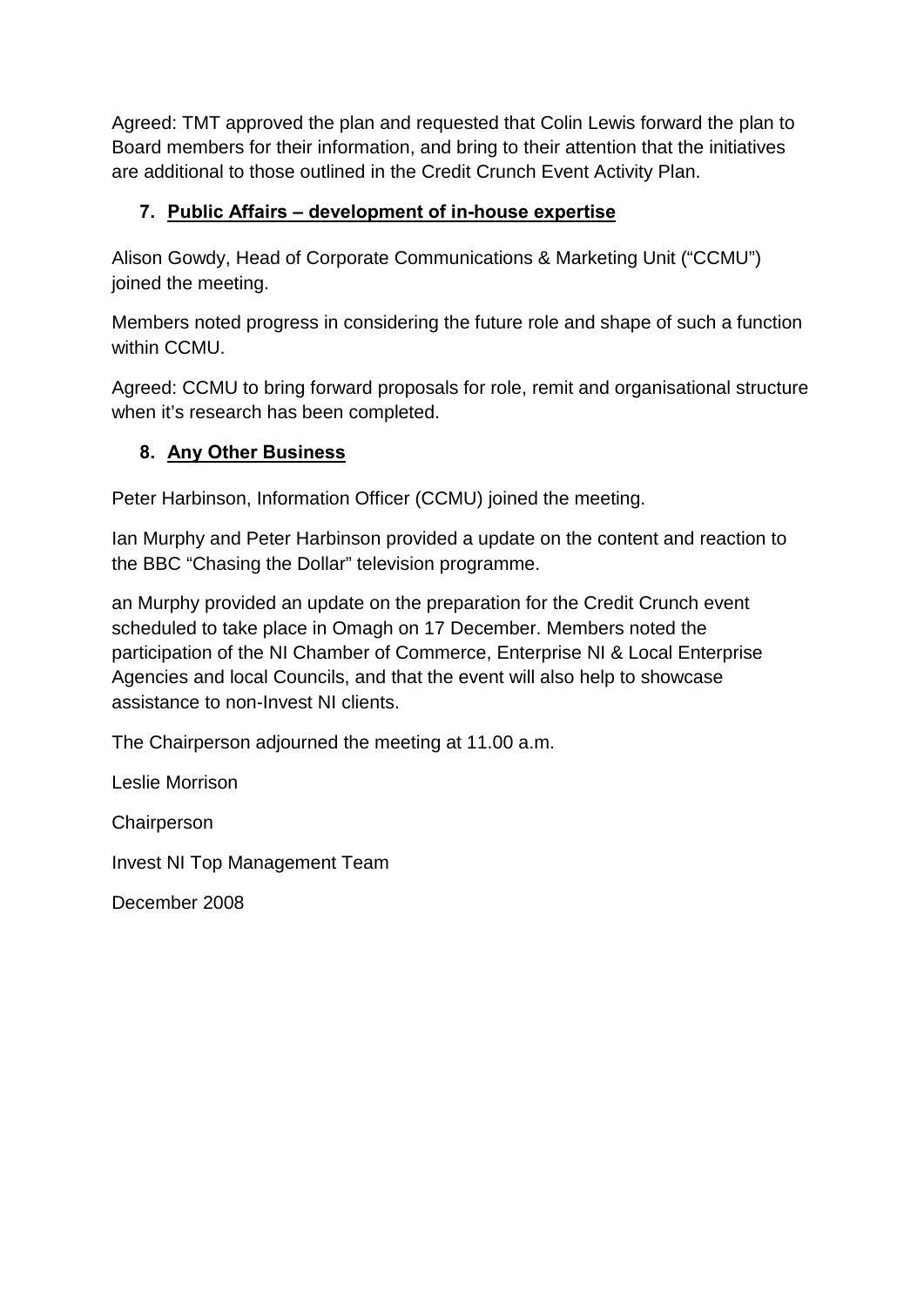Cc Chairman Damian McAuley Danny Smyth (extract)

## <span id="page-59-0"></span>**INVEST NI TOP MANAGEMENT TEAM ("TMT")**

## **MINUTES OF MEETING - MONDAY, 22ND DECEMBER 2008**

## **ROOM 3C02, BEDFORD HOUSE**

| Leslie Morrison, Chairperson |
|------------------------------|
| <b>Tracy Meharg</b>          |
| <b>Colin Lewis</b>           |
| Jeremy Fitch                 |
| lan Murphy                   |
|                              |

In Attendance: Jill Young (Minute taker)

## **1. Apologies**

None.

## **2. Minutes of meeting held on 8th December 2008**

The minutes of the above meeting were cleared with one minor amendment.

## **3. Matters Arising**

## Public Affairs – development of in-house expertise

Colin Lewis confirmed that this proposal would be presented to the TMT forum in the New Year, prior to submission to the Board Sub-committee.

## **4. Staff Principles – Travel**

Members noted and discussed the current FCO set world-wide subsistence rates and the hospitality offered rates.

Agreed: Jeremy Fitch and his team will draft a proposal to come back to TMT regarding proposed new principles.

Agreed: The maximum rate for staff hotel stays, will be set by the rates of the chosen marker hotels (government rates to be used if available).

Agreed: Jeremy Fitch to make TMT aware of the percentage of corporate hospitality dinners that are over the £50 per person limit.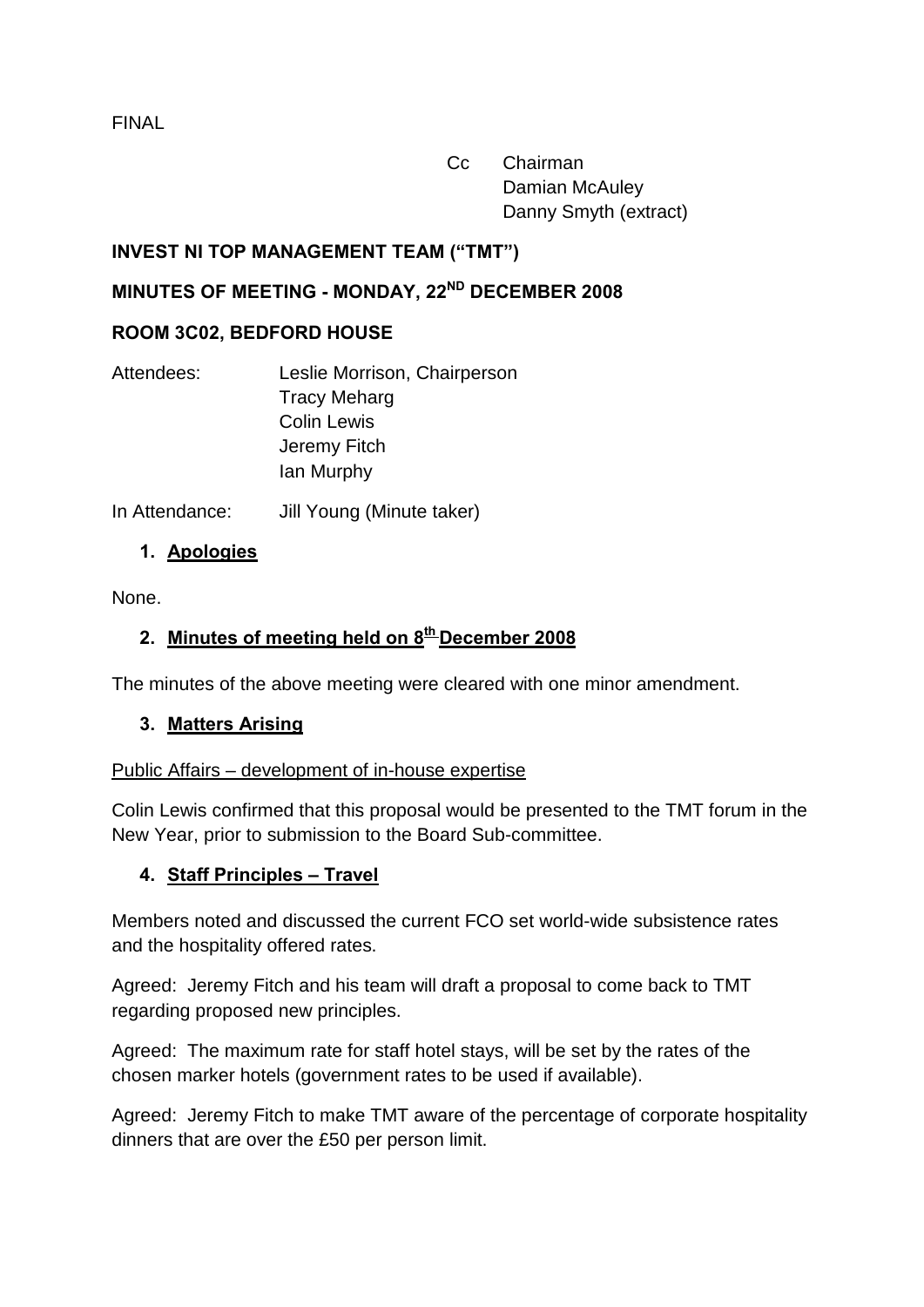## **5. Publication Scheme – definition document**

Damian McAuley, Director, Strategic Management and Planning (SMP) and Danny Smyth, Information Manager (SMP), joined the meeting.

Agreed: Members gave approval to the recommended FOI fees regulations i.e. the proactively released information would be free of charge.

Members noted that the definition document was a dynamic document and could be changed. Damian McAuley felt that the main issues had been resolved. Members noted that this document will be active as of 01/01/2009.

Agreed: Damian McAuley to provide example minutes for circulation at the January Board Meeting.

## **6. Update on Scaling/Segmentation**

Brian Dolaghan, Director of Engineering and Business Services, joined the meeting.

Brian Dolaghan gave the members an update on the Scaling and Segmentation Initiative.

Members noted that Brian Dolaghan would propose criteria for this initiative early in the New Year.

## **7. AOB**

## Update on EDF subgroup meeting

Colin Lewis gave members an update on the recent EDF subgroup meeting. This subgroup has been established at the Minister's request to address the impact of the current downturn.

## Update on presentation on Policy Review Panel

Colin Lewis made members aware that he recently gave a presentation to the Policy Review Panel, he handed out a copy of the presentation he had given.

## Pork/Beef Issue

Ian Murphy updated members on the Pork and Beef Issue.

## Business drawn up against ERDF

Members discussed the Letter of Offer where funding was offered on both base line and ERDF.

Agreed: Each individual Director has the discretion to decide how the funding is offered i.e. whether it is mixed or split between ERDF and base line.